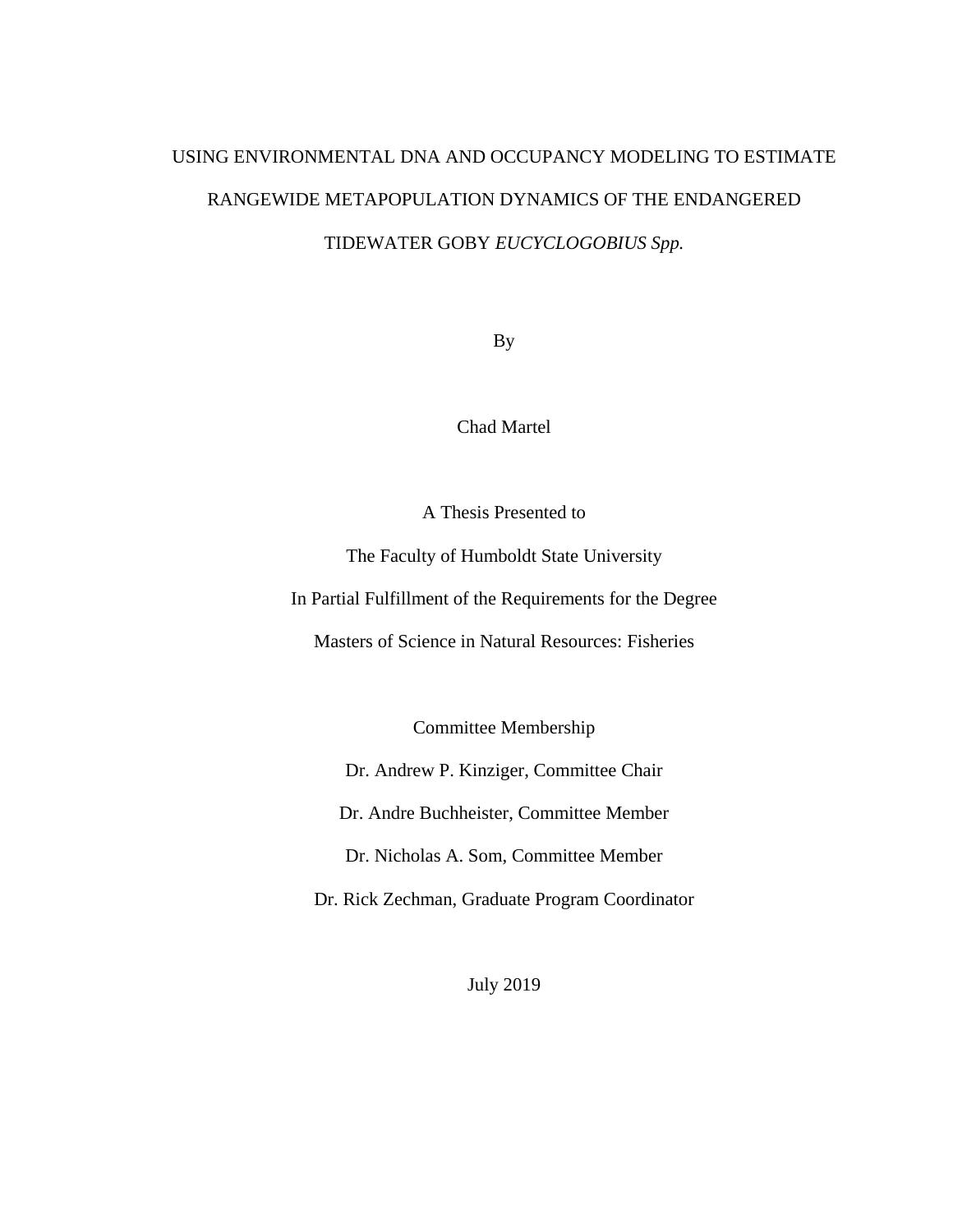### ABSTRACT

### <span id="page-1-0"></span>USING ENVIRONMENTAL DNA AND OCCUPANCY MODELING TO ESTIMATE RANGEWIDE METAPOPULATION DYNAMICS IN AN ENDANGERED SPECIES, TIDEWATER GOBY *EUCYCLOGOBIUS Spp.*

#### Chad Martel

Conservation of species is most effective when metapopulation dynamics are well understood and incorporated into management plans, allowing managers to target conservation efforts where they will be most effective. The development of environmental DNA (eDNA) methods provides an efficient and highly sensitive approach to generate presence and absence data needed to elucidate metapopulation dynamics. Combining sample detection histories from eDNA surveys with occupancy models that account for non-detection can offer unbiased estimates of rangewide metapopulation dynamics. However, traditional occupancy models do not allow direct evaluation of the drivers of site occupancy, extinction, and colonization. Herein, I utilize a *novel* dynamic multiscale occupancy model that accounts for non-detection to estimate rangewide metapopulation dynamics and their drivers in an endangered fish, tidewater goby *Eucyclogobius spp.*, a genus endemic to California estuarine habitats. I collected rangewide eDNA data from 190 sites (813 total water samples) surveyed from two years (2016 and 2017) and analyzed the data using a dynamic multiscale occupancy model. Rangewide, estimates of the proportion of sites that were occupied varied little between 2016 (0.524) and 2017 (0.517). Although I uncovered stability in the number of sites that were occupied across the two study years, there was evidence for extinction and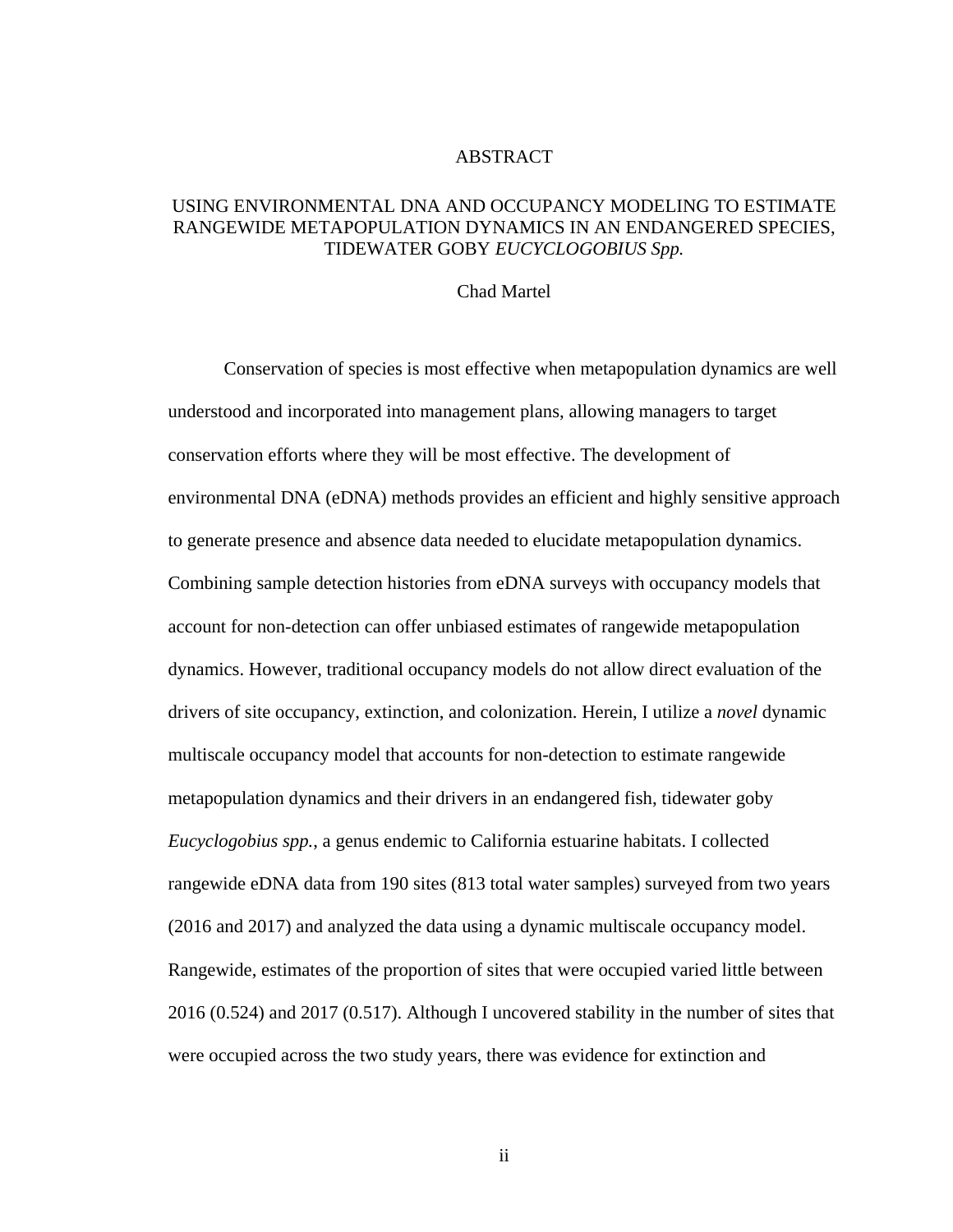colonization dynamics. Rangewide estimates of extinction probability of occupied sites (0.106) and colonization probability of unoccupied sites (0.085) were nearly equal. The consistent rangewide occupancy proportions combined with the presence of extinctions and colonizations suggests a dynamic equilibrium between the two years surveyed. There was no latitudinal gradient or regional differences in extinction and colonization dynamics across the tidewater goby geographic range. Assessment of covariate effects on metapopulation dynamics revealed that colonization probability increased as the number of occupied neighboring sites increased and as distance between occupied sites decreased. I show that eDNA surveys can rapidly provide a snapshot of a species distribution over a broad geographic range, and when these surveys are paired with dynamic multiscale occupancy modeling, they can uncover rangewide and regional scale metapopulation dynamics and their drivers.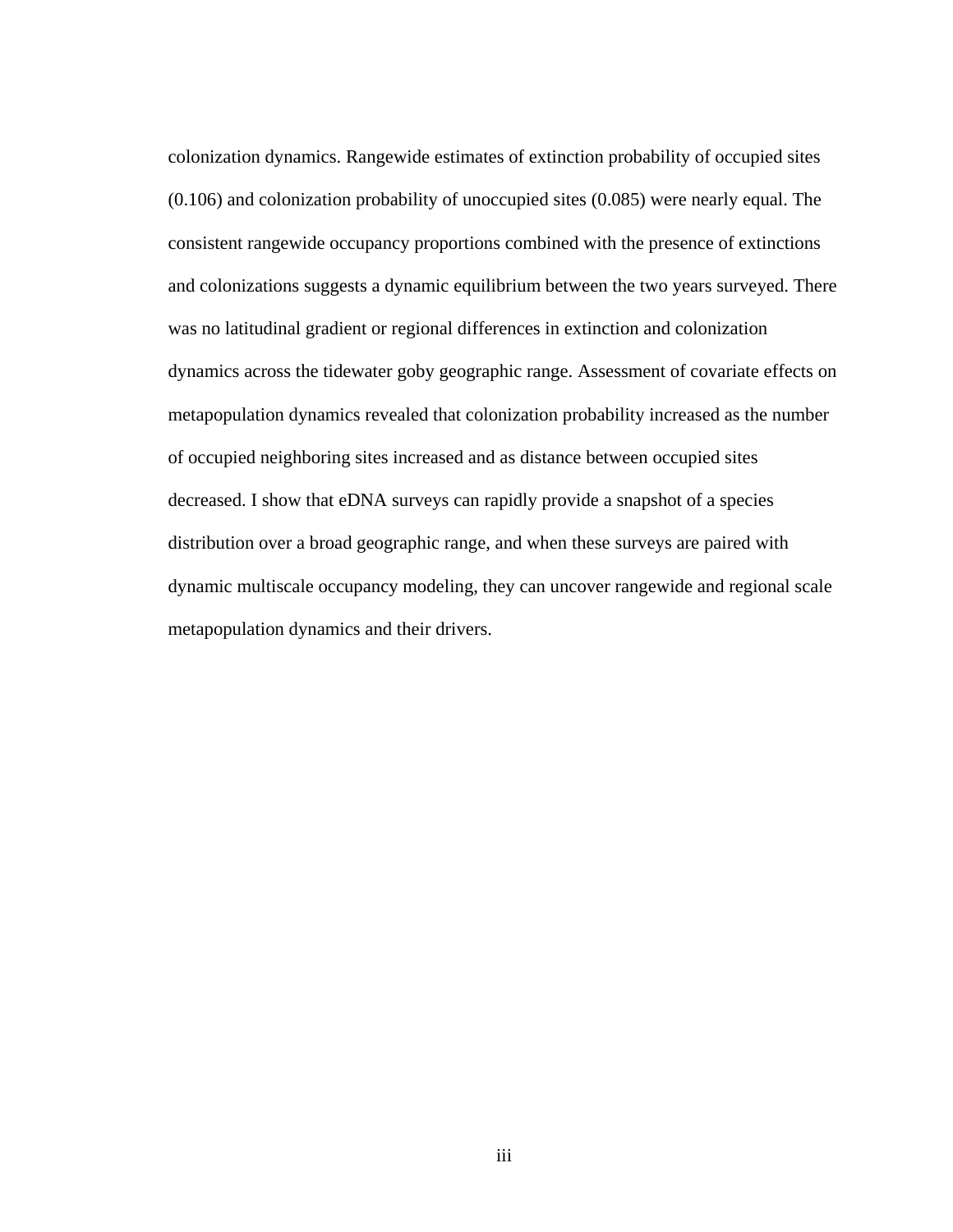#### ACKNOWLEDGMENTS

<span id="page-3-0"></span>I would like to thank Dr. Andrew Kinziger for giving me the opportunity to participate in this project and his long running research into tidewater goby. This work would not have been possible without his support, encouragement, and mentorship. Thank you to my committee members, Dr. Andre Buchheister and Dr. Nicholas Som for their support and their time; both have been invaluable. A big thank you to Dr. Robert Dorazio for making this analysis possible and guiding it along the way as we made it as thorough as it needed to be. Thank you to those who provided financial support; without you this research would not have been possible: the US Fish and Wildlife Service, the Marin Rod and Gun Club, and the Humboldt Fishin' Lumberjack/Roelofs Humboldt Fisheries Fund. Thank you to Leslie Farrar and the California Cooperative Fish and Wildlife Research Unit at Humboldt State University for helping to keep this project moving forward. Thank you to David Baston in the HSU BioCore for assistance in and out of the lab. Thank you to my lab mates and those who accompanied me in the field: Michael Sutter, Ely Boone, Jaycee Gail-Owsley, and Ian Kelmartin. Thank you to those who assisted in site access and sample collections: Doreen Hansen at the Humboldt County Resource Conservation District, Alex Blessing with the Wildlands Conservancy at Eel River Estuary Preserve, Rhys Evans at Vandenberg Air Force Base, Doug Gibson at the San Elijo Lagoon Conservancy, Sally Brown with the USFWS, Keith Parker with the Yurok Tribe of California, HSU Boating Safety Officer Steve Monk, and Wayne and Susan Trivelpiece for lodging. Lastly, thank you to my friends and family that loved and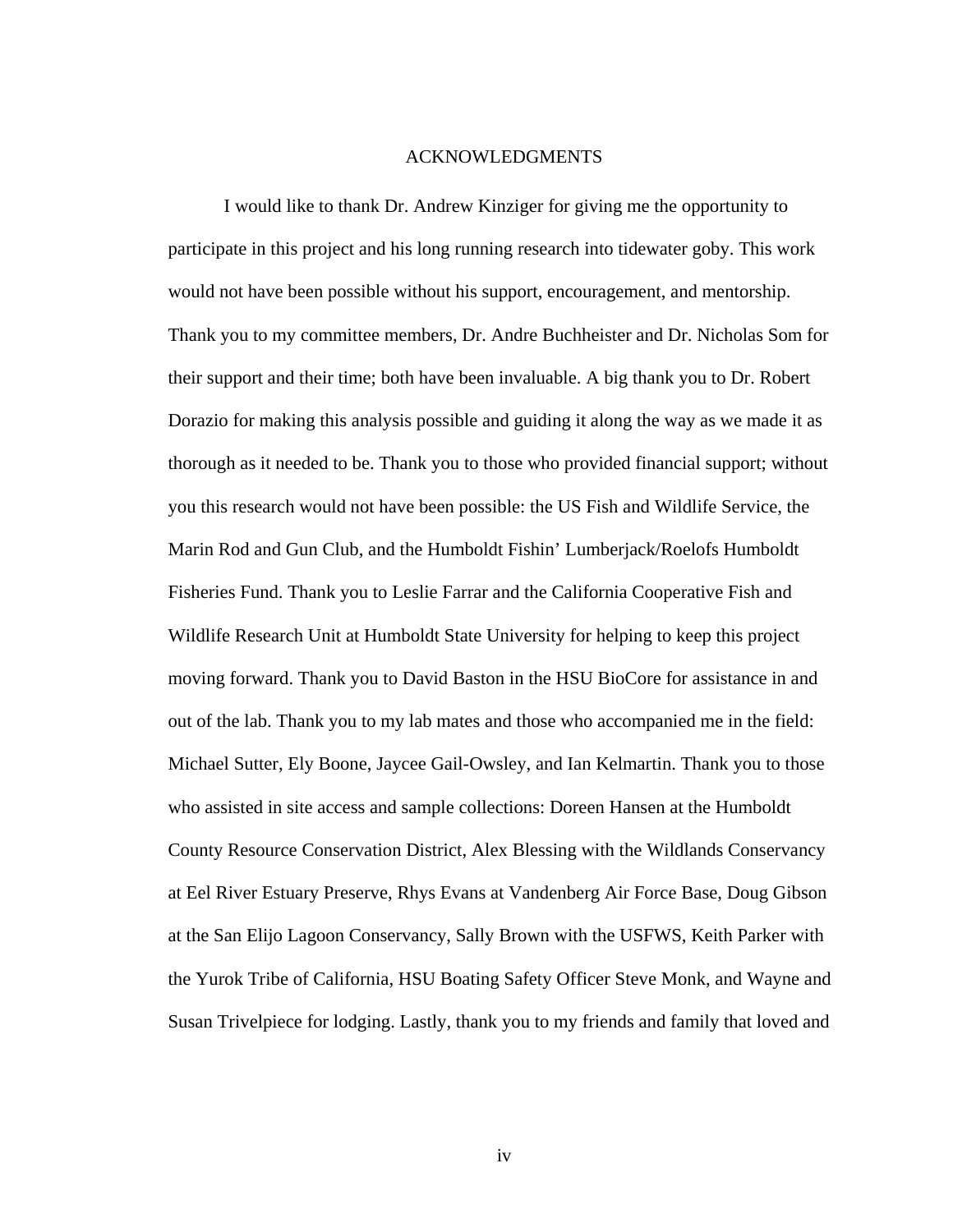supported me throughout this process; from the supportive hugs to the couches I slept on and garages I filtered in, you deserve more thanks than I can offer.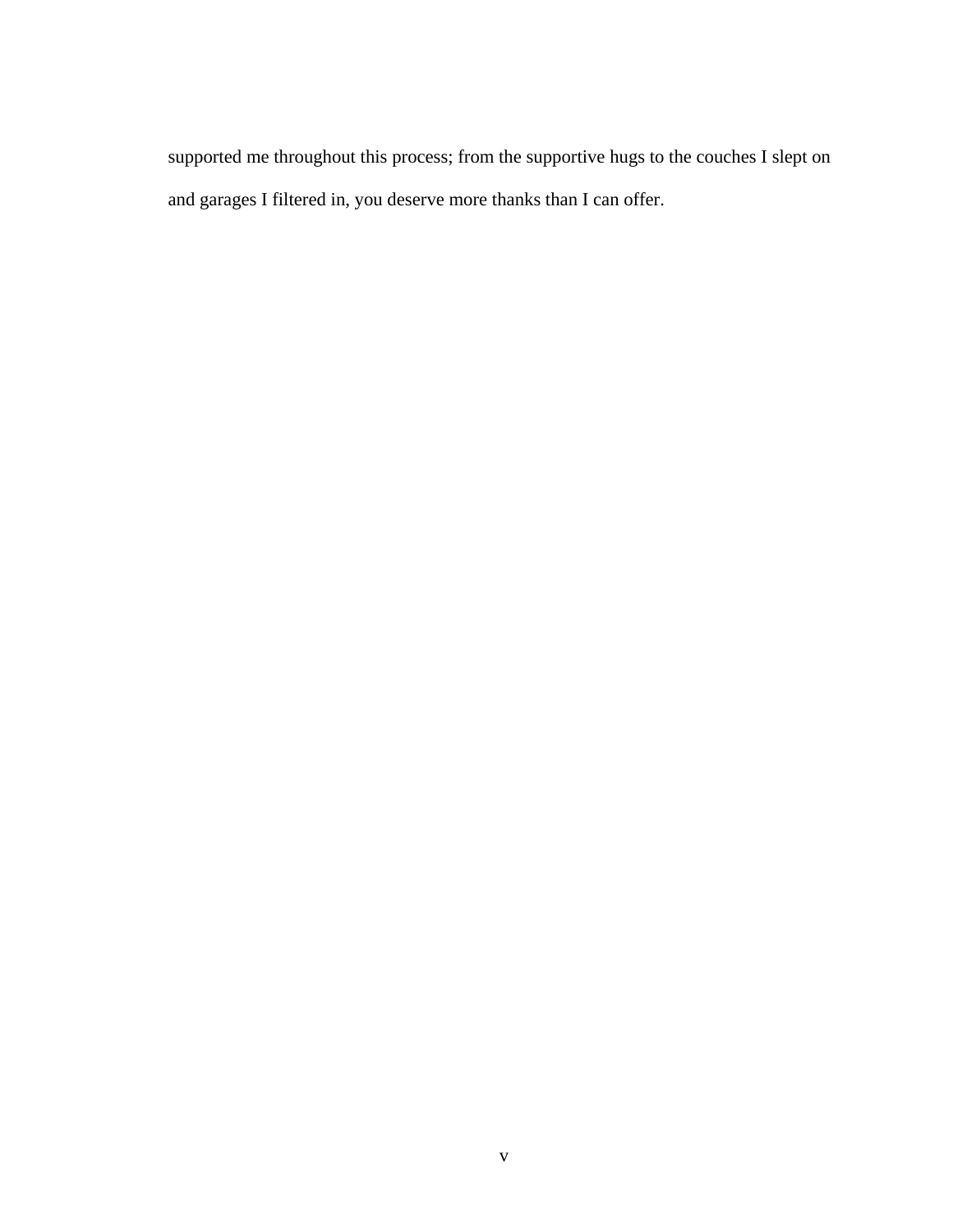# TABLE OF CONTENTS

<span id="page-5-0"></span>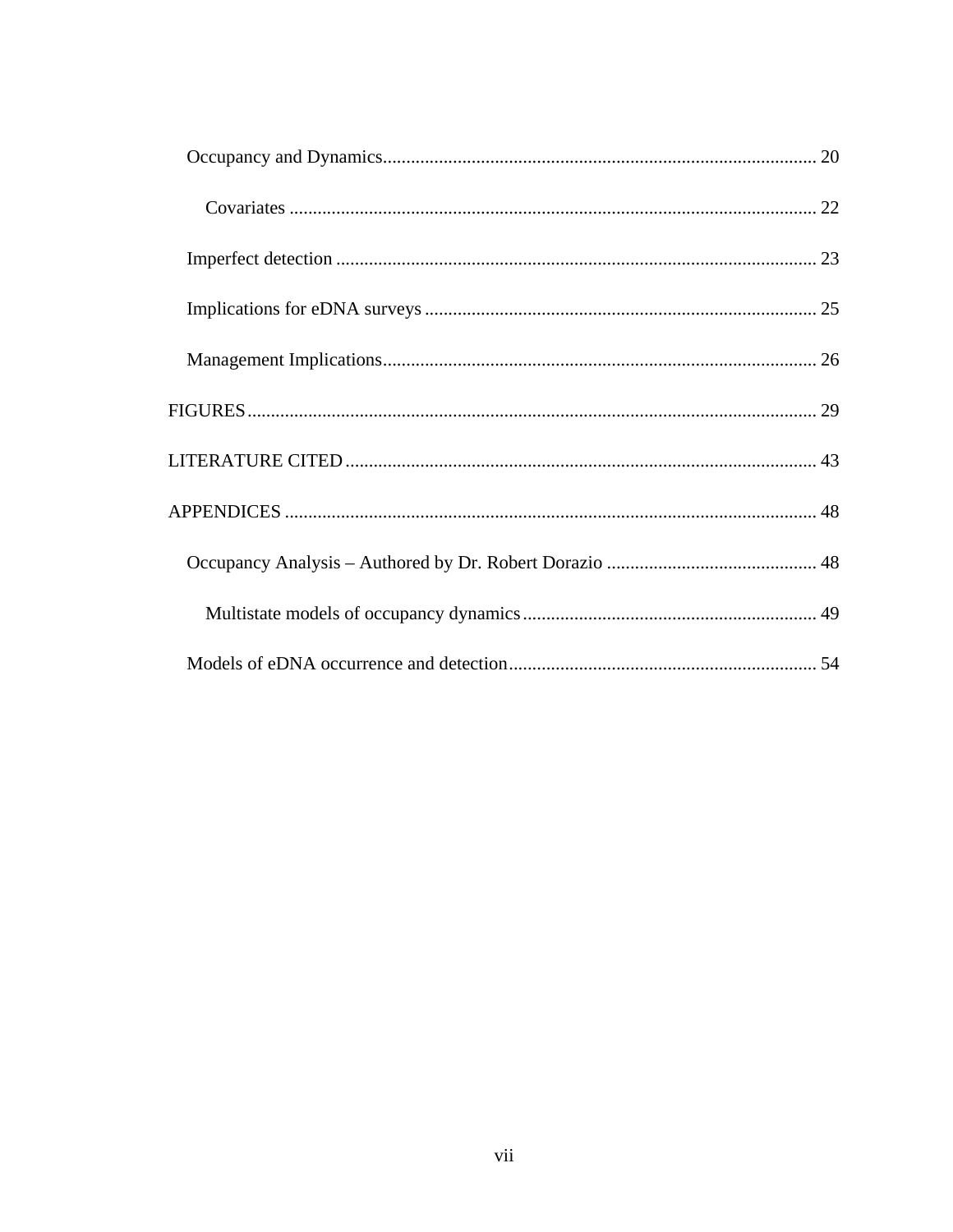#### LIST OF TABLES

<span id="page-7-0"></span>Table 1. [The dynamic multiscale model allows for the incorporation of covariates that](#page-55-0)  [may drive patterns in tested parameters. Here I present the covariates tested while](#page-55-0)  analyzing tidewater goby *Eucyclogobius spp.* [occupancy data from two consecutive years](#page-55-0)  [\(2016-2017\) of rangewide eDNA surveys, and their respective literature-based](#page-55-0)  hypothesis. [.........................................................................................................................40](#page-55-0) Table 2. Results, presented as beta values ( $\beta_{\psi}$  – posterior distribution occupancy and its covariates, βε - [posterior distribution extinction and its covariates,](#page-56-0) βη - posterior [distribution colonization and its covariates,](#page-56-0) βω - posterior distribution neighborhood colonization and its covariates,  $\alpha$  - posterior distribution of eDNA detection in a water sample and its covariates,  $\delta$  - posterior distribution eDNA detection in a qPCR replicate and its covariates) [from the dynamic multiscale model of rangewide tidewater goby](#page-56-0)  [occupancy and extinction and colonization dynamics from two consecutive years \(2016-](#page-56-0) [2017\) eDNA surveys. The bounds of the 95% credible interval of these posterior](#page-56-0)  [distributions is represented in the columns labeled "2.5%" and "97.5%." The proportion](#page-56-0)  of these distributions below or above zero are located in the " $\langle 0$ " or " $>0$ " columns, [respectively. Significant results are denoted by an asterisk \(\\*\).........................................41](#page-56-0) Table 3. [Comparison of naïve and model based estimates of colonization and extinction](#page-57-0)  rates for tidewater goby *Eucyclogobius spp.* [across their range, separated by Recovery](#page-57-0)  Units (NC = north coast, GBA = greater bay area,  $CC$  = central coast,  $CO$  = Conception,  $LAV = Los Angeles/  
Ventura,  $SC = south coast$ ) as outline in the Tidewater goby$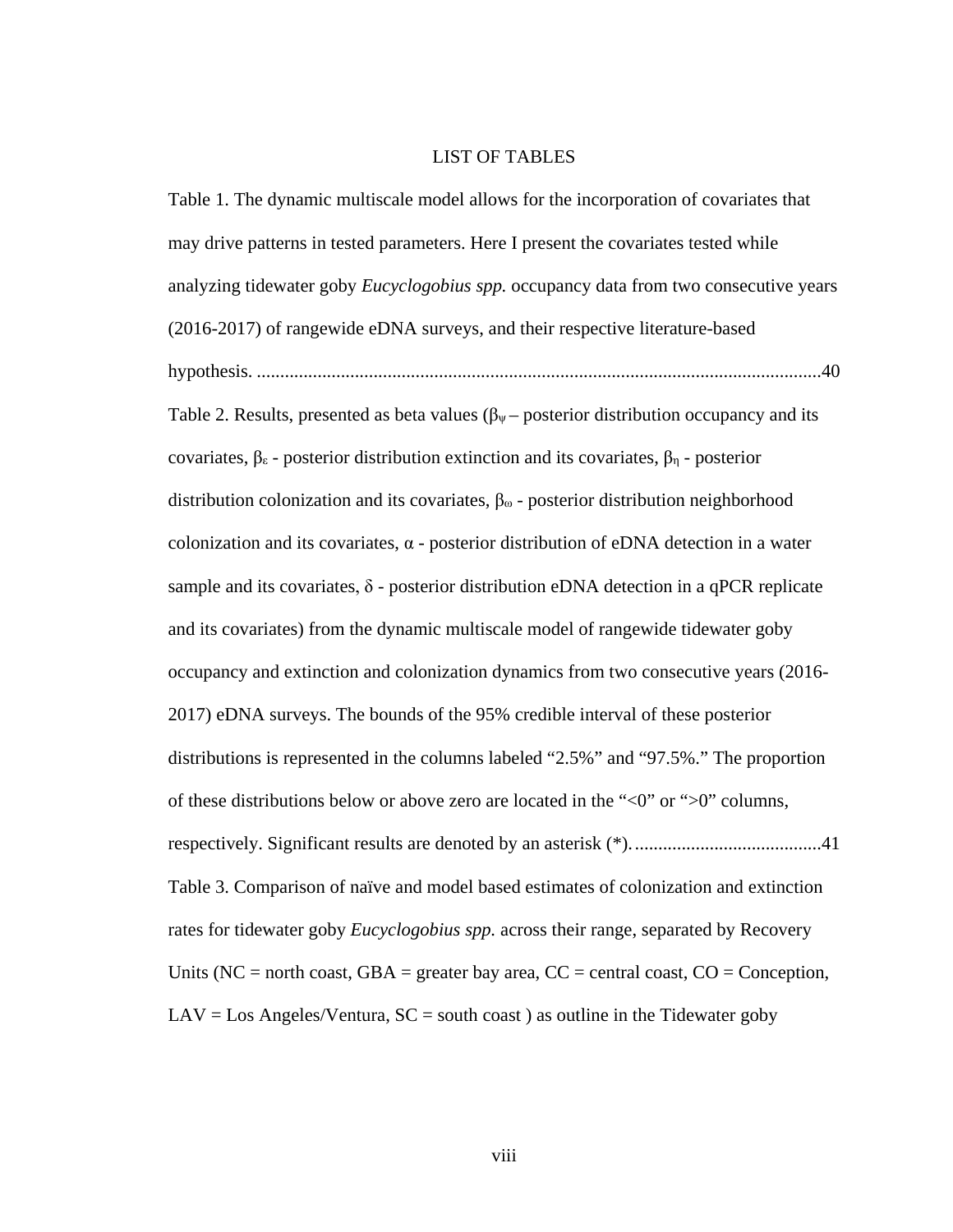| Recovery Plan (2005 USFWS). Occupancy change represents the change in poropotion       |  |
|----------------------------------------------------------------------------------------|--|
|                                                                                        |  |
| Table 4. Definitions of model parameters and covariates used in the dynamic multiscale |  |
|                                                                                        |  |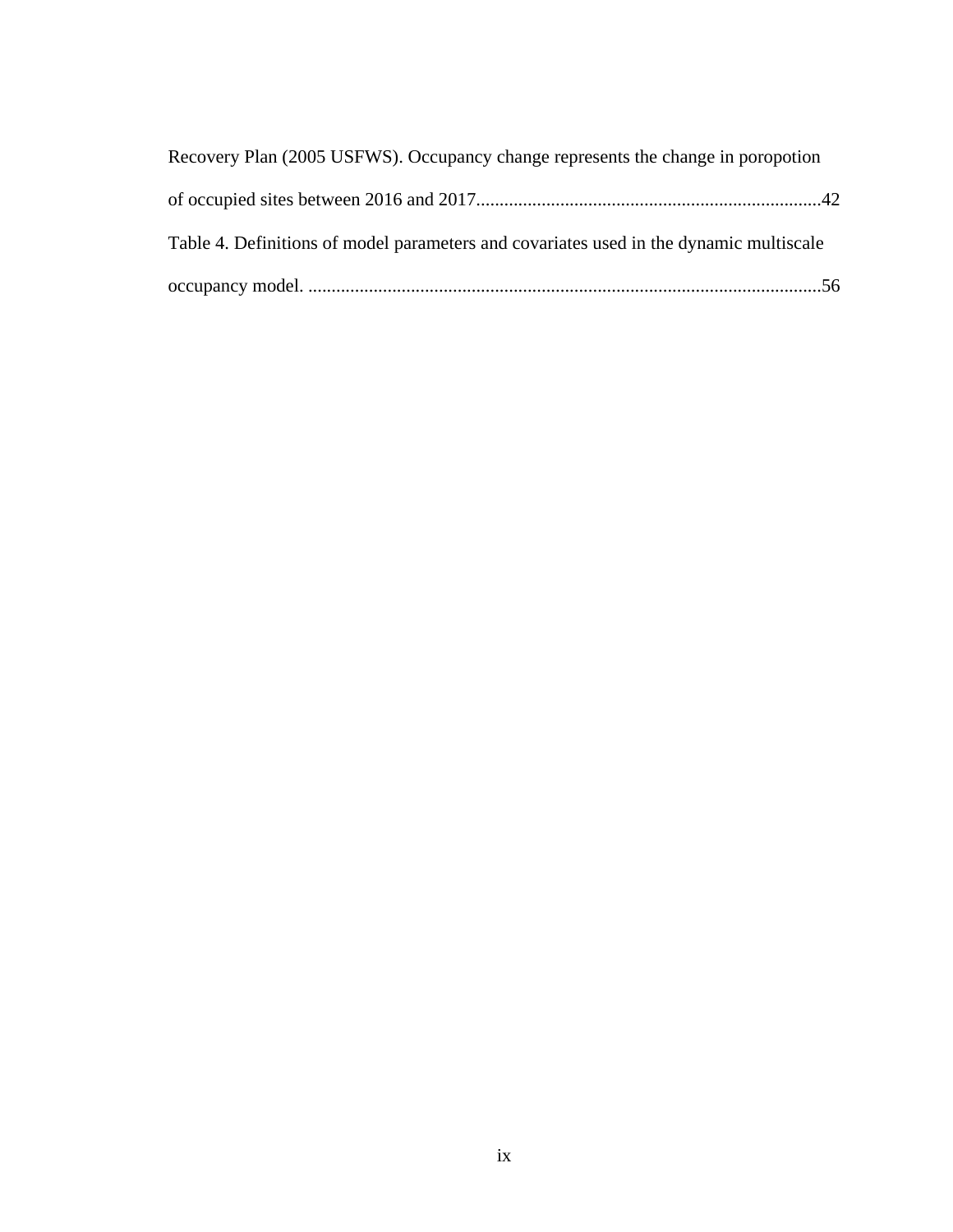#### LIST OF FIGURES

<span id="page-9-0"></span>Figure 1. [Tidewater goby sampling locations. The hierarchical nature of eDNA sampling](#page-44-1)  [is demonstrated by the transition from panel A, showing the 190 sites surveyed for](#page-44-1)  [tidewater goby along the 1350 km California coast, to panel B where each pie represents](#page-44-1)  [the location of individual water samples collected at a site, in this case Big Lagoon,](#page-44-1)  [Humboldt County, and pie slices that represent replicate qPCR reactions conducted for](#page-44-1)  [each water sample. Positive qPCR replicates are represented by filled in pie slices. Panel](#page-44-1)  A displays the tidewater goby recovery units ( $NC =$  north coast,  $GBA =$  greater bay area,  $CC =$  central coast,  $CO =$  Conception,  $LAV =$  Los Angeles/Ventura,  $SC =$  south coast). [The SC Recovery Unit is exclusively occupied by the southern tidewater goby](#page-44-1)  *Eucyclogobius kristinae* [and the other five Recovery Units are occupied by northern](#page-44-1)  tidewater goby *E. newberryi*[. The temporal nature of this sampling is represented in panel](#page-44-1)  [C, showing two years of occupancy for a section of the Central Coast \(CC\) Recovery](#page-44-1)  [Unit. The black lines separate four recovery sub-units \(6 -](#page-44-1) 9) as an example of the [neighborhood structure used in the dynamic multiscale occupancy model. Square](#page-44-1)  [symbols represent sites surveyed in 2016 and the circles represent sites surveyed in 2017.](#page-44-1)  Green indicates a detection [in at least one qPCR reaction at a site whereas red indicates](#page-44-1)  [non-detection at a site at all water samples and qPCR replicates......................................29](#page-44-1) Figure 2. [Posterior probability densities for the estimated covariate effects \(](#page-45-0)β) on [occupancy \(ψ\), extinction \(ε\), and colonization by a neighbor \(ω\). Result are from an](#page-45-0)  [analysis of two years \(2016 and 2017\) of rangewide tidewater goby](#page-45-0) *Eucyclogobius spp.*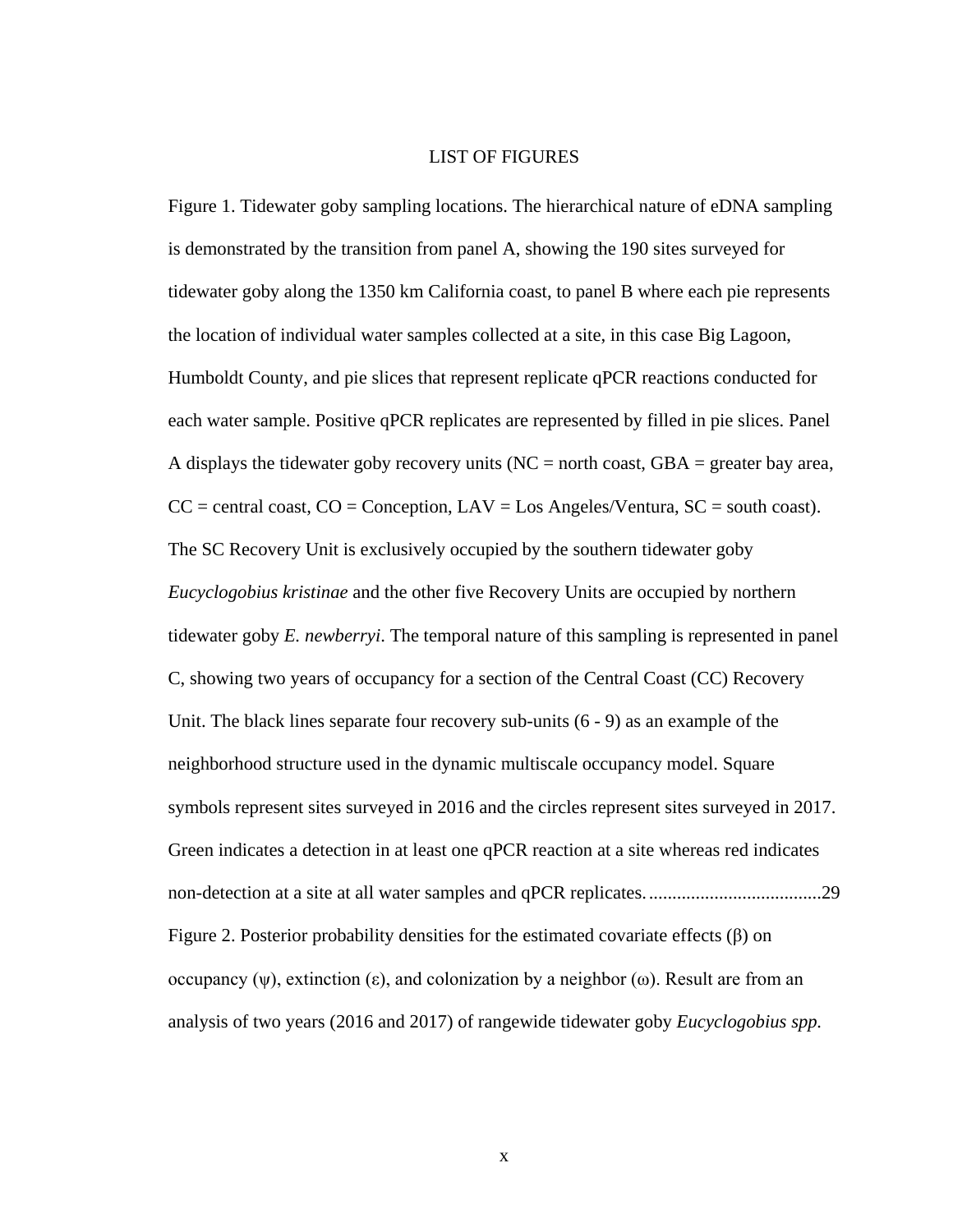[eDNA occupancy data using a dynamic multiscale occupancy. Numerical values](#page-45-0)  [represent the proportion of the posterior distribution greater or less than zero.................30](#page-45-0) Figure 3. Posterior probability densities for covariates of detection in a water sample  $(\alpha)$ and detection in qPCR replicates  $(\delta)$  that were examined as part of an analysis of two [years \(2016 and 2017\) of rangewide eDNA occupancy data of tidewater goby](#page-46-0)  *Eucyclogobius spp*[. Data was analyzed using a dynamic multiscale occupancy model that](#page-46-0)  [accounts for non-detection at the site, water sample, and qPCR replicate level. Numerical](#page-46-0)  [values represent the proportion of the posterior distribution greater or less than zero \(the](#page-46-0)  dashed line). [.......................................................................................................................31](#page-46-0) Figure 4. [Posterior distribution of tidewater goby](#page-47-0) *Eucyclogobius spp.* rangewide [occupancy. The proportion of occupied sites were estimated using dynamic multiscale](#page-47-0)  [occupancy model to analyze eDNA survey data for 2016 \(left\) and 2017 \(right\). The](#page-47-0)  [dashed line represents the naïve occupancy rate................................................................32](#page-47-0) Figure 5. [Effects of vegetation levels on site occupancy. The presence of aquatic](#page-48-0)  [vegetation was tested as a covariate of tidewater goby](#page-48-0) *Eucyclogobius spp.* occupancy at a site (ψ[\) in an analysis of two years, 2016 and 2017, of eDNA survey data using a](#page-48-0)  multiscale occupancy model. The *x*[-axis is the proportion of water sample locations at a](#page-48-0)  [site where aquatic vegetation was present. The bars represent the 95% credible interval of](#page-48-0)  occupancy for the sites displayed. [.....................................................................................33](#page-48-0) Figure 6. [Posterior density distribution of rangewide colonization of unoccupied](#page-49-0) sites [\(left\) extinction of occupied sites \(right\) for tidewater goby](#page-49-0) *Eucyclogobius spp.* between [2016 and 2017. Rangewide eDNA survey data was analyzed using a dynamic multiscale](#page-49-0)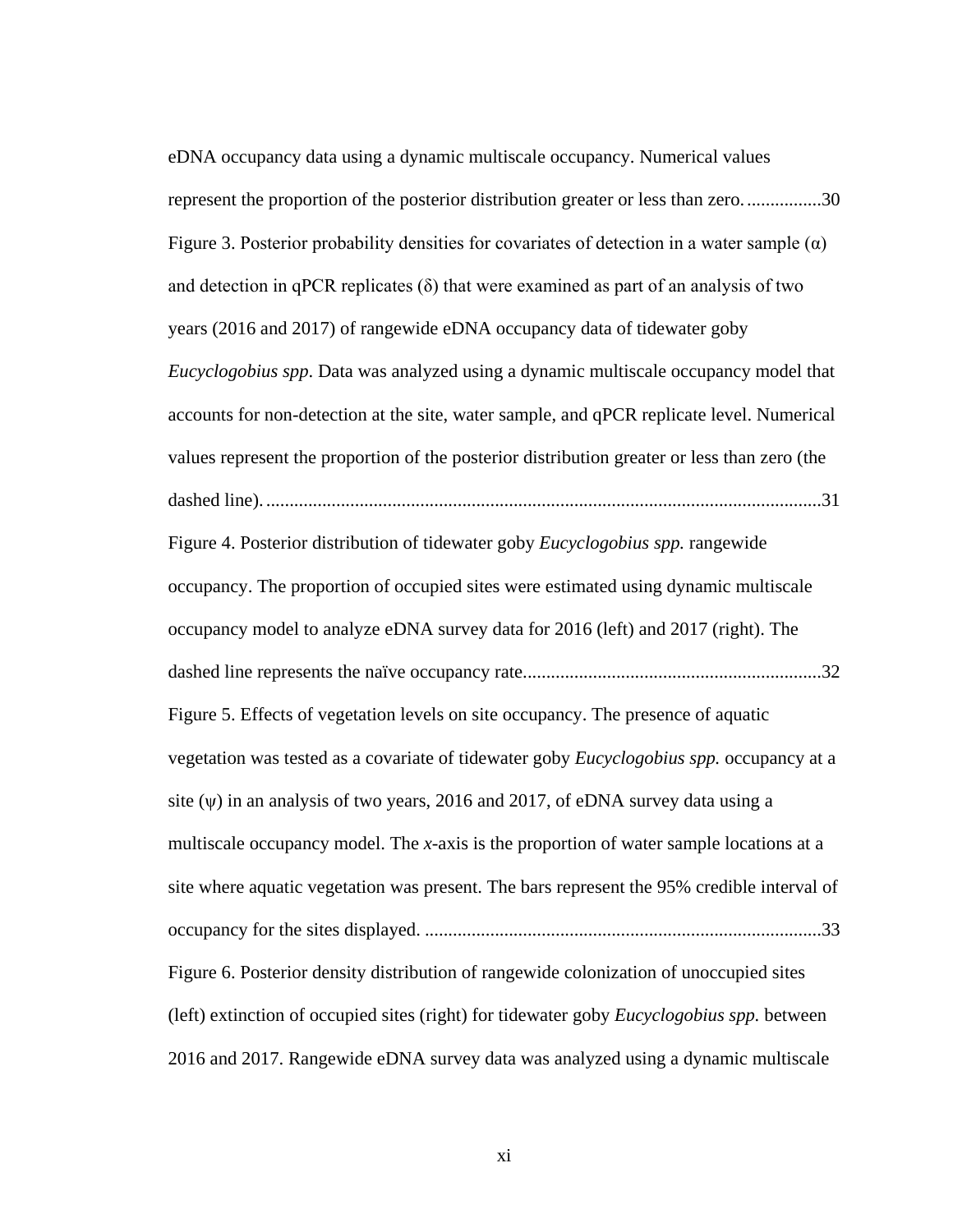[occupancy model. Super-imposed mean values are for their respective distributions; the](#page-49-0)  [dashed lines represent the naïve estimates that do not account for non-detection.............34](#page-49-0) Figure 7. [Plot of the shoreline distance between neighbors versus the probability of](#page-50-0)  colonization of an unoccupied site from an occupied neighbor  $(\omega)$ . Analysis was done [using a dynamic multiscale occupancy model to analyze two years, 2016 and 2017, of](#page-50-0)  tidewater goby *Eucyclogobius spp.* [eDNA occupancy data. The shaded area represents](#page-50-0)  the 95% credible interval. [..................................................................................................35](#page-50-0) Figure 8. [Probability of colonization of unoccupied sites versus the number of occupied](#page-51-0)  [neighbors. Colonization at sites with occupied neighbors is only a process of localized,](#page-51-0)  neighborhood colonization  $(\omega)$ , while sites with no occupied neighbors are subject to the rangewide colonization rate (η[\). Probability of colonization was calculated from](#page-51-0)  [parameter estimates of a dynamic multiscale occupancy model based on eDNA](#page-51-0)  [occupancy data of tidewater goby](#page-51-0) *Eucyclogobius spp.* collected in 2016 and 2017. The dashed grey line represents the model estimate of rangewide extinction...........................36 Figure 9. [Effect of dissolved oxygen and tidal presence on eDNA presence \(with 95%](#page-52-0)  [credible intervals\) in a water sample. Water samples with tidal influence are in grey,](#page-52-0)  [water samples without tidal influence are in black. Water samples were collected in 2016](#page-52-0)  [\(squares\) and 2017 \(circles\) as part of a rangewide eDNA survey of tidewater goby](#page-52-0)  *Eucyclogobius spp.* [and analyzed using a dynamic multiscale occupancy model.............37](#page-52-0) Figure 10. [Effect of salinity and tidal presence on eDNA presence \(with 95% credible](#page-53-0)  [intervals\) in a water sample. Water samples with tidal presence are in grey, water samples](#page-53-0)  [without tidal presence are in black. Water samples were collected in 2016 \(squares\) and](#page-53-0)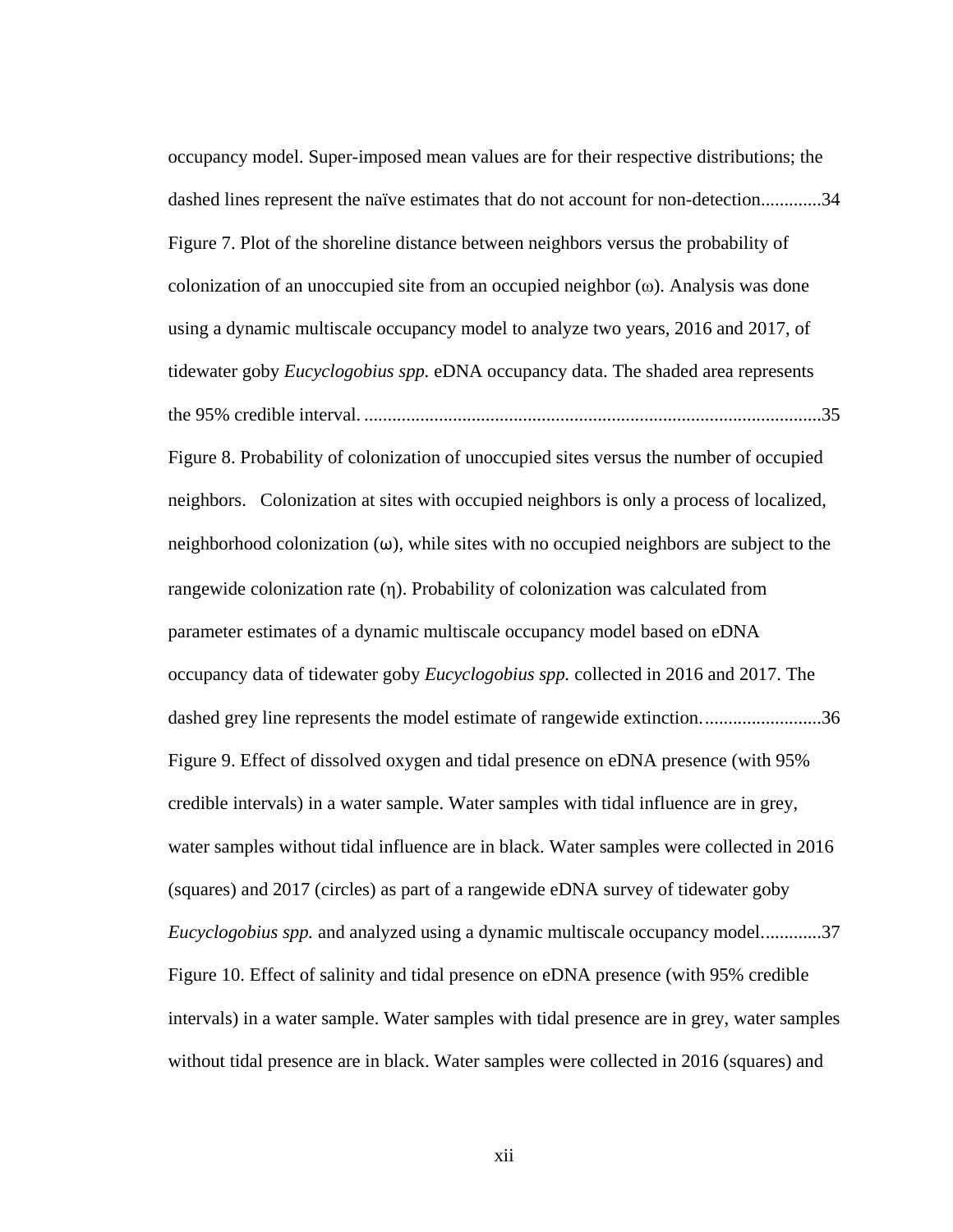[2017 \(circles\) as part of a rangewide eDNA survey of tidewater goby Eucyclogobius spp.](#page-53-0)  [and analyzed using a dynamic multiscale occupancy model.............................................38](#page-53-0) Figure 11. [Estimates of probability of detection of eDNA \(with 95% credible intervals\) in](#page-54-0)  [qPCR replicates from water samples of with varying salinities. Water samples were](#page-54-0)  [collected in 2016 \(squares\) and 2017 \(circles\) as part of a rangewide eDNA survey of](#page-54-0)  tidewater goby *Eucyclogobius spp.* [Data were analyzed using a dynamic multiscale](#page-54-0)  [occupancy model that accounts for non-detection at site, water sample, and qPCR](#page-54-0)  replicate levels. [..................................................................................................................39](#page-54-0) Figure 12. [Posterior probability of change in proportion of sites containing eDNA from](#page-72-0)  2016 to 2017 within the Recovery Units ( $NC = North Coast$ ,  $GBA = Greater Bay Area$ ,  $CC =$  Central Coast,  $CO =$  Conception,  $LAV =$  Los Angeles/Ventura,  $SC =$  South Coast) [delineated by the Tidewater goby Recovery Plan \(USFWS 2005\) along the California](#page-72-0)  [coast. A shift in the positive direction on the x-axis represents in increase in the number](#page-72-0)  [of occupied sites. Bar density is representative of the site density in the recovery units.](#page-72-0)  [Naïve rates of change in proportion of sites containing eDNA are represented by the](#page-72-0)  [dashed grey line. Data were analyzed using a dynamic multiscale occupancy model.](#page-72-0) .....57 Figure 13. Estimates of probability of extinction within Recovery Units ( $NC = North$ ) Coast,  $GBA =$  Greater Bay Area,  $CC =$  Central Coast,  $CO =$  Conception,  $LAV =$ Los [Angeles/Ventura, SC = South Coast \) delineated by the Tidewater Goby Recovery Plan](#page-73-0)  from a rangewide eDNA [survey conducted in 2016 and 2017. Conditional naïve](#page-73-0)  [estimates that do not account for non-detection are represented by dashed grey lines.](#page-73-0)  [Grey bars represent the estimates produced from a multiscale model that explicitly](#page-73-0)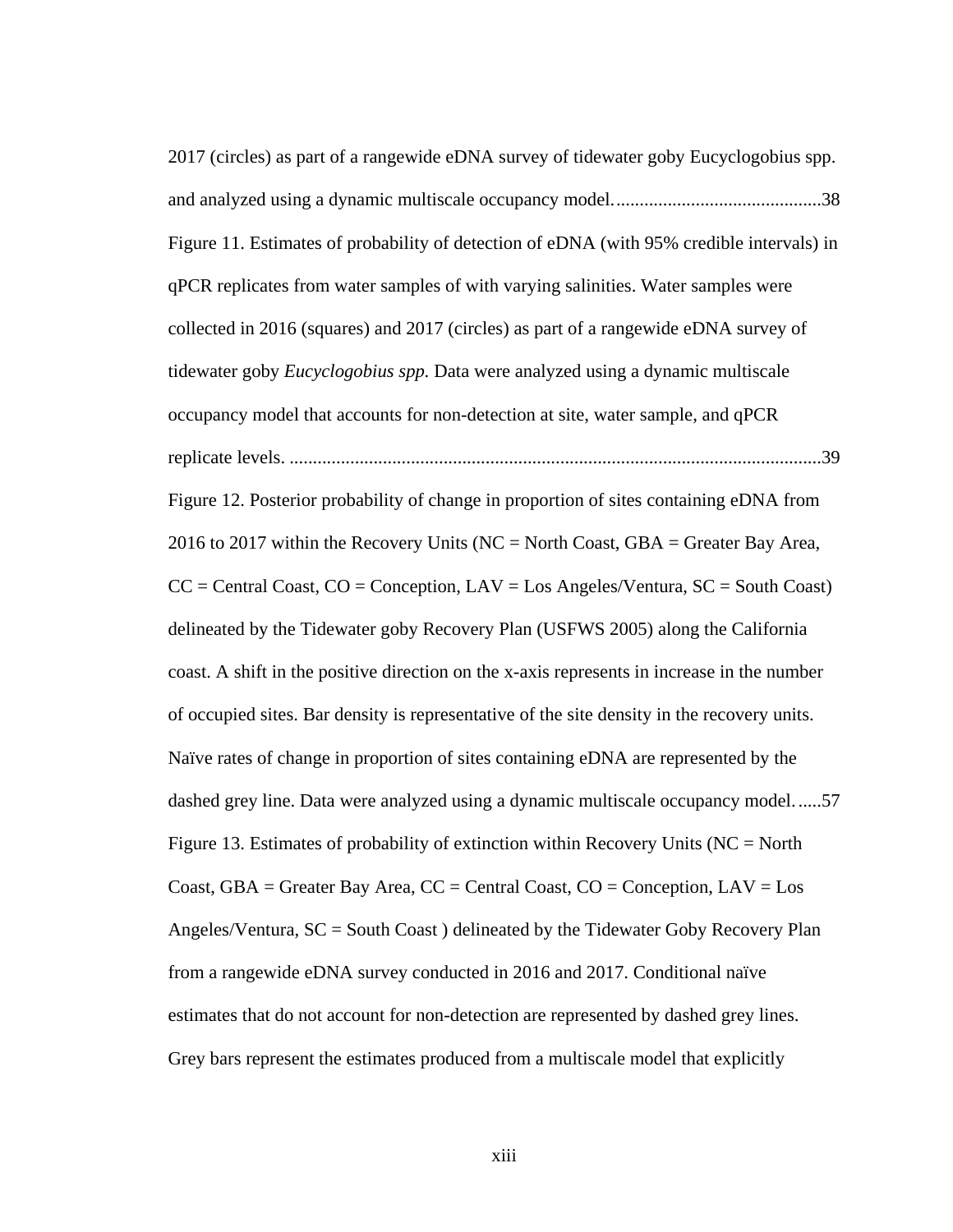[accounts for non-detection at three levels of sampling. Number under the Recovery Unit](#page-73-0)  [designation are the proportion of model estimates that fall below the naïve estimate of](#page-73-0)  [extinction............................................................................................................................58](#page-73-0) Figure 14. Estimates of probability of colonization within Recovery Units ( $NC = north$ ) coast, GBA = greater bay area,  $CC =$  central coast,  $CO =$  Conception,  $LAV = Los$ Angeles/Ventura,  $SC =$  south coast) delineated by the Tidewater goby Recovery Plan [from a rangewide eDNA survey conducted in 2016 and 2017. Conditional naïve](#page-74-0)  [estimates that do not account for non-detection are represented by the dashed grey lines.](#page-74-0)  [Grey bars represent the estimates produced from a multiscale model that explicitly](#page-74-0)  [accounts for non-detection at three levels of sampling. Number under the Recovery Unit](#page-74-0)  [designation are the proportion of model estimates that fall below the naïve estimate of](#page-74-0)  [extinction............................................................................................................................59](#page-74-0) Figure 15. [Estimates of extinction and colonization dynamics and their 95% credible](#page-75-0)  interval for tidewater goby *Eucyclogobius spp.* [populations in recovery units outlined by](#page-75-0)  the 2005 USFWS recovery plan between 2016 and 2017 (NC = north coast, GBA = greater bay area,  $CC =$  central coast,  $CO =$  Conception,  $LAV =$  Los Angeles/Ventura, SC [= south coast\). Data were collected as part of rangewide eDNA survey and analyzed](#page-75-0)  [using a dynamic multiscale occupancy model...................................................................60](#page-75-0) [Figure 16 Diagrammatic illustration of our model's specification of the effects of](#page-76-0)  [dispersal from occupied neighboring locations to an unoccupied survey location. In this](#page-76-0)  [figure only two of four neighboring locations are occupied, so the probability of being](#page-76-0)  [colonized by at least one of the four neighbors depends only on the colonization](#page-76-0)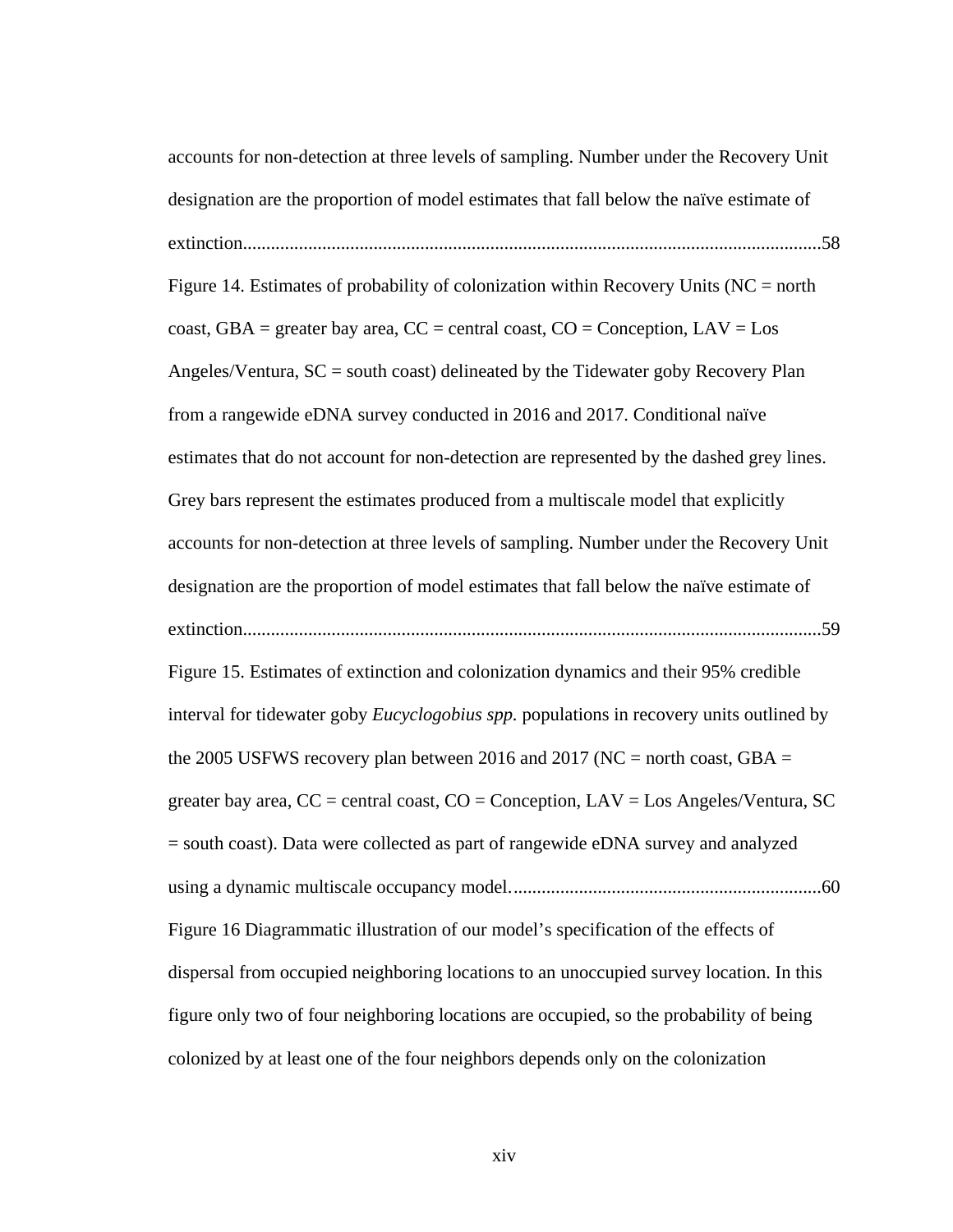| probabilities of the two occupied neighbors, as specified by the equation: $1 - n\epsilon N i[1 -$ |
|----------------------------------------------------------------------------------------------------|
|                                                                                                    |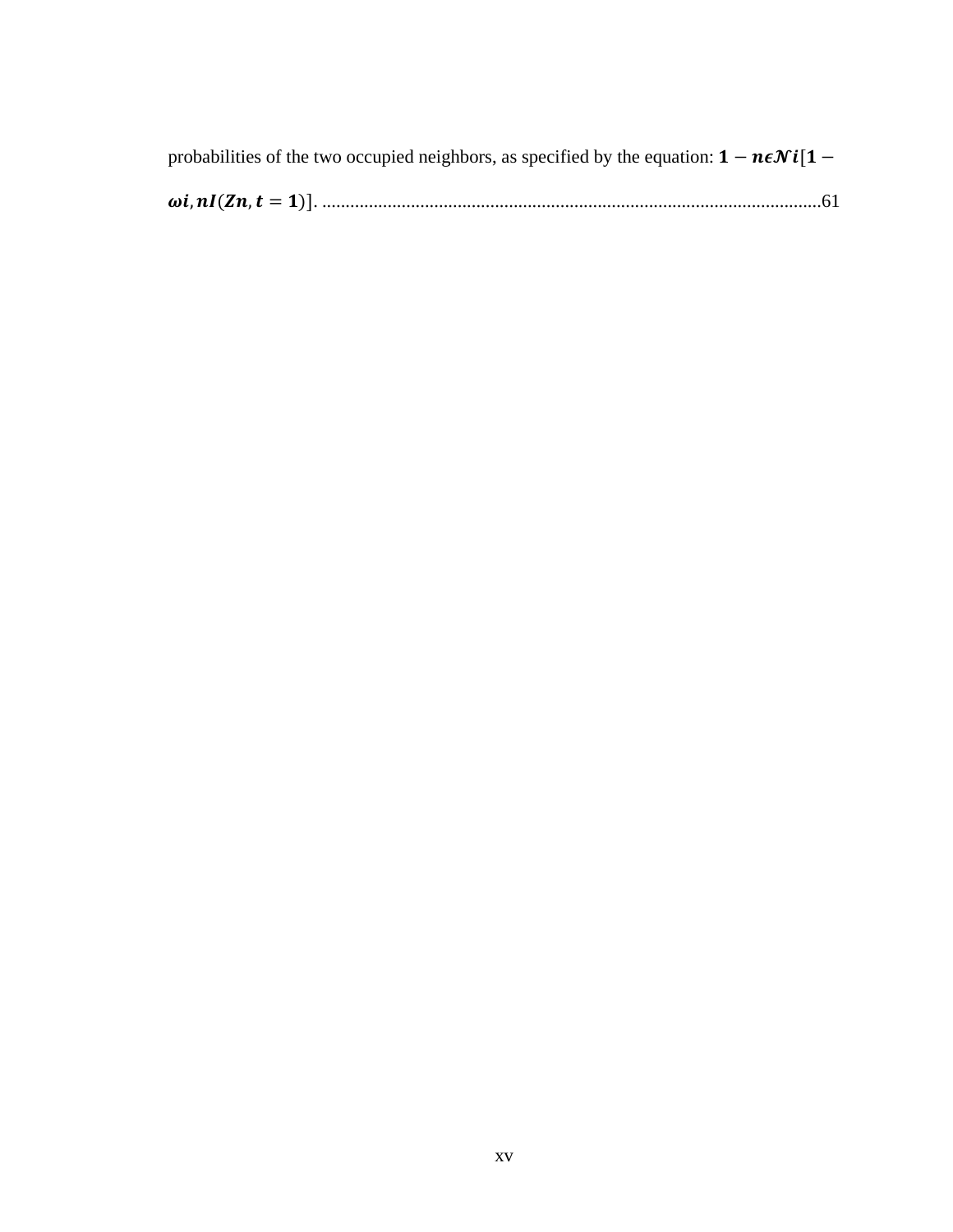# LIST OF APPENDICES

<span id="page-15-0"></span>

| APPENDIX A. Description of the dynamic multiscale occupancy model developed in           |
|------------------------------------------------------------------------------------------|
| collaboration with Dr. Robert Dorazio of the University of San Francisco, San Francisco, |
|                                                                                          |
| APPENDIX B. Accessory figures illustrating occupancy, extinction, and colonization       |
|                                                                                          |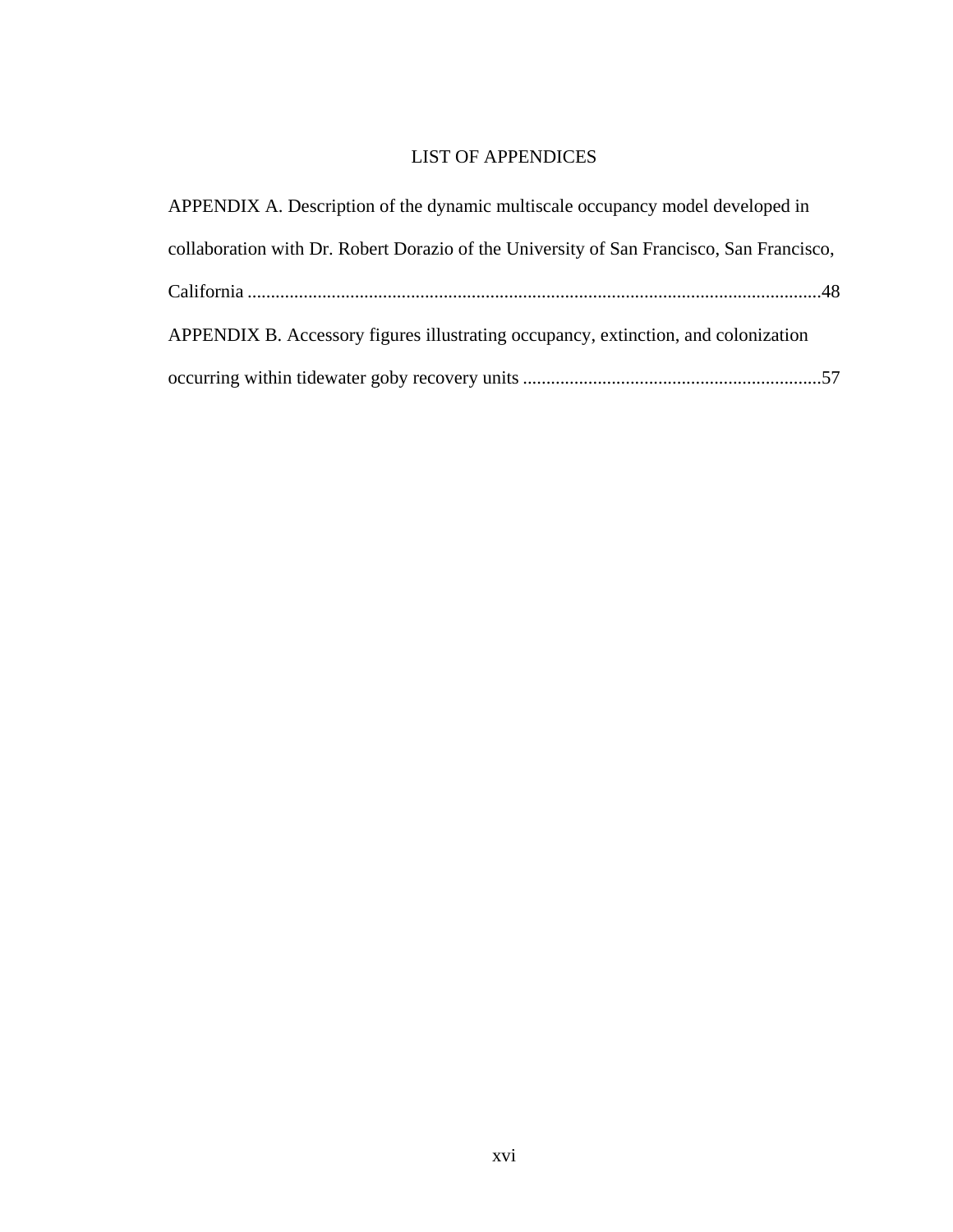<span id="page-16-0"></span>1 INTRODUCTION

| $\mathbf{2}$   | Metapopulation dynamics, as originally conceived by Levin (1969), assumes that                |
|----------------|-----------------------------------------------------------------------------------------------|
| 3              | a set of isolated sites of suitable habitat can periodically experience local extirpations if |
| $\overline{4}$ | occupied, while in the same time step some unoccupied sites may be recolonized by             |
| 5              | dispersing individuals. Conservation and management decisions regarding a species             |
| 6              | thought to exist as a metapopulation are most effective when extinction and colonization      |
| $\tau$         | dynamics are understood and incorporated into management plans (Anthes et al. 2003,           |
| $8\,$          | Armstrong 2005, Marsh and Trenham 2001, Semlitsch 2008, Ying et al. 2011). The                |
| $\mathbf{9}$   | understanding and effective incorporation of extinction and colonization dynamics             |
| 10             | requires accurate, unbiased, estimates of extinction and colonization across their range.     |
| 11             | Despite the need for accurate estimation of metapopulation dynamics, these dynamics are       |
| 12             | notoriously difficult to describe and subject to a number of potential errors, including      |
| 13             | incorrect estimation of site size, unknown sites existing in a study area, and the potential  |
| 14             | for non-detections, where non-detection of a target species is interpreted as a true absence  |
| 15             | when the target was actually present (Moilanen 2002, MacKenzie 2003).                         |
| 16             | Extinction and colonization rates of metapopulations are typically estimated                  |
| 17             | using a record of site occupancy across repeated field surveys through time. These            |
| 18             | presence-absence data are then used to generate site occupancy histories for many habitat     |
| 19             | sites from which extinction and colonization of individual sites is inferred. A critical      |
| 20             | assumption of this approach is that non-detection is indicative of a true absence.            |
| 21             | However, it is well-established that this assumption is violated for most field survey        |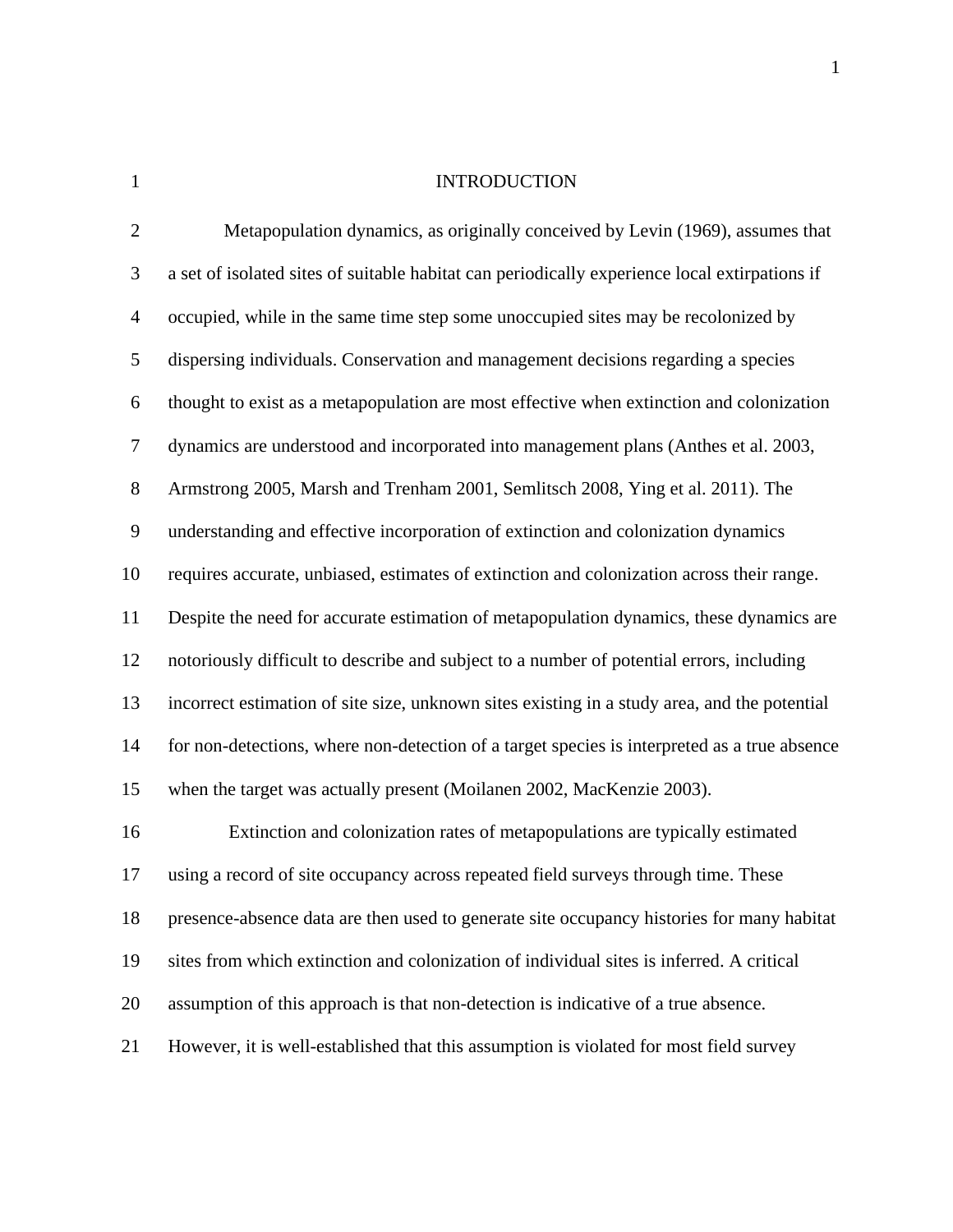methods, especially when abundance is low, field collections are difficult, or collection effort is limited (Gu & Swihart 2004, MacKenzie and Royle 2005). Confusing non- detection as an absence leads to biased estimates of site occupancy (Gu & Swihart 2004, Moilanen 2002), and for metapopulation studies non-detection errors can lead to biased estimates of extinction and colonization dynamics. Unlike occupancy, which is biased low by non-detections, bias in extinction and colonization dynamics can be over- or under- estimated depending on which time period the non-detection error occurred. In response to non-detection biases, analytic methods have been developed to account for non-detection (MacKenzie et al., 2003, Moilanen 2002). Non-detection can be accounted for by completing multiple surveys of each habitat site within a single season and analyzing the resulting occupancy data with models that use the within season sampling data to estimate detection probabilities (Mackenzie et al. 2002; MacKenzie et al. 2003, Moilanan 2002). A key goal of metapopulation studies is to elucidate environmental drivers of extinction and colonization dynamics (Hanksi 1989, 1998, Hanski and Gilpin1991).

Armstrong (2005) suggested species declines can be halted by the integration of two

paradigms: (1) a metapopulation paradigm which focuses on factors that influence site

connectivity such as site size, spatial structure, and site density, and (2) a habitat

paradigm that emphasizes the link between local persistence and site-level environmental

covariates. Metapopulation paradigm models are predicated on two widely accepted and

generally supported assumptions: (1) isolated sites have lower colonization rates relative

to more densely spaced sites, and (2) smaller sites are more vulnerable to local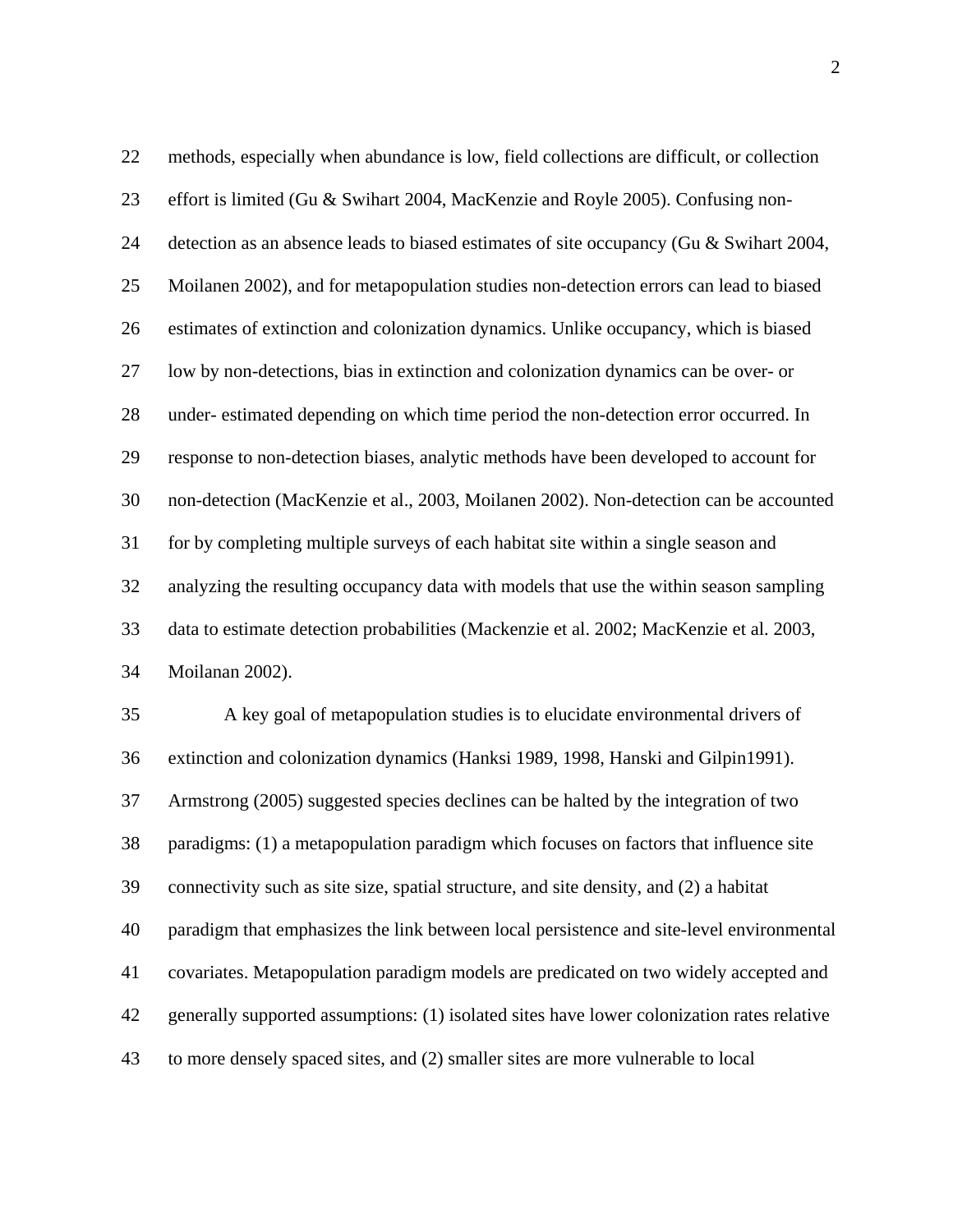extirpation relative to larger habitat sites (Armstrong 2005). Research within the habitat paradigm has shown how habitat factors such as topography, vegetation, and available resources can affect site occupancy (Akçakaya and Atwood 2002, Fleishman et al. 2002, Thomas et al. 2001). Generally, high quality habitat within a site leads to colonization or persistent occupation while poor quality habitat can lead to extirpations or lower occupancy rates (Armstrong 2005, Fleishman et al. 2002, Franken and Hik 2004, Thomas 1994).

 Few studies have elucidated rangewide metapopulation dynamics and their environmental drivers owing to time and money constraints. Repeated rangewide surveys require extensive planning, particularly if the area is large, the sites are numerous, and the target is small or cryptic (Moilanen 2002). Environmental DNA (eDNA) has gained popularity in the past decade as a method of rapidly and efficiently detecting species (Foote et al. 2012, Gingera et al. 2016, Goldberg at al. 2013, Pilliod et al. 2013). Environmental DNA surveys are a method of surveying the environment for genetic material that has been sloughed off an individual to use as an index of presence. Environmental DNA has been repeatedly shown to outperform traditional methods of species detection, often detecting a species when traditional methods fail (Boussarie et al. 2018, Dejean et al. 2012, Port et al. 2016, Schmelzle and Kinziger 2016, Thompsen and Willerslev 2015). Direct comparisons have shown that eDNA monitoring can have double the detection probability of traditional approaches (Schmelzle and Kinziger 2016). Environmental DNA data collected using a hierarchical, multi-season sampling design can be analyzed via multiscale occupancy models (Dorazio and Erickson 2018,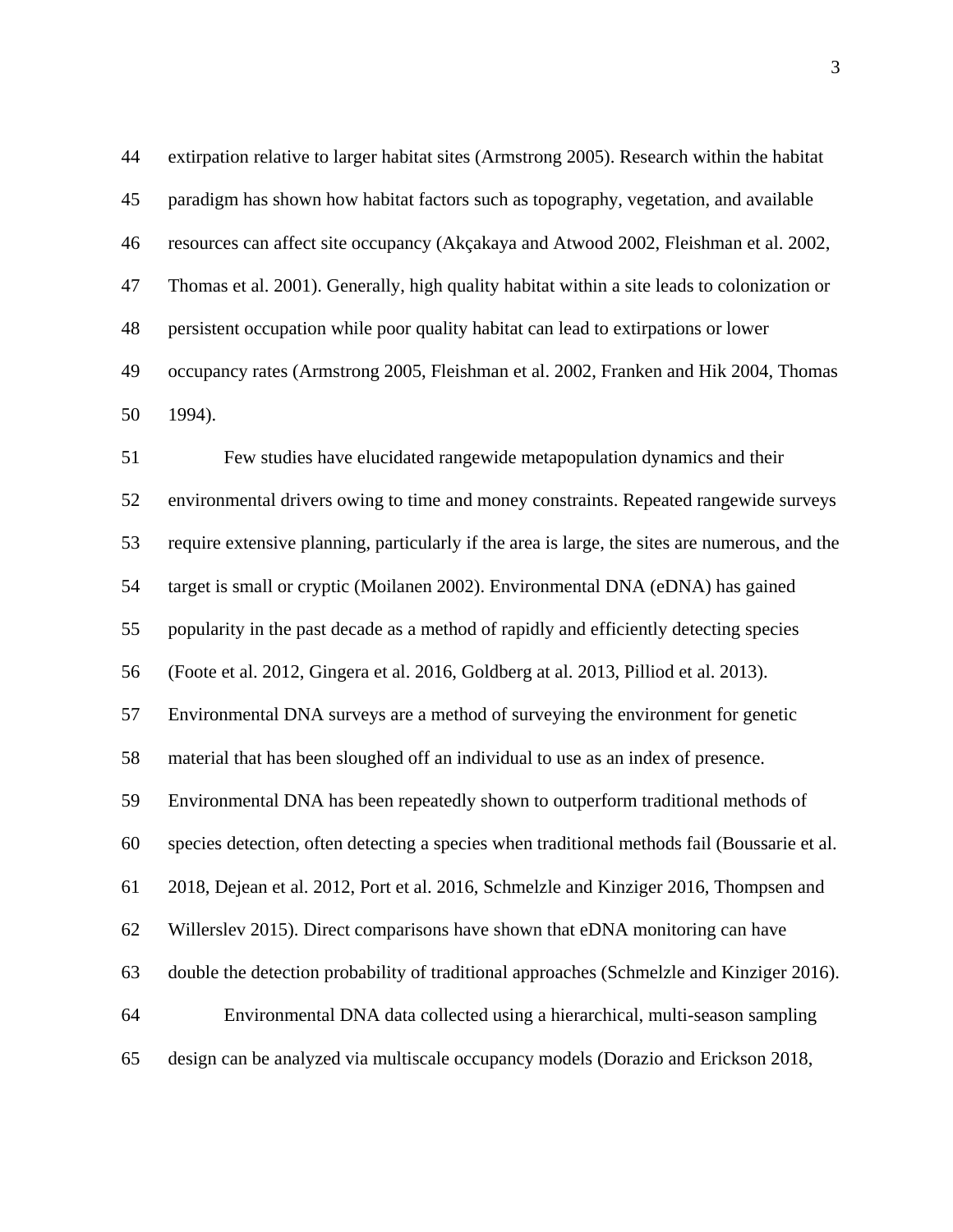| 66 | Sutter and Kinziger 2019). Data from this project were analyzed using a novel class of      |
|----|---------------------------------------------------------------------------------------------|
| 67 | dynamic multiscale occupancy model developed in collaboration with Dr. Robert Dorazio       |
| 68 | of San Francisco State University (a description of the model, authored by Dr. Dorazio,     |
| 69 | can be found in Appendix A). Briefly, the occupancy model used here belongs to a class      |
| 70 | of multiscale occupancy models that uses a hierarchical structure to allow estimation of    |
| 71 | non-detection at different sampling levels. In the case of eDNA surveys, there are three    |
| 72 | sampling levels: sites, samples, and qPCR replicates (Dorazio and Erickson 2018).           |
| 73 | Multiscale models do not directly estimate extinction and colonization dynamics;            |
| 74 | detecting extinction and colonization dynamics using requires a supplementary analysis      |
| 75 | of the change in modeled site occupancy across seasons. The novel 'dynamic' class of        |
| 76 | model used in this study builds on previous multiscale models by incorporating extinction   |
| 77 | and colonization as model parameters, thus allowing testing of potential covariates that    |
| 78 | may drive extinction and colonization dynamics. This model assumes that sites are closed    |
| 79 | to immigration during sampling periods but open between sampling periods. This              |
| 80 | assumption allows estimation of detection probabilities at site, sample, and qPCR           |
| 81 | replicate levels as well as extinction and colonization dynamics.                           |
| 82 | To demonstrate the power of estimating metapopulation dynamics using eDNA                   |
| 83 | surveys combined with multiscale occupancy modeling, I analyzed tidewater goby              |
| 84 | Eucyclogobius spp. occupancy data from two years of repeated rangewide eDNA                 |
| 85 | surveys. Tidewater goby are a benthic fish endemic to coastal California where they         |
| 86 | inhabit lagoons, bays, and the estuaries of rivers and streams (Swenson 1999). Originally   |
| 87 | thought of as one species across their range, recent genetic research has divided the genus |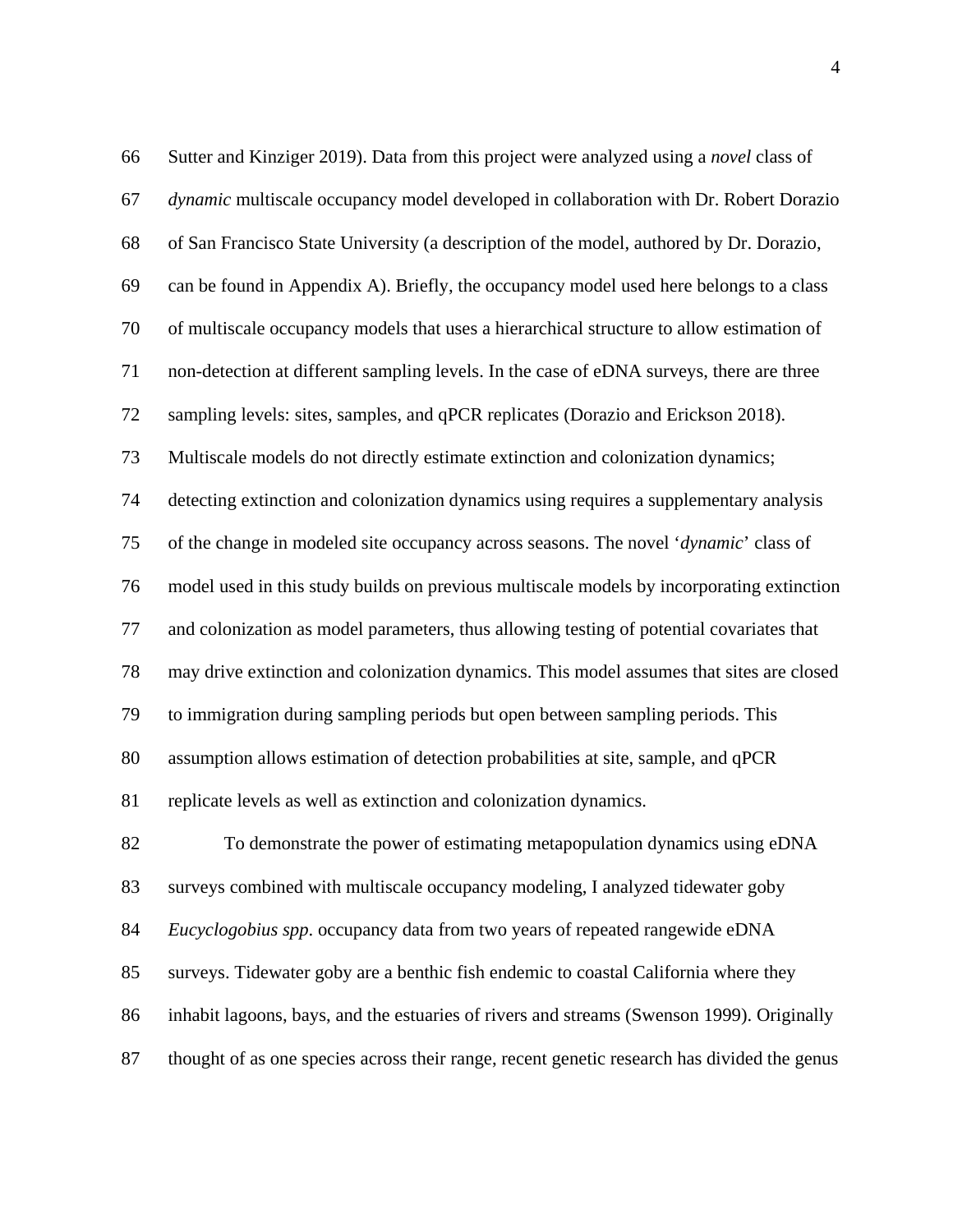| 88  | into two distinct species (Swift et al. 2016). The southern tidewater goby E. kristinae is |
|-----|--------------------------------------------------------------------------------------------|
| 89  | known from only nine site south of the Palos Verdes peninsula, Los Angeles County, to      |
| 90  | San Diego County, whereas the northern tidewater goby $E$ . newberryi is known from 70+    |
| 91  | sites between the Palos Verdes peninsula and the California-Oregon border (Swift et al.    |
| 92  | 2016). The use of 'tidewater goby' in this text refers to either species, or the           |
| 93  | Eucyclogobius genus as a whole. Tidewater goby were listed as endangered under the         |
| 94  | U.S. Endangered Species Act in 1994; the most recent recovery plan for tidewater goby      |
| 95  | divides the California coast into six "recovery units." From north to south these recovery |
| 96  | units are North Coast, Greater Bay Area, Central Coast, Conception, Los                    |
| 97  | Angeles/Ventura, and South Coast (USFWS 2005, Figure 1A). Northern tidewater goby          |
| 98  | are found in the North Coast, Greater Bay Area, Central Coast, Conceptions, and Los        |
| 99  | Angeles/Ventura recovery units, while the southern tidewater goby range is encompassed     |
| 100 | by the South Coast recovery unit. Each of these recovery units are further divided into    |
| 101 | various numbers of sub-units, 26 in total, for recovery and management efforts.            |
| 102 | Tidewater goby metapopulation population structure has been described as a core-           |
| 103 | satellite model where populations in large wetlands serve as core populations with         |
| 104 | relatively high persistence and high dispersal while populations in smaller wetlands may   |
| 105 | experience higher extinction rates, possibly driven by unfavorable dry conditions          |
| 106 | (Lafferty et al. 1999a, 1999b). Under this model, recolonization of extirpated sites would |
| 107 | be driven by individuals originating from the larger, more stable, core populations        |
| 108 | (Lafferty et al. 1999a, 1999b). Observations by Lafferty et al. (1999b) suggest that       |
| 109 | colonization may be promoted by localized flooding of small, occupied, streams where       |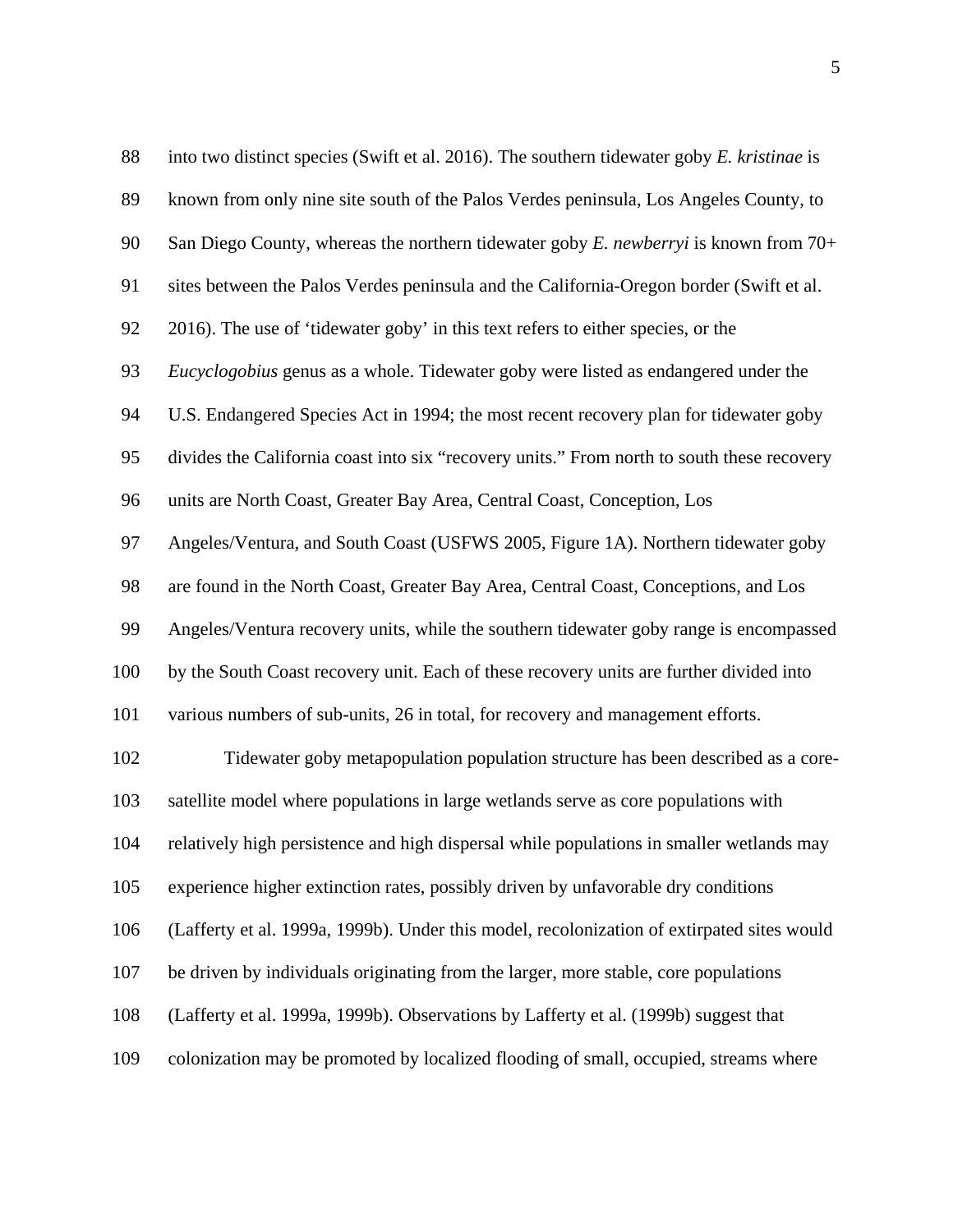the associated increase in longshore current could deliver individuals flushed from one site to another unoccupied site. In this way, flooding may be beneficial to tidewater goby persistence at the rangewide level by allowing colonization of previously extirpated sites. Metapopulation dynamics have been incorporated into management and recovery efforts across their range (USFWS 2005). The most recent recovery plan states that in order to consider tidewater goby for downlisting a metapopulation viability analysis must find a greater than 75% chance of all recovery units surviving out to 100 years. But this requirement does not appear to be the best fit across all tidewater goby recovery units; in northern California, geographically separated populations were found to lack any signal of extinction and colonization dynamics over time scales several decades (Kinziger et al. 2015).

 The objective of this study was to estimate rangewide metapopulation dynamics for endangered tidewater goby by analyzing site occupancy histories generated from eDNA surveys with a *novel* class of *dynamic* multiscale occupancy model that explicitly accounts for non-detection at the three hierarchical levels inherent to eDNA surveys: sites, samples, and qPCR replicates while allowing estimation of extinction and colonization as model parameters with covariates. The use of eDNA survey methods enabled rangewide monitoring of 190 locations in two consecutive years along the entire 1350 km of the California coast (Figure 1A). The multiscale dynamic occupancy model was used to examine: (1) rangewide occupancy, extinction, and colonization and how the measured covariates (vegetation, salinity, temperature, dissolved oxygen, estuary size, and distance between neighboring sites) affected these dynamics, (2) the biases resulting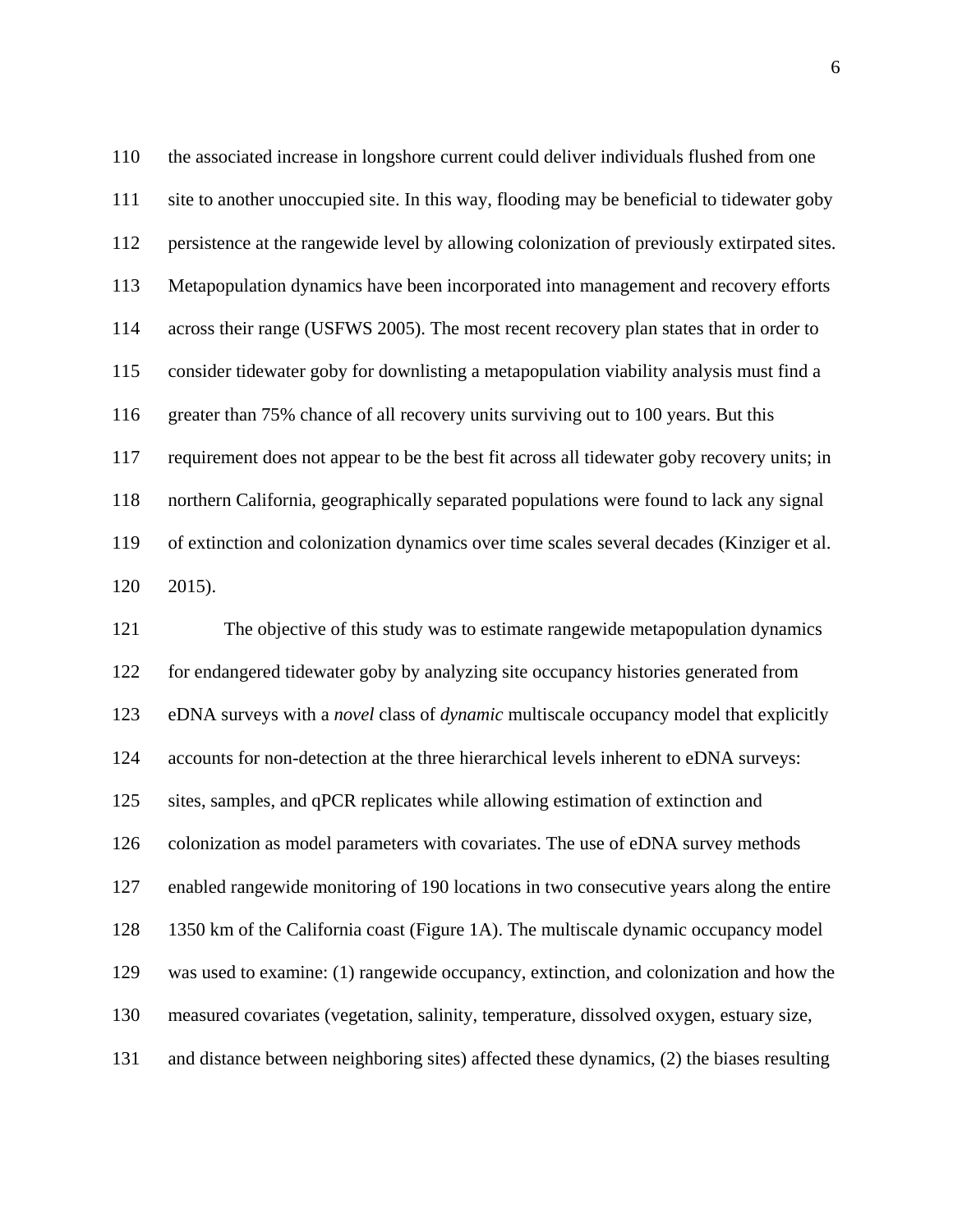from naïve estimates of metapopulation dynamics and their relationship to model estimates, (3) extinction and colonization within recovery units to better understand the spatial variability in tidewater goby metapopulation dynamics, and lastly (4) which covariates (tide, salinity, turbidity, temperature, and dissolved oxygen) affected detection of tidewater goby eDNA in water samples and in qPCR. This work illustrates that eDNA, when used in combination with multiscale occupancy modeling, has the ability to efficiently survey a large number of locations, detect metapopulation dynamics, and evaluate their drivers, at both broad and narrow geographic scales.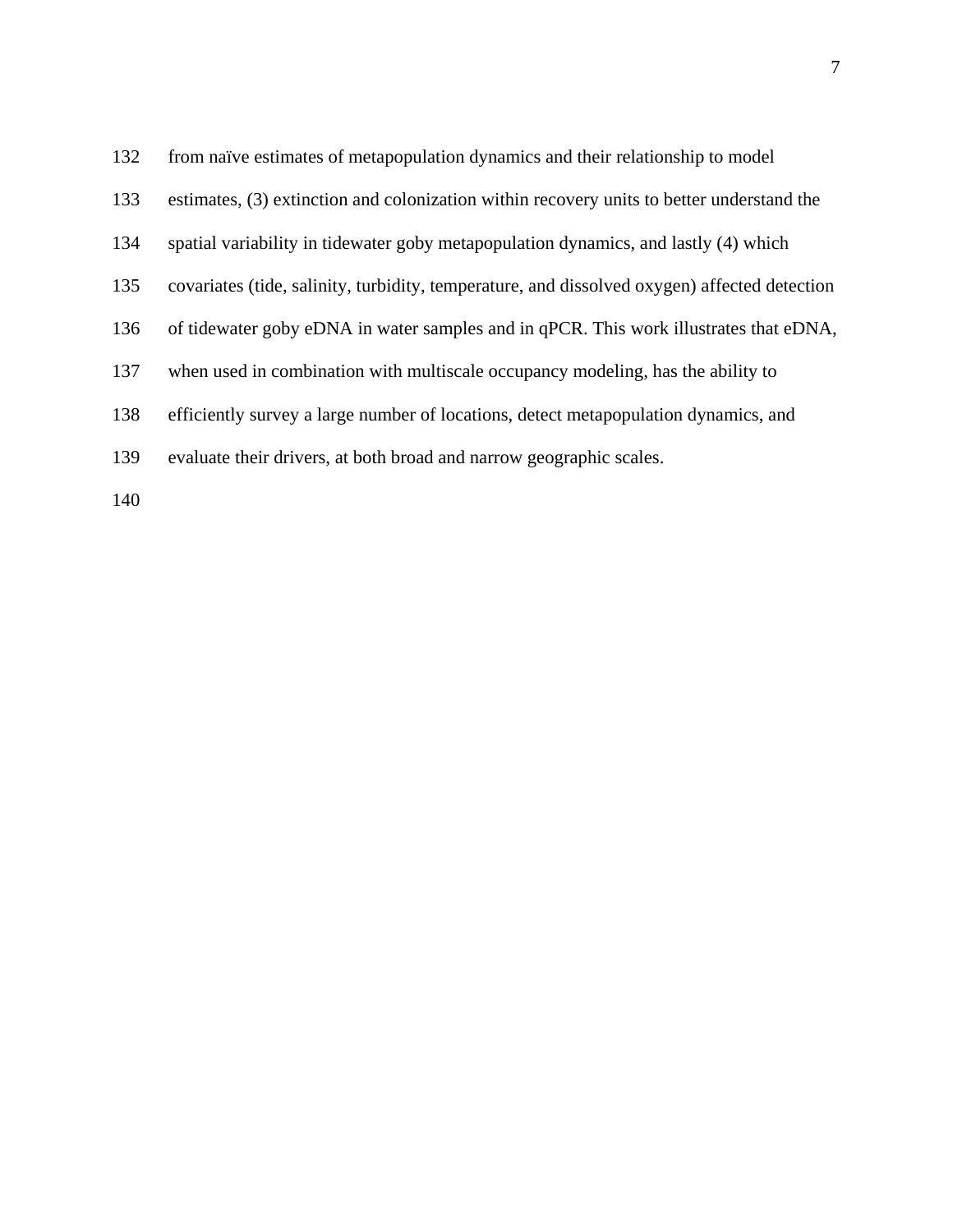<span id="page-23-0"></span>

## 141 METHODS

<span id="page-23-1"></span>

| 142 | Data Collection, Field, and Laboratory Methods                                                       |
|-----|------------------------------------------------------------------------------------------------------|
| 143 | Site occupancy histories were available for two years, 2016 and 2017. The 2016                       |
| 144 | site occupancy histories are described by Sutter and Kinziger (2019), and the 2017 site              |
| 145 | occupancy data was generated by the author following Sutter and Kinziger (2019). This                |
| 146 | created a congruent dataset between the Sutter and Kinziger (2019) survey conducted in               |
| 147 | 2016 and this follow-up 2017 survey thereby allowing analysis of the combined                        |
| 148 | occupancy and environmental data from both surveys. Between May and September of                     |
| 149 | 2017, I visited 194 sites, from which I collected between one and six 2.0 L water samples            |
| 150 | (413 in total). I conducted between three and six qPCR replicates per water sample.                  |
| 151 | These surveys ran along the California Coast from 2 km south of California-Oregon                    |
| 152 | border, to 45 km north of the California-Mexico border (Figure 1A). I used Global                    |
| 153 | Positioning System (GPS) data and photographs from the 2016 survey to collect samples                |
| 154 | as near as possible to where the previous samples were collected, usually within 100 m. If           |
| 155 | access or conditions had changed between the two seasons, samples were collected as                  |
| 156 | close as possible to the 2016 locations while duplicating sampling protocol from Sutter              |
| 157 | and Kinziger (2019); i.e. maintaining distance between multiple samples at a site to avoid           |
| 158 | the transport of eDNA from disturbed sediment or water from a previous sampling                      |
| 159 | location to another location. Three of the sites sampled in 2016 were not resampled in               |
| 160 | 2017 due to access restrictions. Environmental data collected with each water sample                 |
| 161 | included water temperature $({}^{\circ}C)$ , dissolved oxygen $(mg/L)$ , salinity (ppt), presence or |
| 162 | absence of tidal influence (open or closed to daily tidal flow at time of sampling), and             |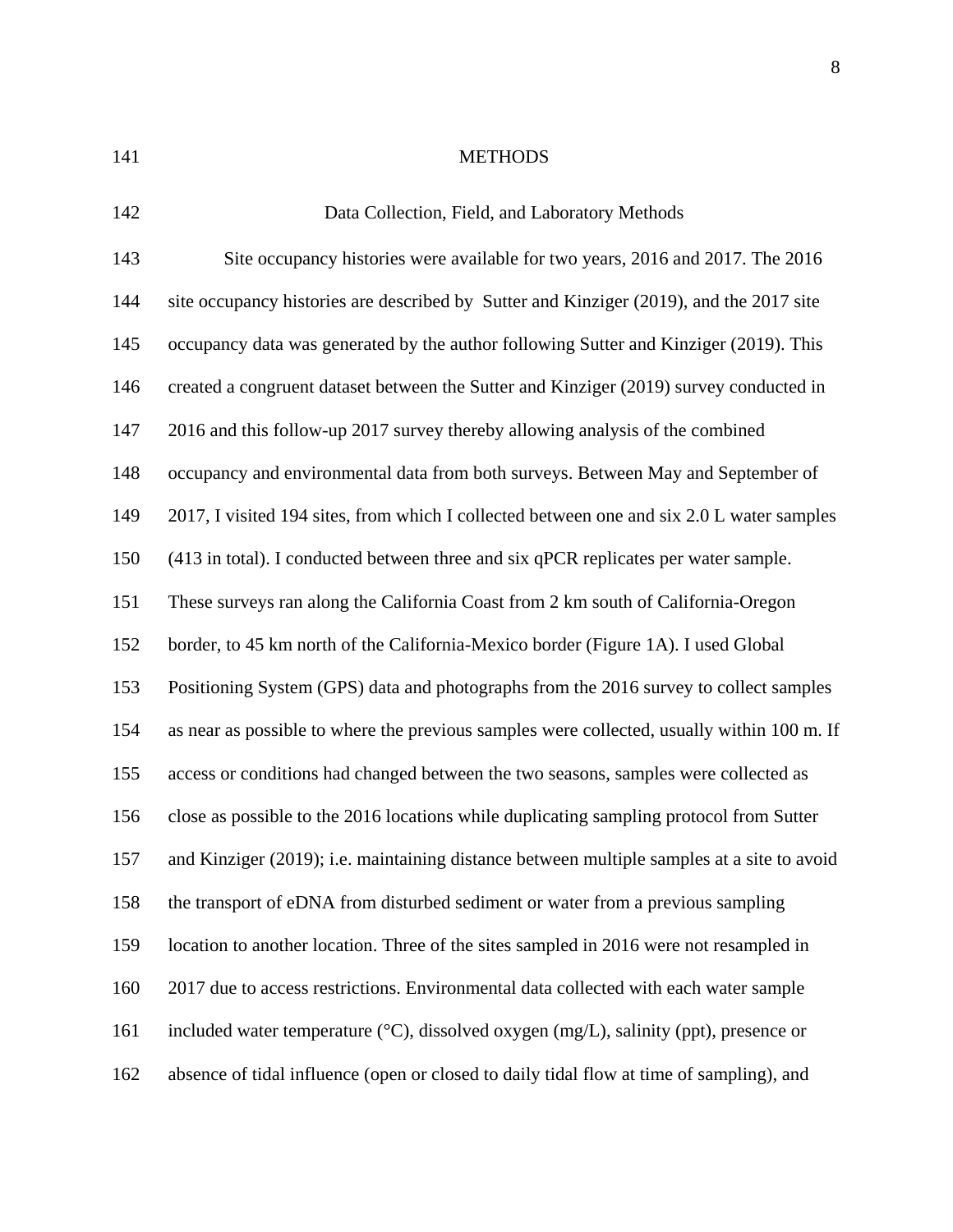presence or absence of aquatic vegetation. Additional data collected at each sample location included date, time, and latitude and longitude.

 Water filtering, eDNA extraction, and qPCR protocols were conducted following Sutter and Kinziger (2019). Samples were filtered over a 47 mm diameter polycarbonate track-etched filter membrane with 3.0 μm pore size (Millipore TSTP 04700). Extraction of eDNA from filters was conducted using a DNeasy Blood and Tissue Kit (Qiagen, USA) with modifications for eDNA extraction (Schmelzle and Kinziger 2016, Sutter and Kinziger 2019). Detection of northern and southern tidewater goby was completed using two assays that are designed to target a 119 base pairs region on tidewater goby's mitochondrial cytochrome *b* gene (Schmelzle and Kinziger 2016, Sutter and Kinziger 2019). A northern tidewater goby assay was used to test for presence of northern tidewater goby eDNA in samples taken north of Palos Verdes (North Coast, Greater Bay Area, Central Coast, Conception, and Los Angeles/Ventura recovery units) while a southern tidewater goby eDNA assay was used to test for presence of southern tidewater goby eDNA in samples taken from south of Palos Verdes (South Coast recovery unit). Extraction of eDNA from filters and qPCR preparation was performed on separate benchtops in a dedicated laboratory space away from high copy number PCR product. Additionally, qPCR preparations were performed under a hood with high efficiency particulate air (HEPA) filter that was exposed to ultra-violet light for at least 30 minutes prior to use, along with pipettes, centrifuges, and consumables used in reaction preparation.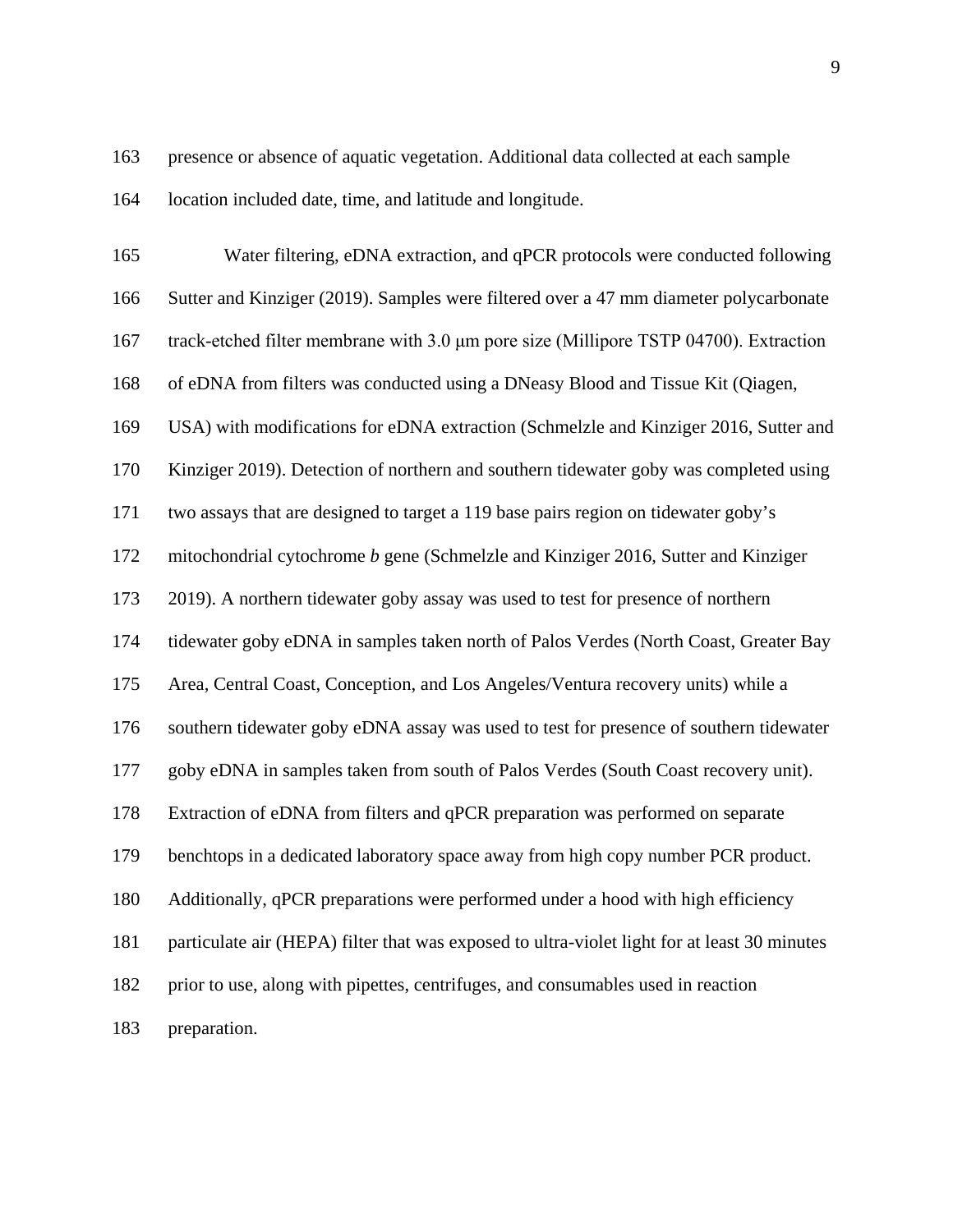### <span id="page-25-0"></span>Spatial data for sites

 Spatial data for sites were obtained from the California Department of Fish and Wildlife (CDFW) and Pacific States Marine Fisheries Council (PSMFC). A California shore type data, which classifies the California coast by habitat using NOAAs Environmental Sensitivity Index (ESI), was obtained from CDFW. This was used to measure the total distance between pairs of sites within sub-units and to measure the distance between pairs of sites within sub-units that are rocky. Distance between sites within sub-units was determined using program *R* and the package RIVERDIST. To generate matrices of shoreline distance the shoreline data was altered to maintain a continuous shoreline; embayments, estuaries, or rivers were removed from the original shoreline data and the data was reconnected across their openings in the shortest path. The distance of rocky coast between sites within subunits was obtained using ArcMap 10.5.1 (*Esri Inc*.) and the California shore type dataset. I recorded any length of coast between sites in each sub-unit whose primary ESI category was one of the following: 1A (exposed rocky shore/exposed), 1B (solid man-made structures), 1C (exposed rocky cliffs with boulder talus), 2A (exposed wave-cut platforms in bedrock, mud, or clay), or 2B (exposed scarps and steep slopes in clay). Lastly, estuary size was determined using the West Coast USA Current and Historical Estuary Extent data set from the Pacific Marine and Estuarine Fish Habitat Partnership (PSMFC GIS 2017). Sites were assigned to one of two bins based on estuary size, those sites equal to or less than 1.0 ha were deemed "small" while "large" sites were over 1.0 ha following Lafferty (1999).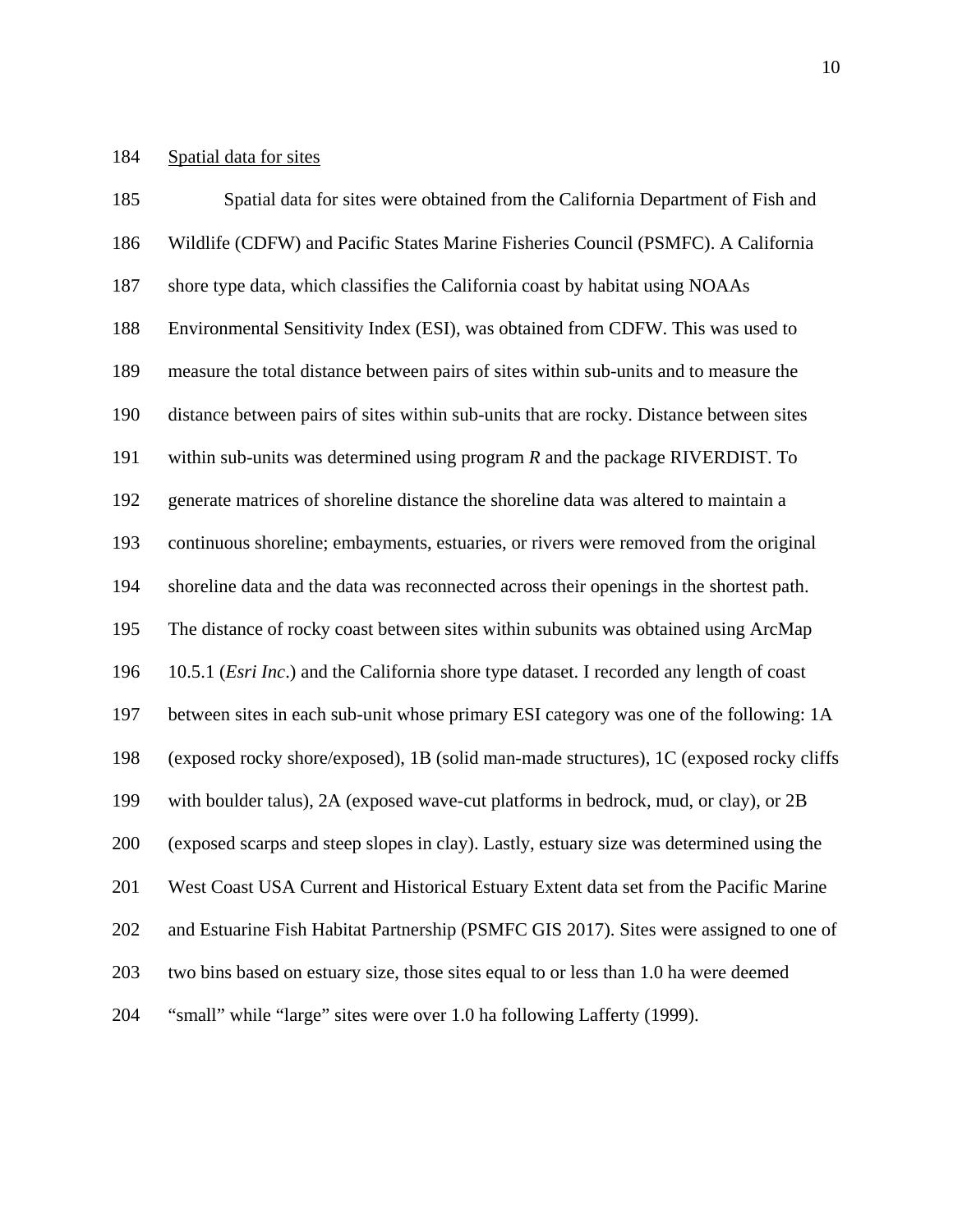# <span id="page-26-0"></span>205 Occupancy data

| 206 | For the two species assays used in these analyses, Sutter and Kinziger (2019)                                    |
|-----|------------------------------------------------------------------------------------------------------------------|
| 207 | previously determined their limit of detection and associated critical threshold values                          |
| 208 | (Ct), this value is the cycle number at which a qPCR replicate reaches a threshold of                            |
| 209 | fluorescence for a positive reaction. For the northern tidewater goby assay, a Ct value of                       |
| 210 | 40.87 or lower was assumed to be a positive eDNA detection. For the southern tidewater                           |
| 211 | goby assay a Ct of 40.04 or lower was assumed to be a positive detection. This data was                          |
| 212 | passed to the multiscale occupancy model as either a positive $(1)$ or negative $(0)$ detection                  |
| 213 | for each of the qPCR replicates preformed on a sample. I assumed that a single positive                          |
| 214 | detection was indicative of tidewater goby presence at that location, and that there were                        |
| 215 | not false positives.                                                                                             |
| 216 | <b>Occupancy Model</b>                                                                                           |
| 217 | Data collected by this research was analyzed using a dynamic multiscale                                          |
| 218 | occupancy model (see Appendix A for full details). Briefly, the model was used to                                |
| 219 | estimate rangewide occupancy in 2016 ( $\psi_1$ ) and 2017 ( $\psi_2$ ), rangewide extinction ( $\varepsilon$ ), |
| 220 | rangewide colonization $(\eta)$ , and colonization within specified neighborhoods $(\omega)$ between             |
| 221 | 2016 and 2017. The model accounted for non-detection errors by estimating the                                    |
| 222 | probability of detecting eDNA in a water sample given its presence at a site $(\theta)$ , and                    |
| 223 | probability of detecting eDNA in a qPCR replicate given its presence in water sample $(\rho)$ .                  |
| 224 | Occupancy, detection in a water sample, and detection in a qPCR replicate are estimated                          |

<span id="page-26-1"></span>225 using the likelihood function  $L(\psi, \theta, p | H) \propto \prod_{i=1}^{S} Pr(H_i)$ , where  $H_i$  represents qPCR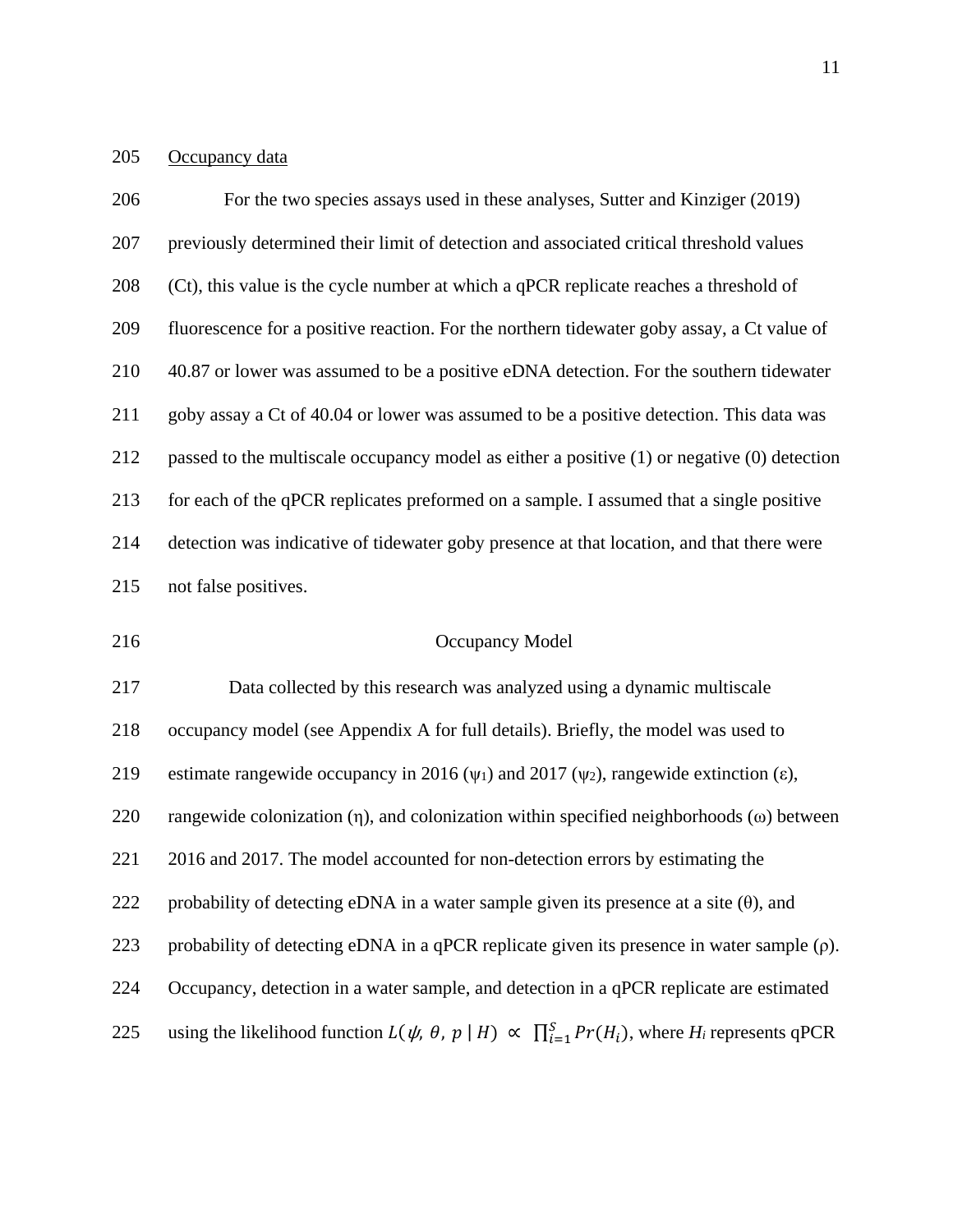| 226 | detection history at site <i>i</i> , across all possible sites <i>S</i> . Site occupancy state is then predicted  |
|-----|-------------------------------------------------------------------------------------------------------------------|
| 227 | for single sites in a single year as either an absence $(0)$ or a presence $(1)$ . Occupancy                      |
| 228 | states are represented in the form of a $Z_{i,t}$ value, where $Z_{i,t}$ is the occupancy state at site i         |
| 229 | at time $t$ . The modeled occupancy state for all sites are compared across time $t$ and $t+1$ to                 |
| 230 | estimate the probability of a site's occupancy state transitioning from state $k$ in time $t$ to                  |
| 231 | state l in time $t+1$ ; or $\Phi_{k,l,i,t} = \Pr(Z_{i,t+1} = l   Z_{i,t} = k)$ . The transition probabilities are |
| 232 | contained in the transition matrix $\Phi_{i,t}$ and represent extinction (ε) and colonization (η)                 |
| 233 | probabilities. If an unoccupied site has occupied neighbors, it is assumed that any                               |
| 234 | colonization at that site stems from its occupied neighbors within its recovery sub-unit,                         |
| 235 | and not from outside the sub-unit. The structure of this model allows separation of                               |
| 236 | metapopulation parameter estimates (occupancy, extinction, and colonization) based on                             |
| 237 | geography. This allows the estimation of occupancy, extinction, and colonization within                           |
| 238 | the tidewater goby management delineated recovery units. Consequently, results are                                |
| 239 | presented at both the rangewide geographic scale as well as the scale of the recovery unit.                       |
| 240 | This model is Bayesian based; the models Markov Chain-Monte Carlo algorithm was run                               |
| 241 | for 110,000 iterations, of which the first 10,000 were discarded.                                                 |

### <span id="page-27-0"></span>Covariate data

 Model parameters were modeled as functions of different environmental and spatial covariates. Instead employing a model selection approach where all possible covariate combinations were tested and ranked, each covariate was carefully and individually considered before being included as a possible covariate for a parameter in the analysis. Consideration was based on previously published literature regarding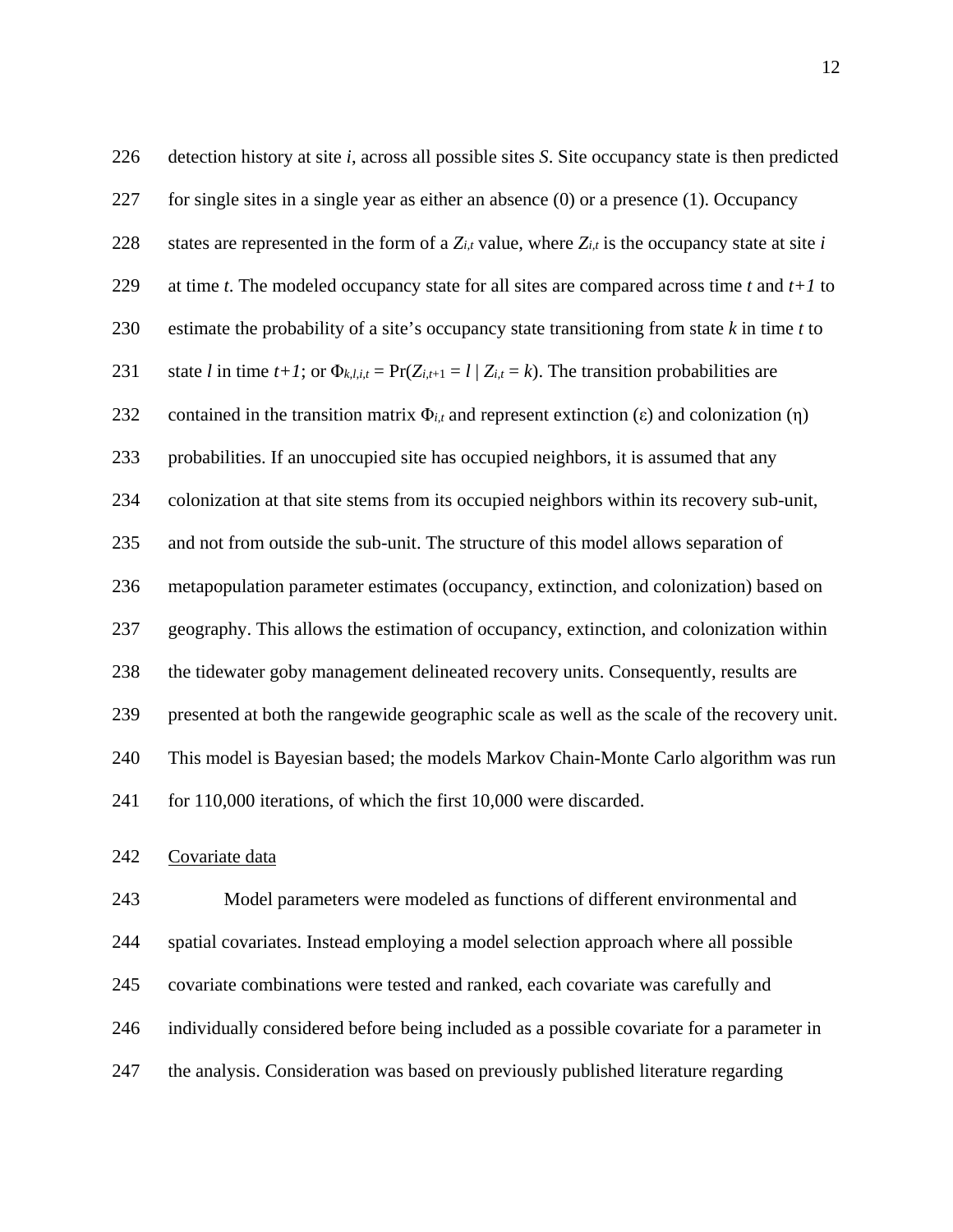| 248 | tidewater goby ecology and eDNA methods (Table 1). The environmental covariates                      |
|-----|------------------------------------------------------------------------------------------------------|
| 249 | examined included salinity (ppt), water temperature $({}^{\circ}C)$ , dissolved oxygen (mg/l), depth |
| 250 | (cm), turbidity (seconds of filtering time), proportion of sample locations with aquatic             |
| 251 | vegetation, and presence or absence of tidal influence. The two spatial covariates                   |
| 252 | investigated were the pairwise distance between sites within sub-units and the size of the           |
| 253 | estuary at each site. The distances between sites within a sub-unit were used as the basis           |
| 254 | for a neighborhood analysis that examined the probability of colonization from                       |
| 255 | neighboring sites. Further explanation of which covariates were tested for each parameter            |
| 256 | can be found in Table 1. Model results and the strength of evidence for each parameter-              |
| 257 | covariate relationship were considered individually via the posterior distribution of each           |
| 258 | parameter-covariate relationship; evidence of parameter-covariate relationships is                   |
| 259 | presented as the proportion or percent of the posterior distribution above or below zero.            |
|     |                                                                                                      |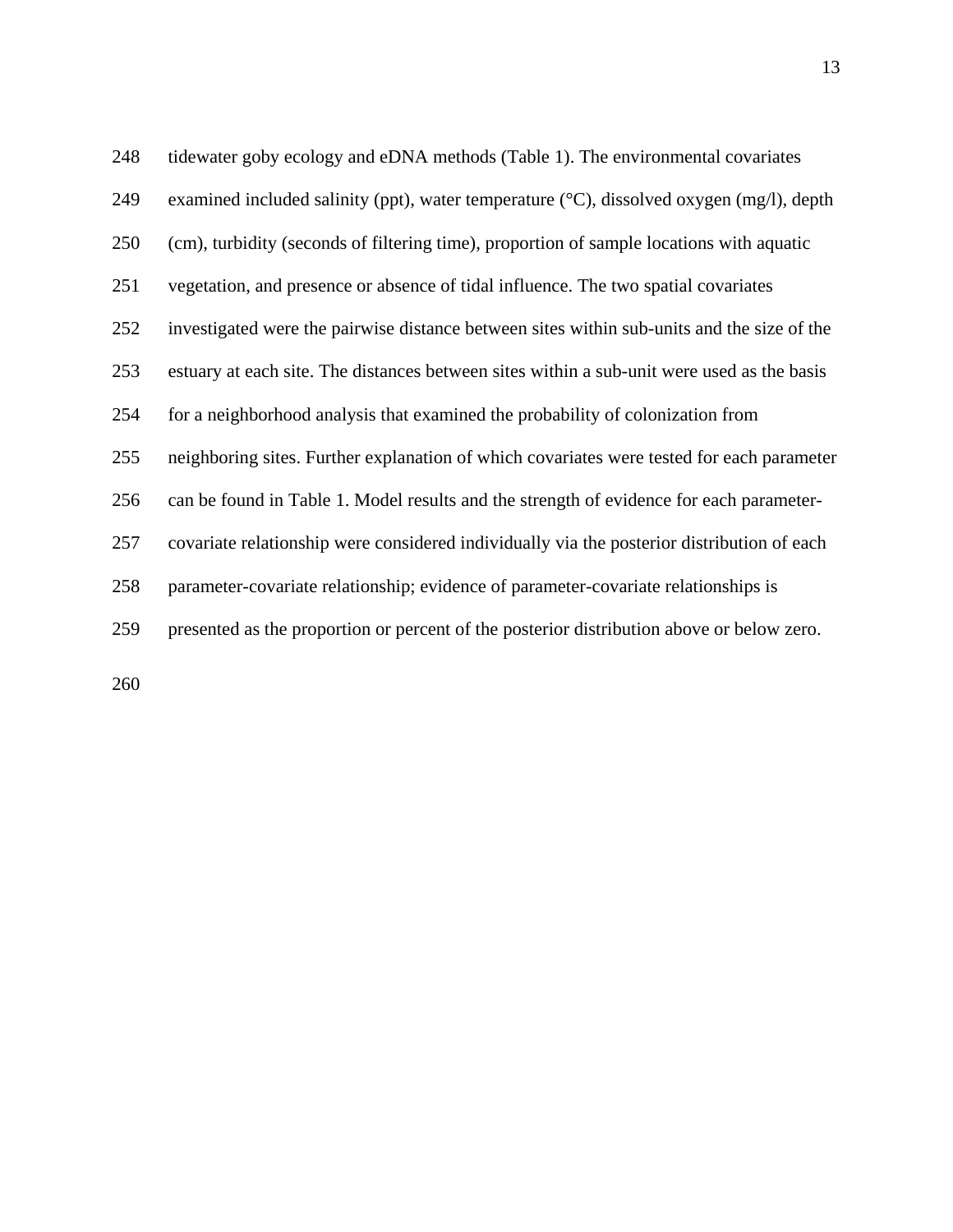<span id="page-29-0"></span>

## RESULTS

| 262 | Of the original 194 sites surveyed in both 2016 and 2017, a total of 190 were                              |
|-----|------------------------------------------------------------------------------------------------------------|
| 263 | available for analysis (Figure 1A). One site was removed because samples were collected                    |
| 264 | at a location where tidewater goby occupancy seemed highly improbable, the habitat was                     |
| 265 | riverine in nature and not proximal to the river's estuary. Three other sites were removed                 |
| 266 | due to missing covariate values. The analysis was conducted on a combined data set that                    |
| 267 | included both the northern and southern tidewater goby species; this was done because                      |
| 268 | southern tidewater goby are restricted too few locations to allow analysis using the model                 |
| 269 | employed herein. The parameter-covariate relationships examined by the dynamic                             |
| 270 | multiscale model can be found in Table 1. The posterior distributions for each                             |
| 271 | relationship were considered individually, those distributions that were strongly shifted                  |
| 272 | away from zero were considered to represent a parameter-covariate relationship. Overall,                   |
| 273 | occupancy $(\psi)$ exhibited a relationship to the proportion of sample locations at a site with           |
| 274 | vegetation, but not with salinity (Figure 2). Colonization within sub-units $(\omega)$ decreased           |
| 275 | with increasing distance between sites. None of the tested covariates, including estuary                   |
| 276 | size, salinity, temperature, and dissolved oxygen, had a significant effect on probability                 |
| 277 | of extinction ( $\varepsilon$ , Figure 2). Detection in a water sample ( $\theta$ ) was found to vary with |
| 278 | salinity, dissolved oxygen, and the presence of tide (Figure 3). Turbidity and temperature                 |
| 279 | had no effect on detection in water samples. Detection in a qPCR replicate $(\rho)$ was found              |
| 280 | to vary with salinity (Figure 3).                                                                          |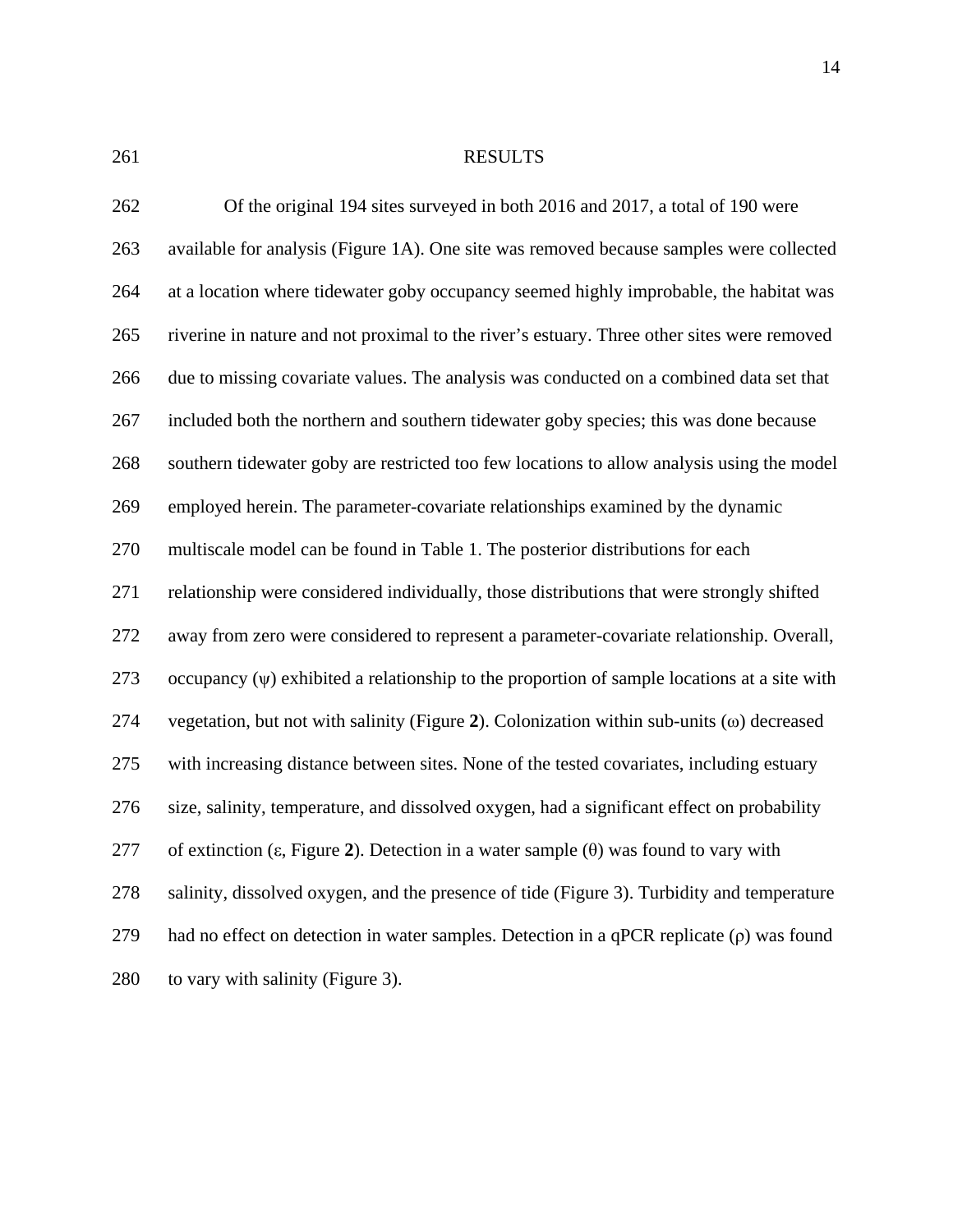<span id="page-30-0"></span>

### Rangewide

| 282 | The dynamic multiscale model estimated that the proportion of sites occupied by                           |
|-----|-----------------------------------------------------------------------------------------------------------|
| 283 | tidewater goby was the same in 2016 and 2017 (Figure 2). The mean posterior probability                   |
| 284 | of site occupancy in 2016 ( $\psi$ <sub>1</sub> ) was 0.52, with 95% of the posterior observations in the |
| 285 | credible interval (95% CRI) 0.51 to 0.56. In 2017, $\psi$ <sub>2</sub> was estimated as 0.51 (95% CRI:    |
| 286 | 0.50 to 0.56). In terms of number of sites, the model estimates that in 2016 there were                   |
| 287 | about 99 (95% CRI: 97 to 107) occupied sites and in 2017 there were about 97 (95%                         |
| 288 | CRI: 94 to 106) occupied sites. Thus, the number of sites occupied by tidewater goby was                  |
| 289 | essentially unchanged between the two years surveyed. The naïve rangewide occupancy                       |
| 290 | rates were lower than the model estimates: 0.44 in 2016 and 0.41 in 2017, or 83 occupied                  |
| 291 | sites in 2016 and 78 occupied sites is 2017 (Figure 2). The posterior distribution for the                |
| 292 | effect of vegetation shows strong support (99.9% above zero) that probability of                          |
| 293 | occupancy at a site increases as the proportion of sample locations with vegetation                       |
| 294 | increase (Figure 3); whereas there is no evidence (53.2% above zero) that salinity has an                 |
| 295 | effect on site occupancy (Figure 4, Table 2). Probability of site occupancy increased from                |
| 296 | $0.42$ (95% CRI: 0.27 to 0.58) at sites with no vegetation to a maximum of 0.68 (95%)                     |
| 297 | CRI: 0.55 to 0.79) at sites where vegetation was present at all sample locations (Figure                  |
| 298 | 3).                                                                                                       |

 The lack of change in proportion of occupied sites between years was not indicative of an absence of metapopulation dynamics. Rather, both extinction and colonization rates were predicted nearly equal rates [\(Figure 5\)](#page-49-0). The mean of the posterior distribution of the probability of an extinction of an occupied site was 0.11 (95% CRI: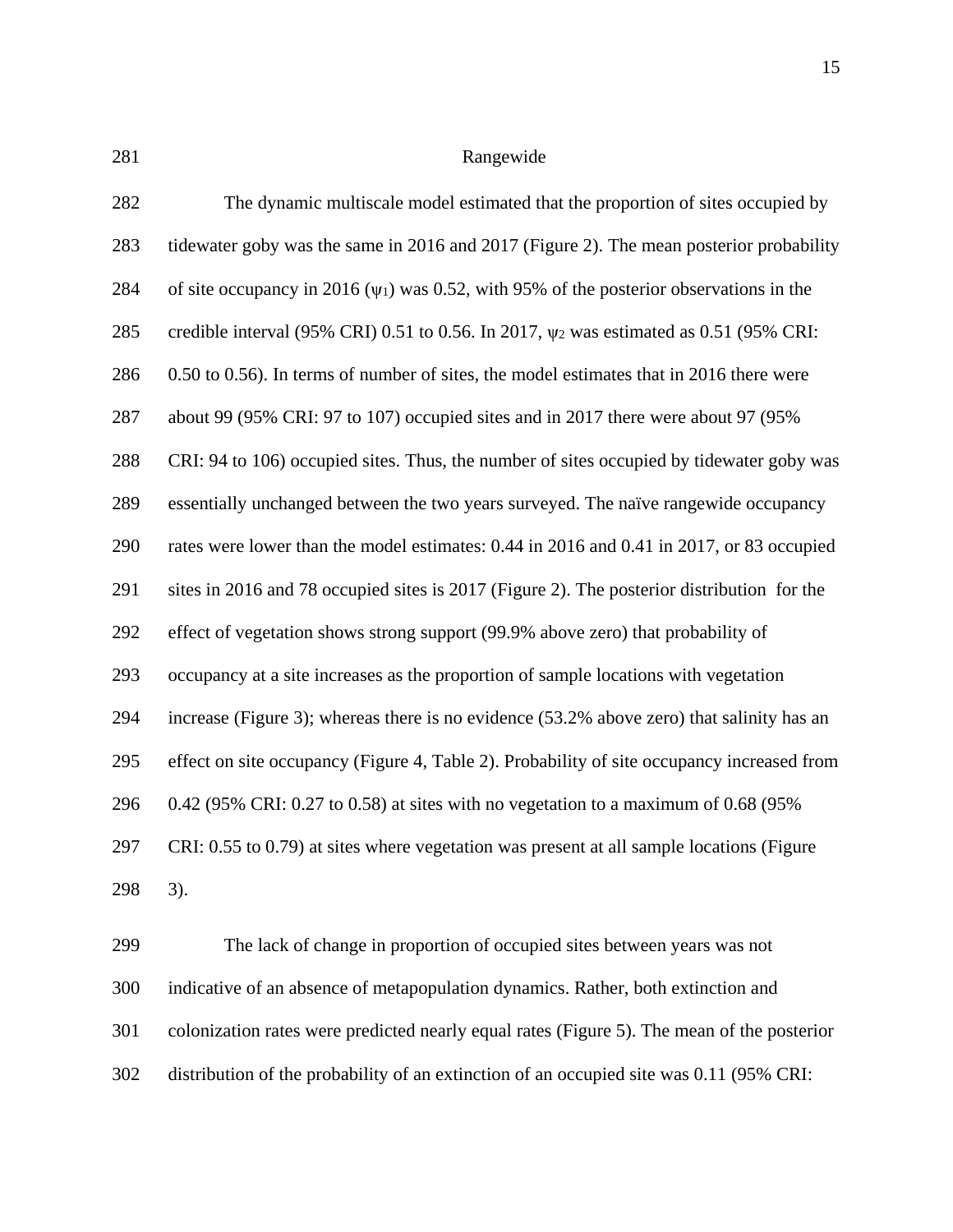| 303 | $0.03$ to $0.22$ ). In terms of number of sites, this equates to an extinction at about 10 (95%)    |
|-----|-----------------------------------------------------------------------------------------------------|
| 304 | CRI: 3 to 19) occupied sites. There was no evidence that extinction varied substantially            |
| 305 | with any of the tested covariates. The extinction-covariate relationships were examined             |
| 306 | and their posterior distributions were only moderately above or below zero: salinity                |
| 307 | (75.8% below zero), temperature (53.1% below zero), dissolved oxygen (53.1 below                    |
| 308 | zero), and estuary size (54.8% above zero, Table 2). I examined two additional                      |
| 309 | covariates, the change in salinity at a site from 2016 to 2017 and the absolute value of            |
| 310 | that change as potential covariates of extinction, but inclusion of these covariates                |
| 311 | prevented the model from converging, thus they were excluded. Results for the naïve,                |
| 312 | rangewide extinction rate between the two years was 0.29. This is the equivalent of 24              |
| 313 | sites occupied in 2016 that were unoccupied 2017. This extinction rate and number of                |
| 314 | extirpated sites were higher than the model estimates (CRI: 3 to 19, Figure 5).                     |
| 315 | The mean of the posterior distribution of the probability of colonization of an                     |
| 316 | unoccupied site was 0.09 (95% CRI: 0.02 to 0.16), or about 8 (95% CRI: 2 to 13) sites               |
| 317 | being colonized. There was strong posterior support (88.6% below zero) for the                      |
| 318 | relationship between probability of colonization within a sub-unit $(\omega)$ and the distance      |
| 319 | between neighboring sites; as the distance between sites increases, colonization within             |
| 320 | sub-units decreases (Figure 6). Colonization rates for unoccupied sites increased with the          |
| 321 | number of occupied neighbors (Figure 7); the increase in probability per occupied                   |
| 322 | neighbor is a function of the equation $1 - (1 - x)^n$ where x is the colonization rate per         |
| 323 | neighbor $(0.01)$ , and <i>n</i> is the number of occupied neighbors. I explored the possibility of |
| 324 | using the distance between sites that was rocky coast as a covariate of colonization as             |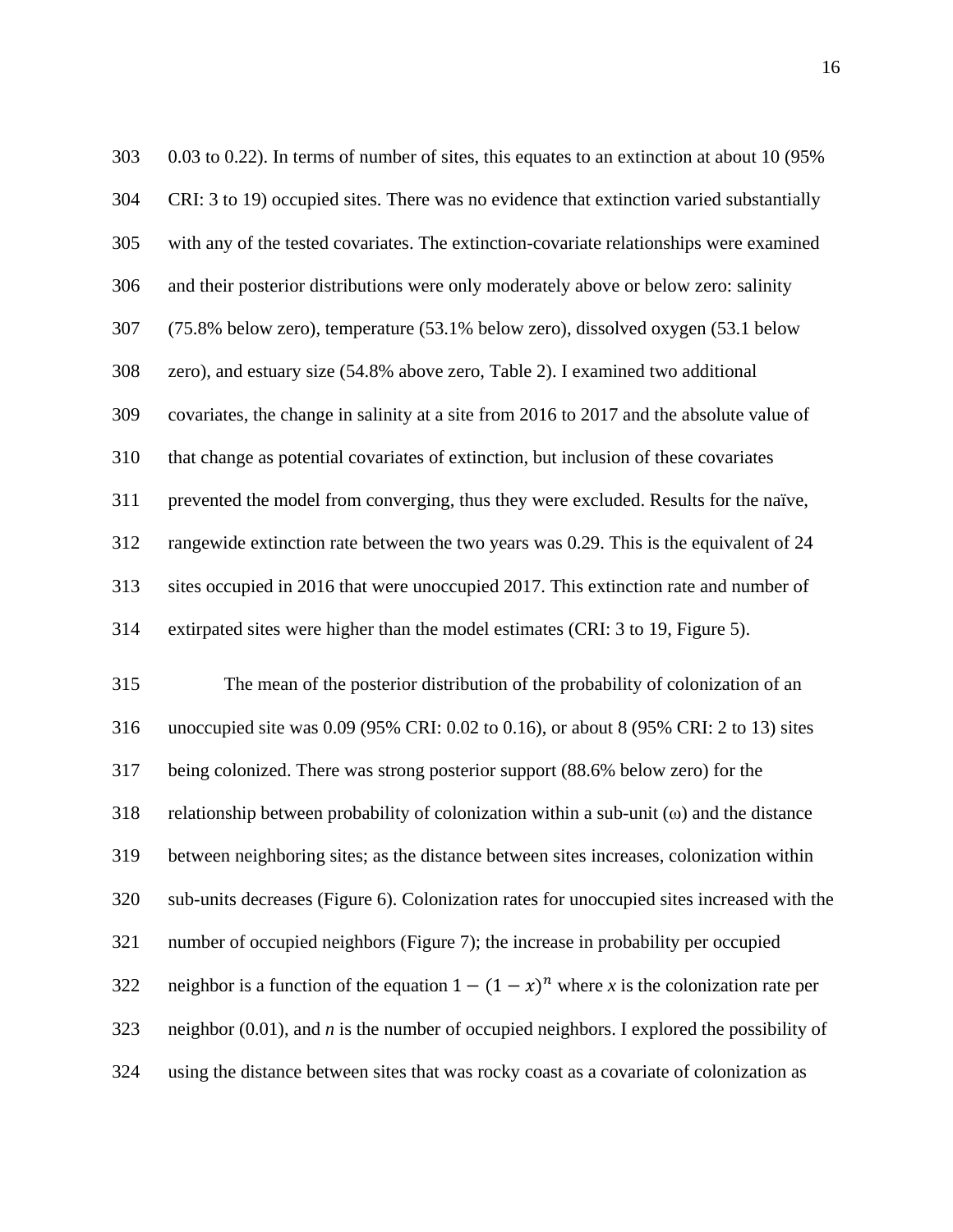rocky coast is believed to be a hindrance to tidewater goby colonization, but its inclusion prevented the model from converging properly, causing poor model fit. The naïve conditional rangewide colonization rate (0.18) was biased high when compared to the model estimate of colonization; this naïve rate equates to 19 of the unoccupied sites in 2016 being occupied by 2017, but this naïve estimate was outside of the model's credible interval of the predicted number of colonizations [\(Table 3\)](#page-57-0).

<span id="page-32-0"></span>

### Recovery Units

 The probability of change in occupancy between years was relatively low in most recovery units: four out of the six units had no significant change in occupancy while one recovery unit (Los Angeles/Ventura Units) experienced a significant increase and one (Conception Unit) experienced a significant decrease (Appendix B [Figure 12,](#page-72-0) [Table 3\)](#page-57-0). There was no evidence of change in occupancy in the North Coast, Central Coast, and South Coast Units (Appendix B [Figure 11,](#page-72-0) [Table 3\)](#page-57-0). The posterior distribution of the probability of change in occupancy in Greater Bay Area was negatively skewed with 75.8% of the posterior distribution being less than zero, suggesting a possible decline in the number of occupied sites between the two years of sampling. The Conception unit saw a decrease in occupancy probability (95% CRI: -0.30 to 0.15). Los Angeles/Ventura recovery unit exhibited a significant increase in the probability of occupancy (95% CRI: - 0.29to 0.44). Model estimates of change in occupancy within recovery units were not indicative of extinction and colonization dynamics within recovery units (Appendix B [Figure 11,](#page-72-0) [Table 3\)](#page-57-0). All recovery units, regardless of the amount of occupancy change within the unit, experienced some level of extinction and colonization. There was no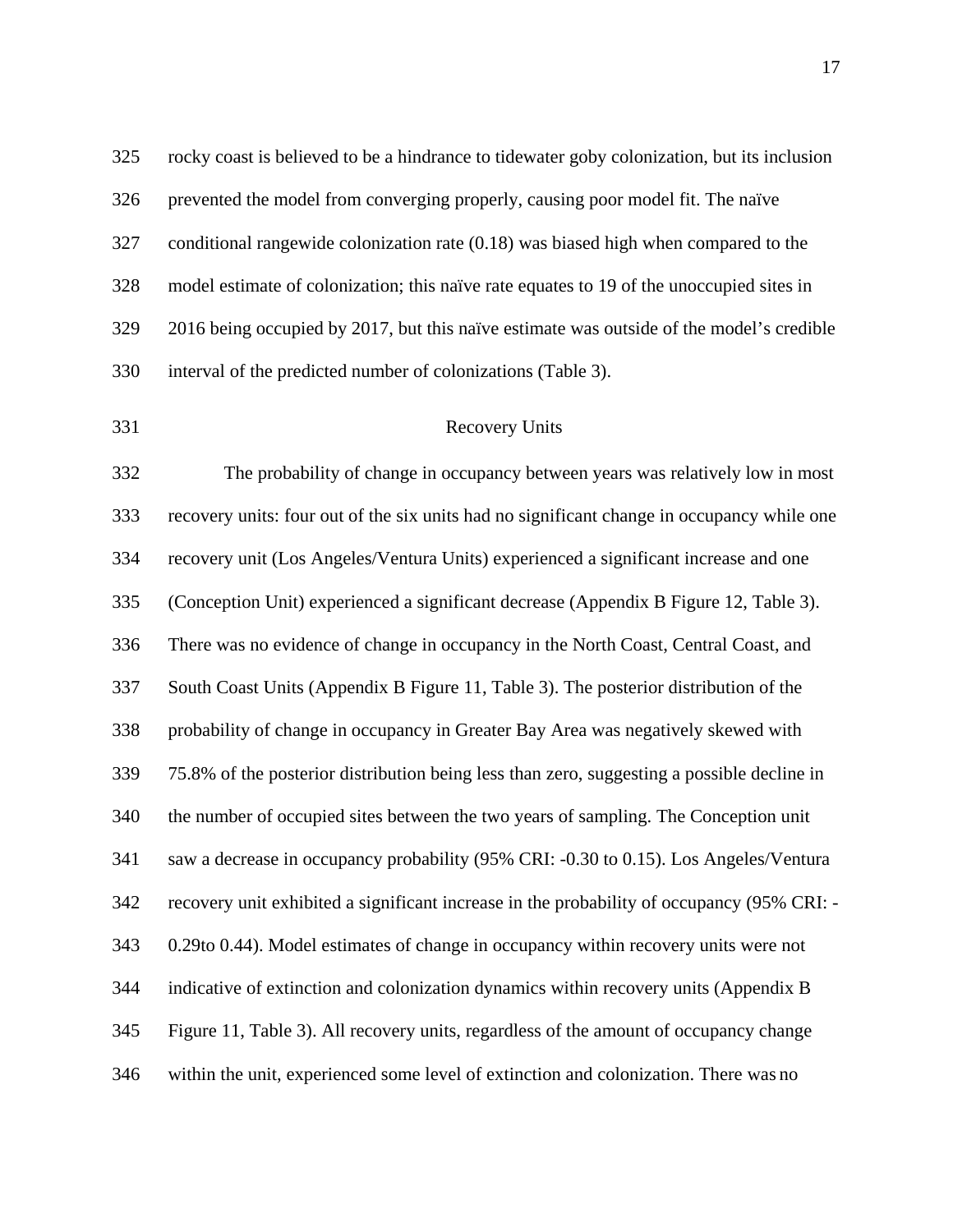geographic pattern or gradient seen in the model estimates of metapopulation dynamics between the recovery units across the tidewater goby range. Naïve estimates of extinction and colonization within the recovery units were biased high in most recover units (Appendix B [Figure 13](#page-72-0) and [Figure 14\)](#page-73-0).

<span id="page-33-0"></span>

### Environmental DNA

 Model estimates of detection of eDNA in a water sample (θ) and in qPCR replicates (ρ) were informative of probability of detecting tidewater goby using eDNA methods, as well as which covariates affected those detection probabilities [\(Figure 8\)](#page-46-1). Specifically, detection in a water sample was affected by salinity, dissolved oxygen, and if a site was open to the tide, whereas turbidity and temperature did not significantly influence eDNA detection in water samples [\(Figure 8\)](#page-46-1). Given the presence of tidewater goby eDNA at a site, the probability of detecting tidewater goby eDNA in a water sample as 0.76 (95% CRI: 0.66-0.84). The posterior distribution of the covariate dissolved oxygen strongly supports the conclusion that detection in a water sample increases with dissolved oxygen (94.4% above zero; [Figures 8](#page-46-1) and [9\)](#page-52-0). There was strong evidence, 100% of the posterior distribution below zero, that presence of tide at a site reduced the probability of detection in a water sample [\(Figures 8](#page-46-1) and [9\)](#page-52-0). Likewise, there was strong evidence (98.9% below zero) that detection in a water sample decreased significantly with increasing salinity; an increase in salinity of 20 ppt results in a decrease in the probability of detection in a water sample of between 0.11 and 0.12 depending on whether a site is open to the tide or not [\(Figure 10\)](#page-53-0). There was no evidence of effect of turbidity (60.6% above zero) or temperature (67.8% below zero) on detection in water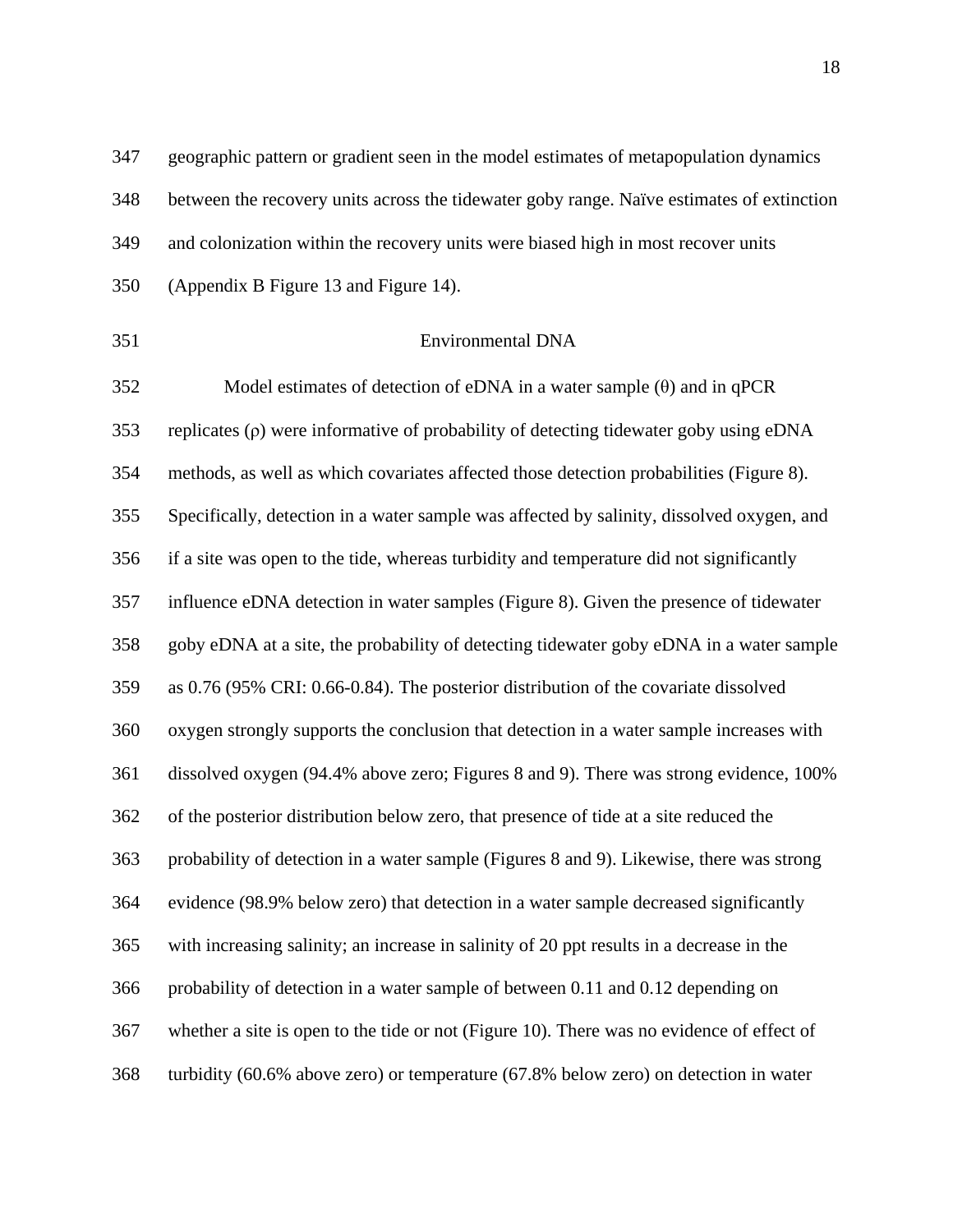| 369 | samples. Detection in a qPCR replicate given presence in a water sample $(\rho)$ was strongly |
|-----|-----------------------------------------------------------------------------------------------|
| 370 | impacted by salinity. Given the presence of tidewater goby eDNA in a water sample, the        |
| 371 | probability of qPCR detection was 0.59 (95% CRI: 0.56-0.63); there was strong evidence,       |
| 372 | that this probability decreased with increasing salinity (100% of the posterior distribution  |
| 373 | being less than zero; Figure 11).                                                             |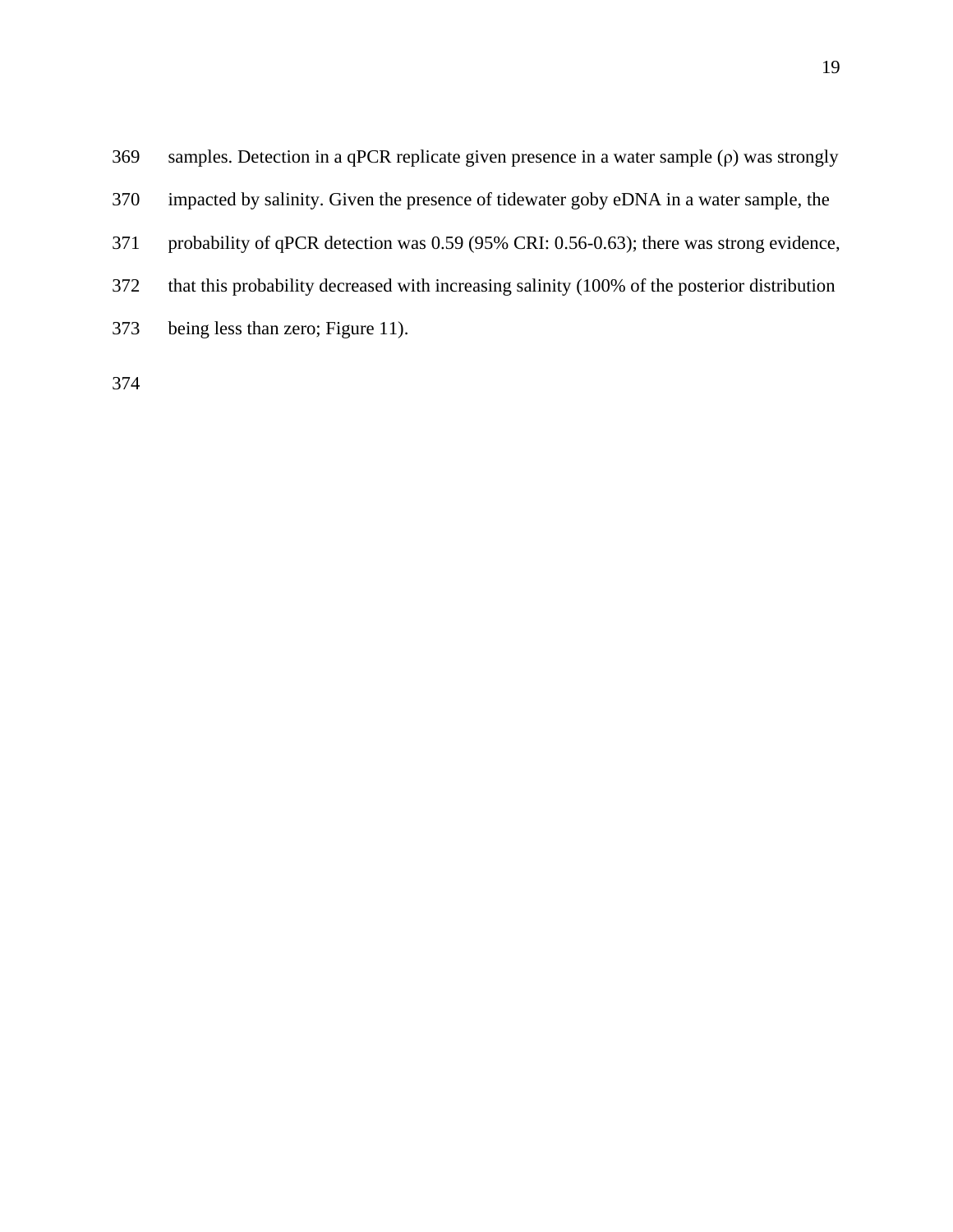<span id="page-35-0"></span>

### DISCUSSION

<span id="page-35-1"></span>Occupancy and Dynamics

|     | $\sim$ ceapane, and $\sim$ , names                                                          |
|-----|---------------------------------------------------------------------------------------------|
| 377 | Model results indicated that rangewide occupancy was stable across the two                  |
| 378 | survey years, and that the balanced rates of extinction and colonization led to no          |
| 379 | significant loss or gain in the number of occupied sites. This suggests that for the single |
| 380 | transition analyzed here, tidewater goby were at a dynamic equilibrium. For a species of    |
| 381 | conservation concern, like tidewater goby, these results may be considered promising as     |
| 382 | they show no sign of decline between these two years, but these results must be             |
| 383 | considered in light of the fact that they are limited in temporal scope, representing only  |
| 384 | two years of data and capturing only a single transition; I do not expect that the          |
| 385 | occupancy, extinction, and colonization rates found here would continue beyond the time     |
| 386 | period in which they were found.                                                            |
|     |                                                                                             |

 The two years in which field work for this project occurred coincided with a substantial climatic transition in California; 2016 and several years before it are considered dry or drought years, with 2011 to 2016 being the driest years on record for California. In contrast, the winter of 2016/2017 was exceptionally wet, breaking rainfall records across the state (Wang et al. 2017). It has been predicted that tidewater goby occupancy would be negatively impacted with drought conditions causing site to dry whereas increased rainfall and river flow might promote increased colonization (Lafferty 1999a, 1999b). Based on these observations, it might be hypothesized that over my study period I would find high colonization rates and low extinction rates rather than the more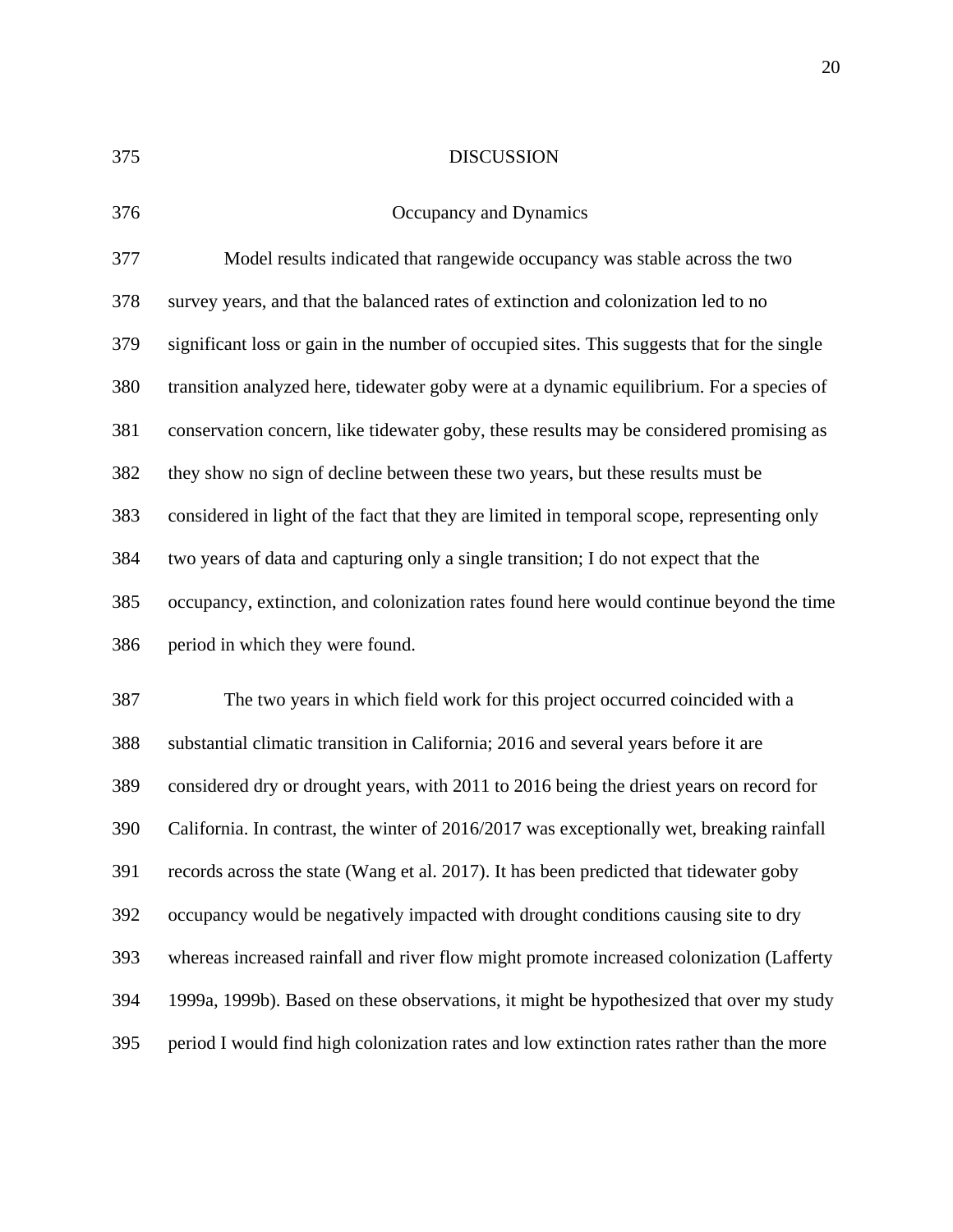comparable rates found. Transient time, or the time it takes for population dynamics to return to equilibrium following a perturbation, is typically longer when perturbations are strong, species are close to their persistence threshold, species have slow turnover, or when a site network is composed of only a few important sites (Ovaskainen and Hanski 2002). If the prolonged drought conditions represent a significant perturbation to tidewater goby metapopulation equilibrium, it is unlikely that the relative stability found in my results represents rangewide stability that could be expected to continue into the future. It is more likely that rangewide, tidewater goby dynamics are recovering from a perturbation and not yet fully stabilized, and so their extinction and colonization rates are likely to vary in future years.

 The rangewide spatial coverage of this research has allowed us to examine metapopulation dynamics within the recovery units delineated by the tidewater goby recovery plan (USFWS 2005). Occupancy, extinction, and colonization for the recovery units were variable and tended not to reflect the rangewide model estimates precisely, suggesting minor variation in dynamics by region or recovery unit. While occupancy, extinction, and colonization varied across recovery units, they did not appear to follow any geographic cline or environmental gradient along the California coast. However, my results emphasize the importance of the spatial structure of localized patches; the probability of colonization was higher within sub-units when occupied and unoccupied sites are closely spaced. Lafferty (1999b) suggested that tidewater goby might exist in a core-satellite structure and my results appear to support this hypothesis; colonizing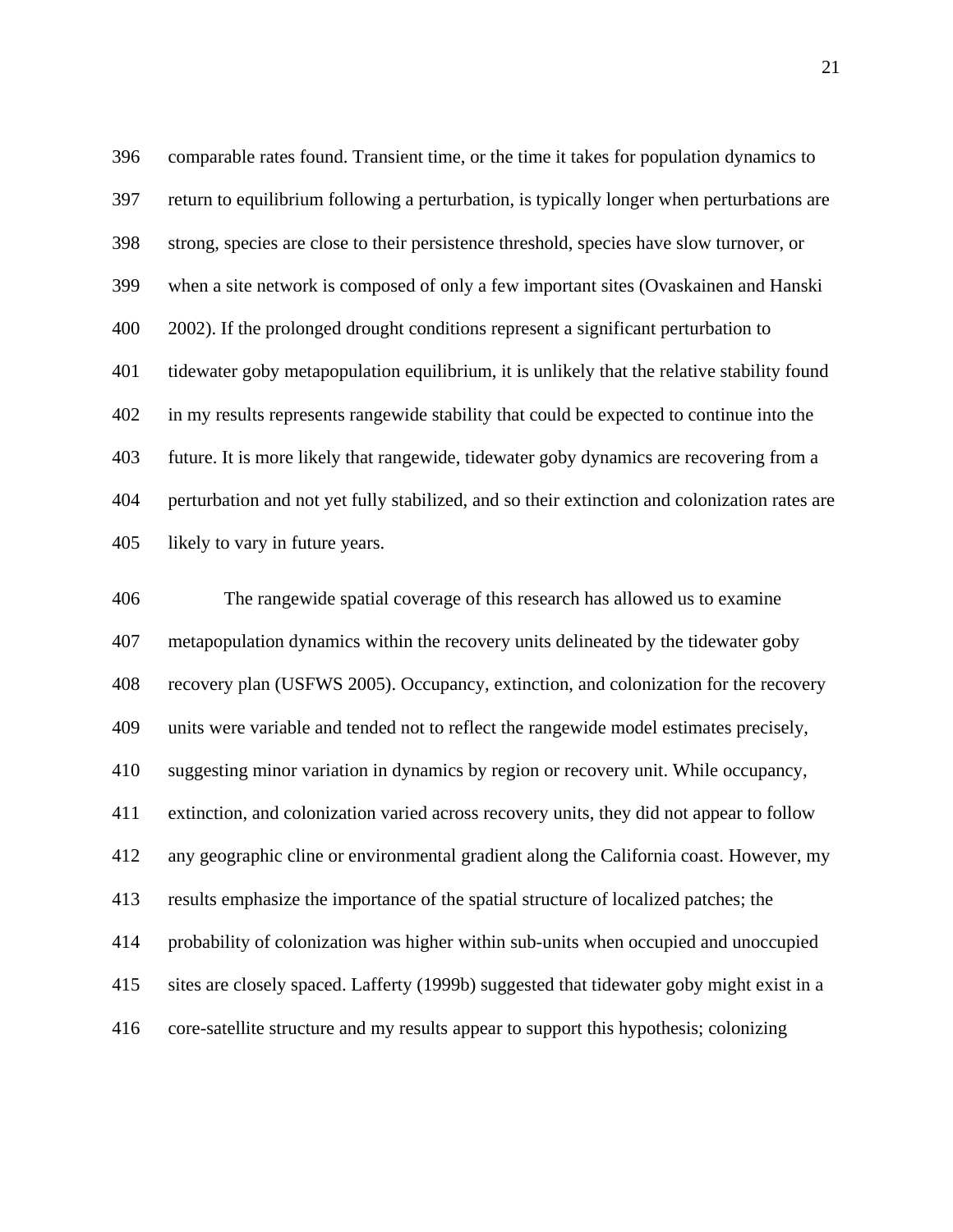individuals are more likely to originate from occupied neighbors, as opposed to distantly located occupied sites.

Covariates

 The results from this analysis support the assertion of Armstrong (2005) that incorporation of both the metapopulation paradigm and the habitat paradigm can provide robust and detailed results that could be of more use to managers than studies conducted under only one of these paradigms. Within the metapopulation paradigm, the results of this study outline the importance of occupied site density; I show that probability of colonization for an unoccupied location decreases rapidly as the distance from an occupied neighbor increases [\(Figure 6\)](#page-50-0), and that colonization probability can be higher within a recovery sub-unit where sites are closely spaced, as opposed to a rangewide colonization process. These results are indicative of the well-supported premise in metapopulation ecology that colonization is higher between more closely located habitat sites as opposed to isolated sites (Hanski 1999) and suggest metapopulation resiliency in areas where occupied sites are proximally located. The results showing a positive correlation between tidewater goby occupancy and increased vegetation at a site fall under Armstrong's (2005) habitat paradigm. Past research on tidewater goby has repeatedly found a positive association between tidewater goby occupancy and the presence of aquatic vegetation (McGourty 2006, Swenson 1999, Worcester 1992). The failure to find a significant relationship between site level environmental covariates (salinity, dissolved oxygen, and temperature) and extinction might be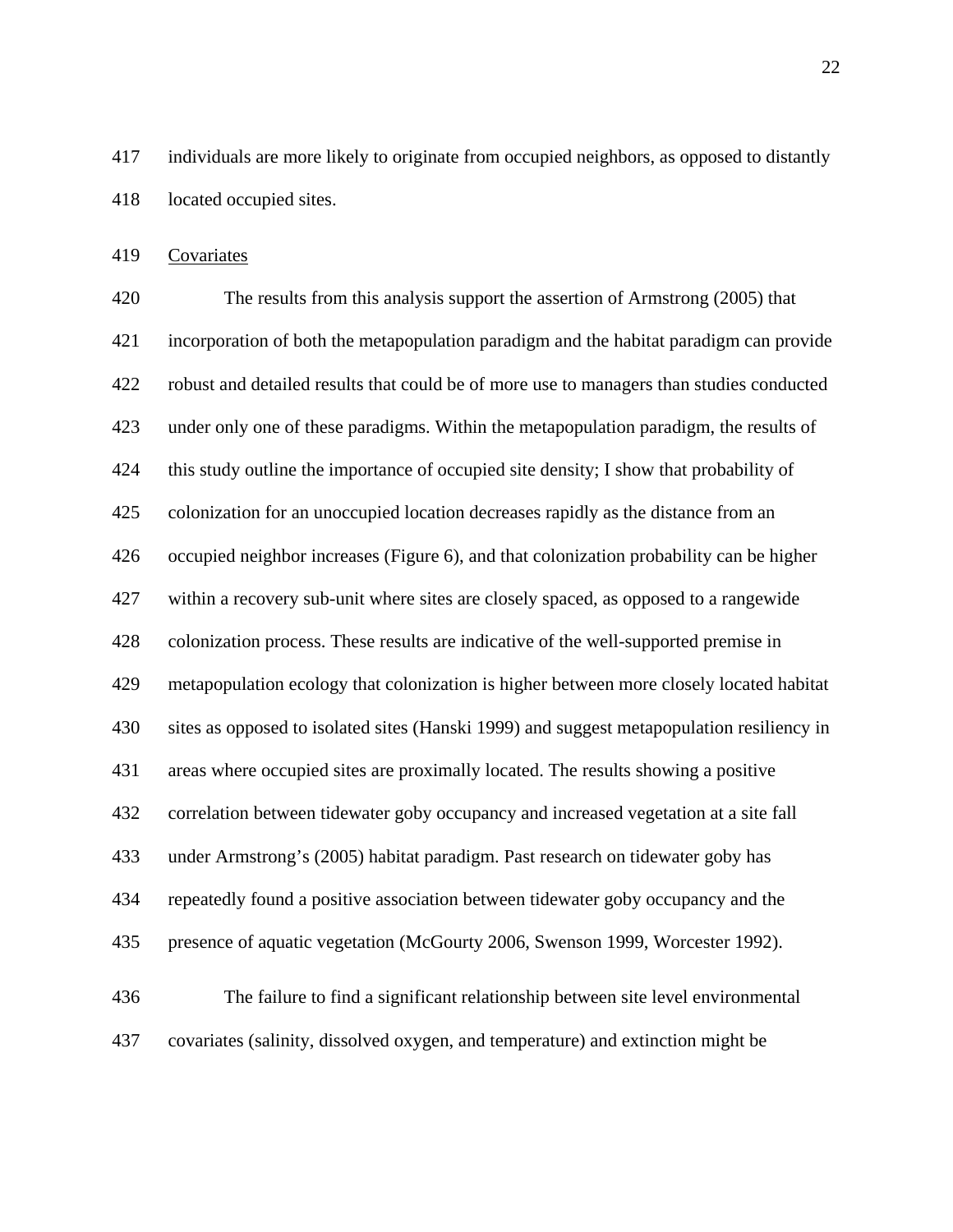attributed to the limited scope of the environmental data used in this analysis. The habitats surveyed in this study are dynamic systems where environmental conditions can be subject to hourly, daily, and seasonal fluctuations. The two surveys used here measured each of these covariates once per water sample collected at a site, and most sites had all water samples from a single year collected in a single day. Thus, the recorded environmental conditions did not capture data that might be informative of a metapopulation dynamic process that occurs at an annual scale. Use of covariates that summarized the annual trends in these conditions at each site might have yielded significant results. Unfortunately, most of the sites surveyed here are small, poorly studied systems where longer term or continuous environmental monitoring data is not available.

Imperfect detection

 The results of the dynamic multiscale occupancy model reinforce the findings of previous research emphasizing that failure to account for non-detection results in biased estimates of metapopulation dynamics (MacKenzie et al. 2002, MacKenzie 2003, Moilanen 2002). Rangewide, naïve occupancy estimates were consistently low compared to model estimates. At both the rangewide and recovery unit scale, naïve estimates of extinction and colonization were consistently biased high compared to model estimates, indicating extinction and colonization would be overestimated unless non-detection errors are unaccounted for, consistent with the findings of Moilanen (2002).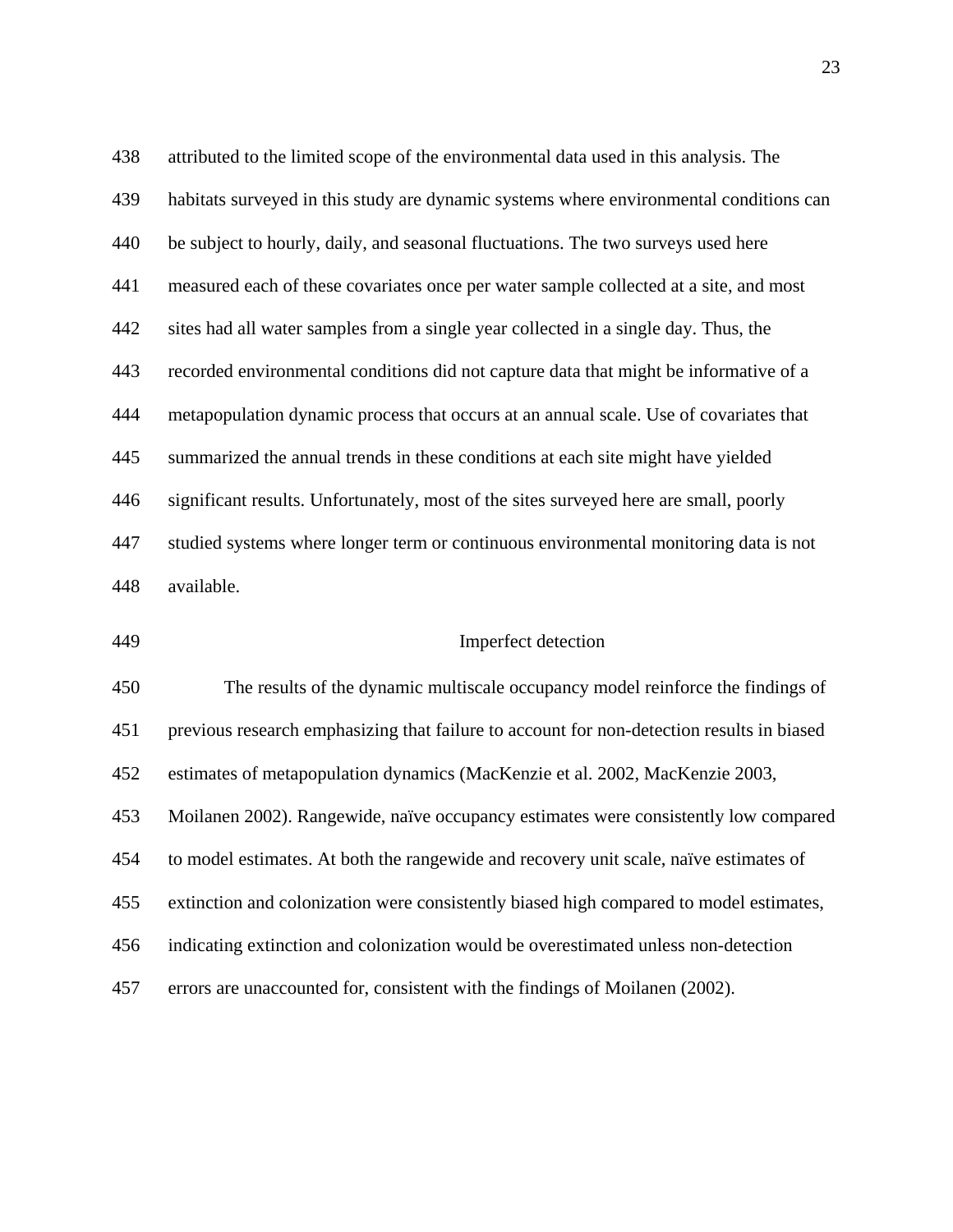| 458 | In instances where the informed and naïve estimates of extinction or colonization           |
|-----|---------------------------------------------------------------------------------------------|
| 459 | were similar, naïve estimates were zero and model estimates were low. This occurred in      |
| 460 | two recovery units: Los Angeles/Ventura and Conception. The data from Los                   |
| 461 | Angeles/Ventura show no extinctions between the two years surveyed, and there was no        |
| 462 | evidence of colonizations in the Conception recovery unit. Because of this, the naïve       |
| 463 | estimates for these recovery units cannot be higher than zero. But, by accounting for non-  |
| 464 | detections in the analysis, the model is able to detect a probability of extinction and     |
| 465 | colonization in both of these recovery units. Once accounted for, detection probability     |
| 466 | highlights the possibility of occupancy at sites where target species were not detected, as |
| 467 | well as the possibility of extinctions or colonizations in sites.                           |

 Three of the six recovery units (North Coast, Central Coast, and South Coast) had model estimates of occupancy change (from 2016 to 2017) similar to their naïve estimates. In these three recovery units, the number of occupied sites in the survey data was the same for both 2016 and 2017. While the change in proportion of occupied sites from one year to the next can be informative in an analysis of metapopulation dynamics, this particular metric may not convey the details in site occupancy changes from one season to the next. For instance, both the naïve estimate and the model results may similarly indicate relatively low changes in the proportion of occupied sites between the two seasons, but this may not be reflective of the extinction and colonization dynamics. This phenomenon is evident in these three units where both model and naïve estimates indicate that site occupancy was the same or similar between 2016 and 2017. Examination of the extinction and colonization estimates within these recovery units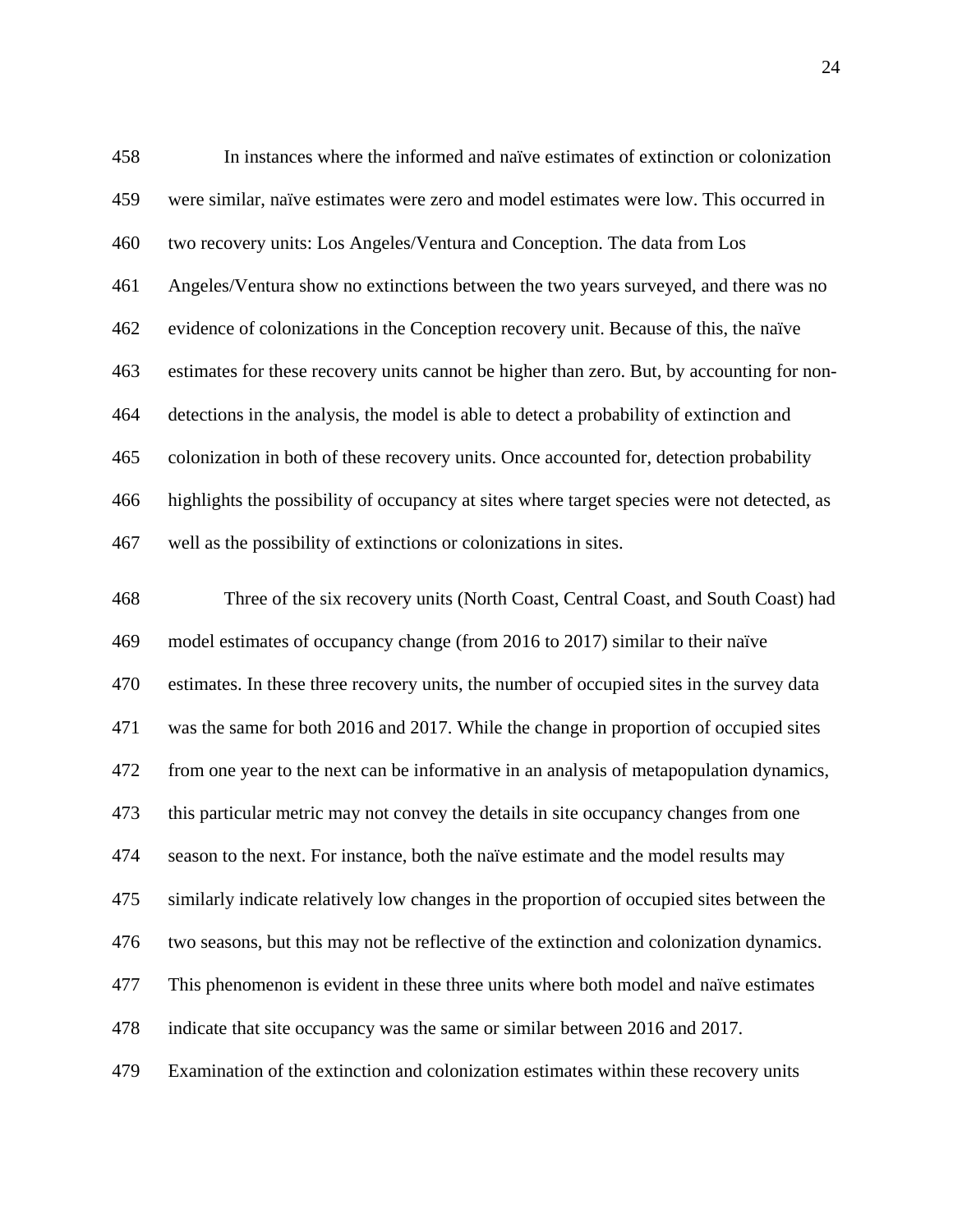colonization, or multiple instances of both. The loss of resolution when examining interannual occupancy on its own could lead to extinctions and colonization dynamics going unnoticed. This may be of particular concern for an endangered species, or any species managed under a metapopulation paradigm, where the density of occupied sites is of particular importance.

demonstrates that each of these recovery units experienced at least one extinction,

Implications for eDNA surveys

 Model results of detection probabilities in water samples and qPCR replicates are useful in informing future surveys of how environmental conditions might affect their ability to detect eDNA. The results from this analysis highlight the need to incorporate some previous knowledge about a study system into sampling design; I show that detection probability in water samples decreases at sites that are open to the tide and at sites with higher salinity. Future surveys may need to account for tidal conditions and site level salinity when determining how many water samples need to be collected at a site in order to consider it thoroughly surveyed. Using the detection probability from these results ( $\hat{\theta} = 0.76$ ), before accounting for salinity, based on the equation  $1 - (1 - \hat{\theta})^n =$  0.95, three water samples (*n*) need to be collected to have a detection probability greater than 0.95. Factoring in salinity and presence of tide would increase the number of water samples needed to reach the same level of detection. Detection in qPCR replicates yields 499 similar results. Using the same formula,  $1 - (1 - \hat{\rho})^n = 0.95$ , before accounting for 500 salinity, given eDNA presence in a water sample and a  $\hat{\rho}$  value of 0.593, there needs to be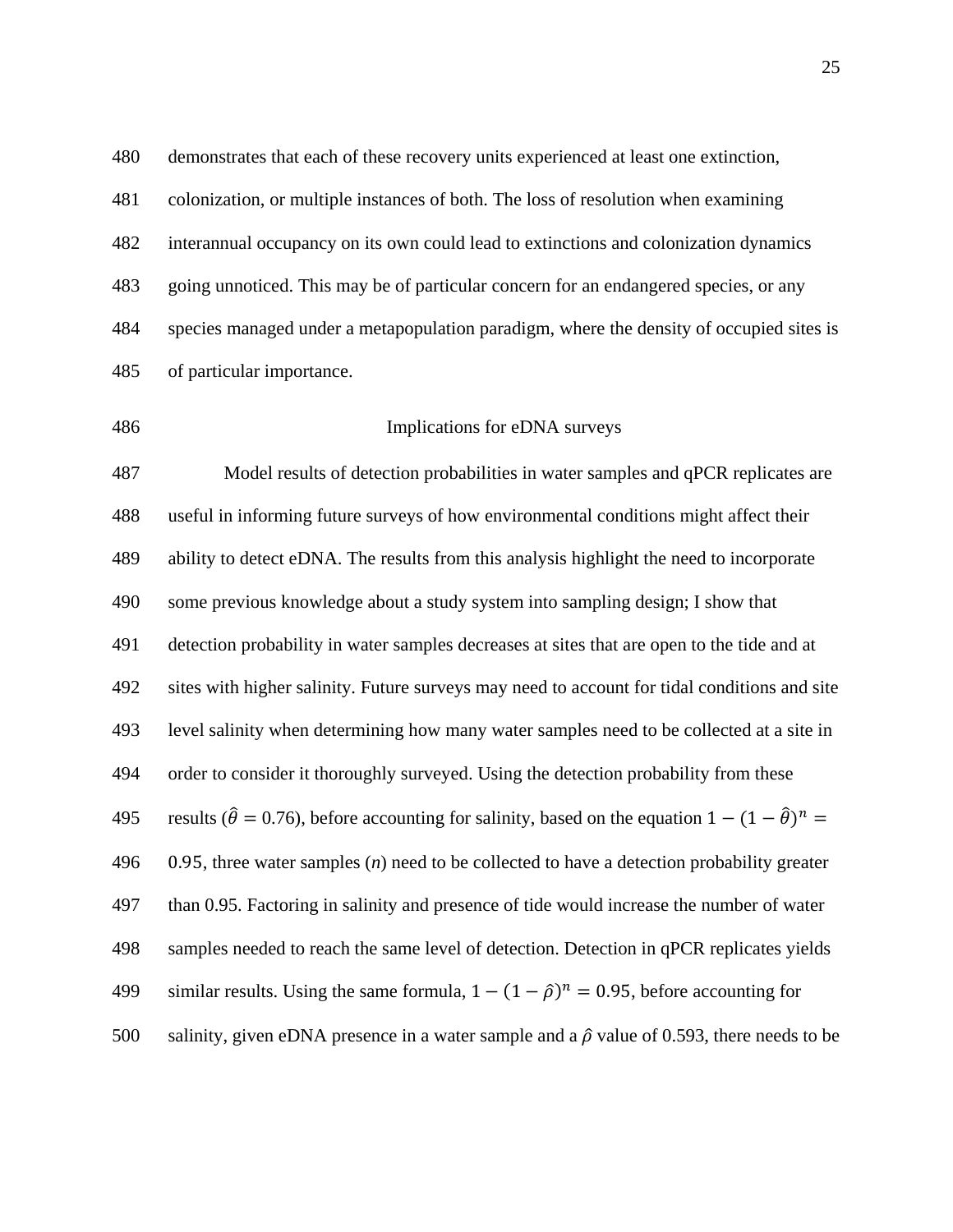| 501 | at least four qPCR replicates to have greater than a 95% chance of detection. Again, this |  |  |
|-----|-------------------------------------------------------------------------------------------|--|--|
|     |                                                                                           |  |  |

502 number could increase as salinity increases due to increase in  $\hat{\rho}$ 

Management Implications

 The results from the research suggest that there is no latitudinal gradient in tidewater goby metapopulation dynamics. The lack of extinction and colonization signal in some northern population segments noted by Kinziger et al. (2015) may be a product of the core-satellite population structure of tidewater goby; genetic samples used Kinziger et al. (2015) may have originated from stable core populations, as opposed to less stable satellite populations, and so would offer no evidence of recent founder events or bottlenecks. Future genetic work may offer some insight into tidewater goby metapopulation dynamics by targeting recently re-colonized area for which historic samples exist.

 This research demonstrates several tools that would be useful in future tidewater goby monitoring and conservation. Environmental DNA survey techniques and dynamic multiscale occupancy modeling could serve as a foundation for conduction a metapopulation viability analysis as required by the species recovery plan. The colonization and extinction rates found here represent metapopulation dynamics for two years of data and one transition and are unlikely to characterize future transitions; however, if the rates found here remained consistent these estimates could be 520 extrapolated across longer time scales using the formula  $1 - (1 - x)^n$  where *x* is the rate in question, extinction or colonization, and *n* is the number of years. Examining the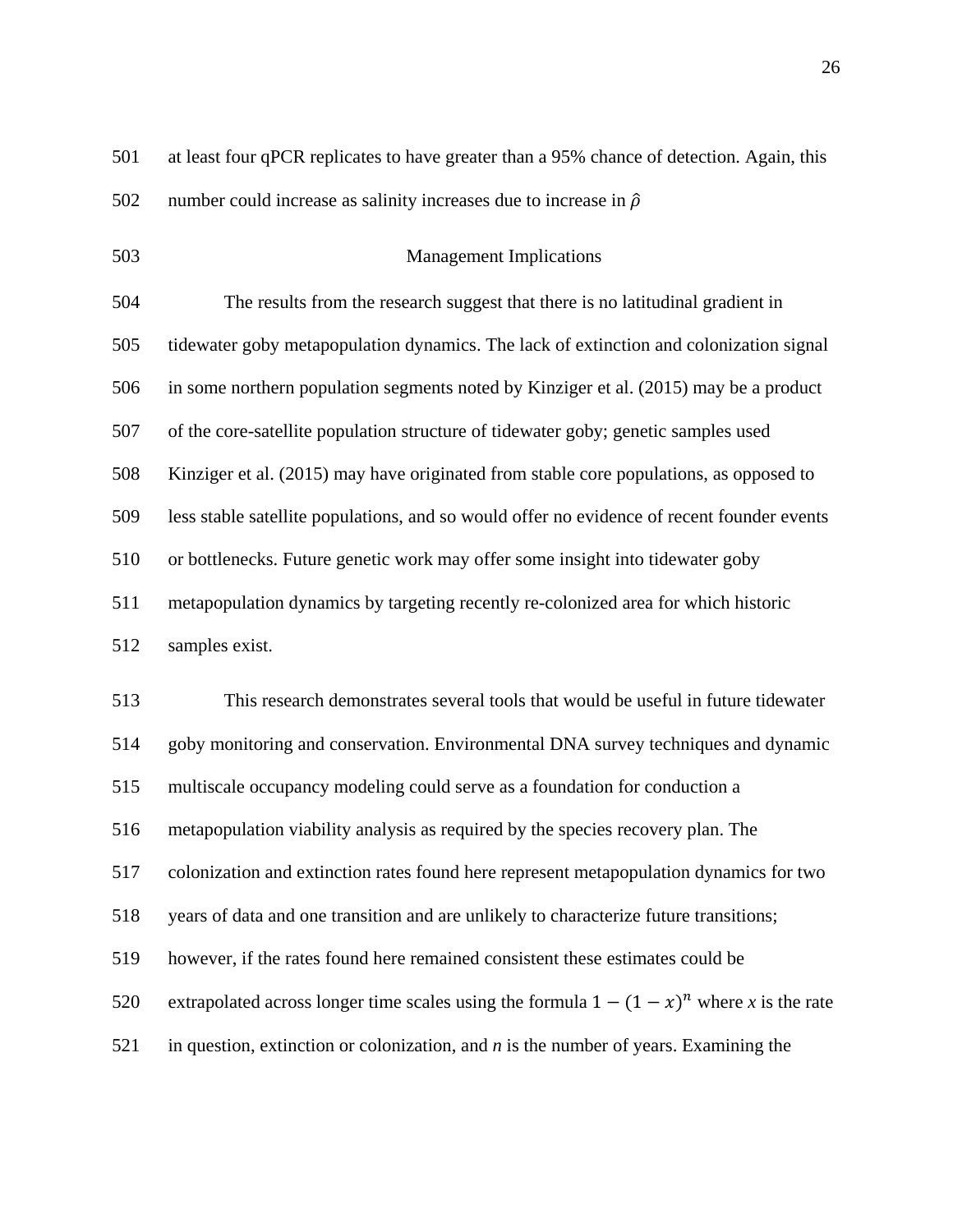dynamic rates found here across a decadal scale shows that individual occupied sites may have a high probability of extinction, 0.67, and that unoccupied sites have a high probability of colonization, 0.59. At the 100-year mark, there is 99.9% probability of both colonization of unoccupied sites and extinction of occupied sites. These simplistic estimates do not take into account the presumed core-satellite structure, assume that all sites have similar extinction or colonization probabilities, and come from data that is limited in scope; with further monitoring and the incorporation of additional years of data, these probabilities could be tailored to and predicted for sites within recovery units and offer a higher resolution view of the metapopulation viability within recovery units. Additionally, inclusion of data from more time periods with varying climate and environmental conditions might offer insight into the environmental drivers of extinction and colonization not found here, and could act as a basis for modeling tidewater goby metapopulation dynamics into the future as functions of climate change and larger scale weather patterns such as the El Ninõ/Southern Oscillation or the Pacific Decadal Oscillation.

 The two relationships found here, between (1) occupancy and vegetation and (2) colonization and distance between sites, highlight the underpinnings of Armstrong's (2005) call for incorporation of metapopulation paradigms and habitat paradigms into management and conservation. My results suggest that in order to best conserve tidewater goby, management may need to incorporate themes of both the metapopulation paradigm; (e.g., distance between sites) as well as the habitat paradigm (e.g., quality habitat with presence of aquatic vegetation). For example, restoration efforts that include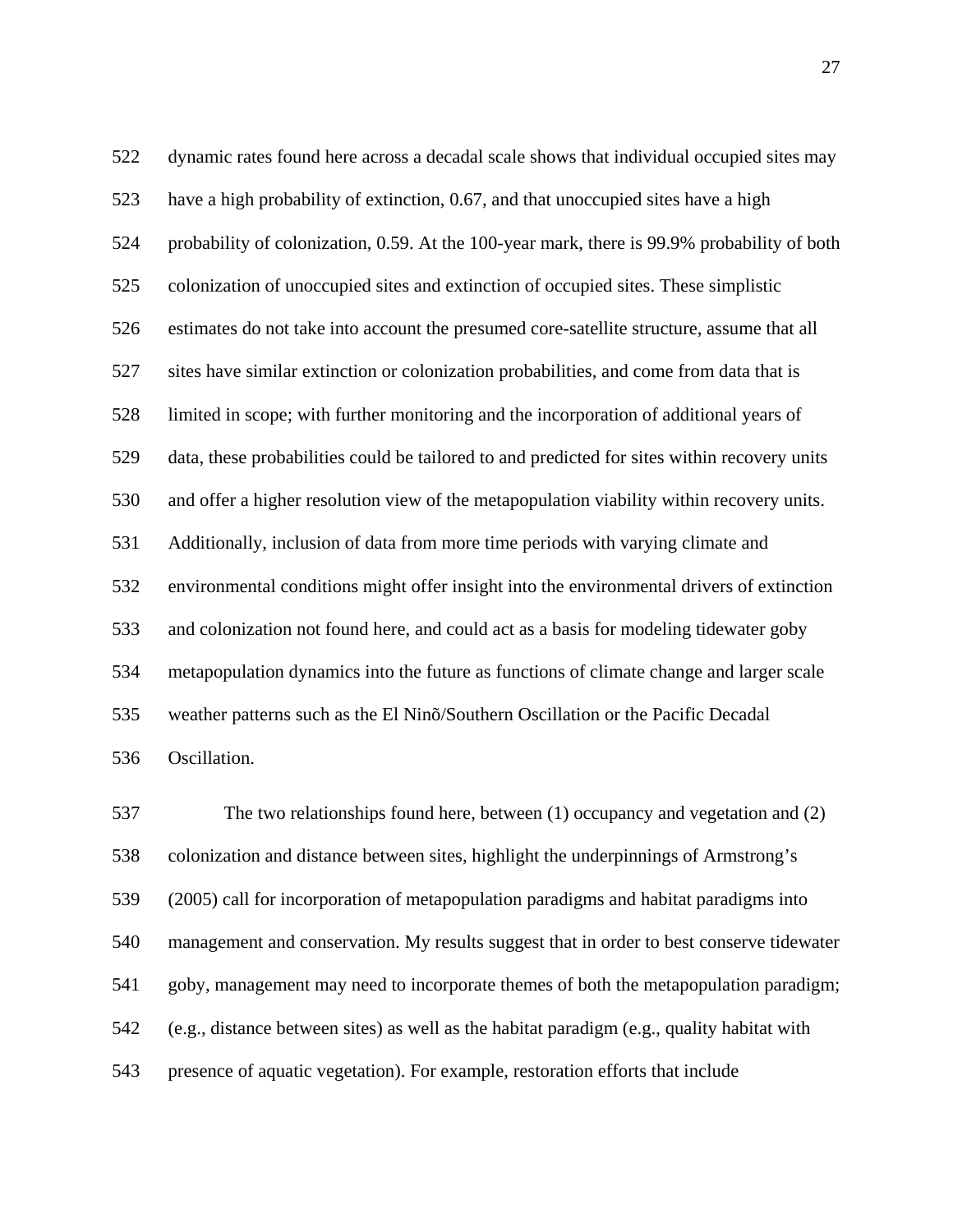consideration of aquatic vegetation would have little impact on tidewater goby populations if colonization rates for the restored habitat are low due to large gaps of unoccupied locations along the coast. Likewise, increasing the number of occupied sites in those gaps of unoccupied locations by planting tidewater goby may not lead to permanent occupancy if the habitat is not suitable.

 In this study, I modeled two years of eDNA occupancy data using a dynamic multiscale occupancy model that explicitly accounts for non-detection at three levels: site, sample, and in qPCR detection. The model developed for this analysis was used to examine the probabilities of occupancy, extinction, and colonization of tidewater goby at two scales: rangewide and in distinct management units. Additionally, the model allowed testing of spatial and environmental covariate effects on occupancy, extinction, and colonization, as well as covariate effects on eDNA detection at both the water sample and qPCR replicate level. This study design and associated dynamic multiscale occupancy model are widely applicable and likely useful in situations where eDNA survey techniques or a hierarchical sampling design are an option. The increasing use of eDNA will likely provide opportunities to apply this model over increasing temporal scales in an increasing number of ecological settings to aid in monitoring and conservation of endangered species like the tidewater goby.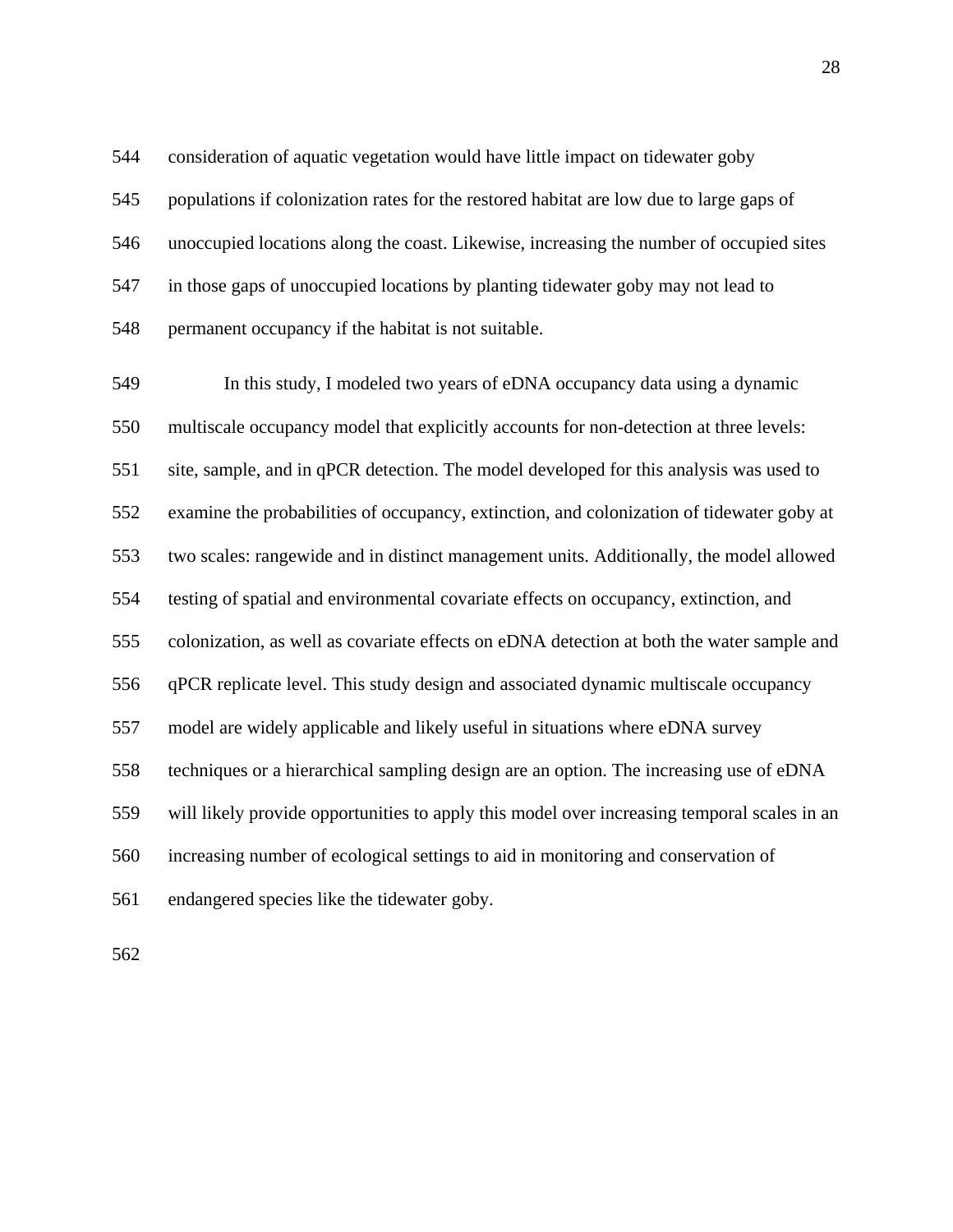

 **Figure 1 Tidewater goby sampling locations. The hierarchical nature of eDNA sampling is demonstrated by the transition from panel A, showing the 190 sites surveyed for tidewater goby along the 1350 km California coast, to panel B where each pie represents the location of individual water samples collected at a site, in this case Big Lagoon, Humboldt County, and pie slices that represent replicate qPCR reactions conducted for each water sample. Positive qPCR replicates are represented by filled in pie slices. Panel A displays the tidewater goby recovery units (NC = north coast, GBA = greater bay area, CC = central coast, CO = Conception, LAV = Los Angeles/Ventura, SC = south coast). The SC Recovery Unit is exclusively occupied by the southern tidewater goby** *Eucyclogobius kristinae* **and the other five Recovery Units are occupied by northern tidewater goby** *E. newberryi***. The temporal nature of this sampling is represented in panel C, showing two years of occupancy for a section of the Central Coast (CC) Recovery Unit. The black lines separate four recovery sub-units (6 - 9) as an example of the neighborhood structure**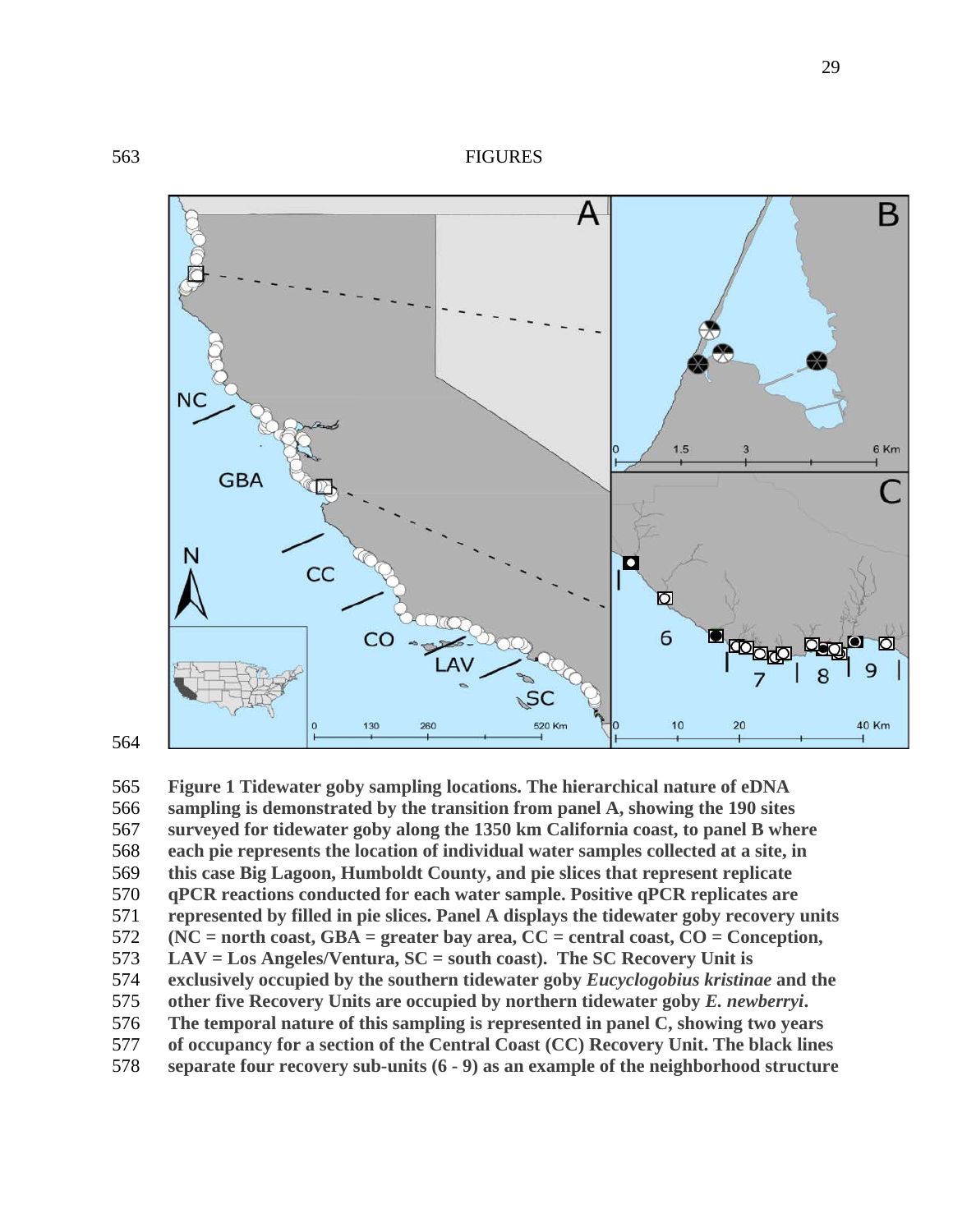**used in the dynamic multiscale occupancy model. Square symbols represent sites** 

- **surveyed in 2016 and the circles represent sites surveyed in 2017. White indicates a**
- **detection in at least one qPCR reaction at a site whereas indicates non-detection at**
- **a site at all water samples and qPCR replicates.**





 **Figure** 2 **Posterior probability densities for the estimated covariate effects (β) on occupancy (ψ), extinction (ε), and colonization by a neighbor (ω). Result are from an analysis of two years (2016 and 2017) of rangewide tidewater goby** *Eucyclogobius* 

- *spp.* **eDNA occupancy data using a dynamic multiscale occupancy. Numerical values**
- **represent the proportion of the posterior distribution greater or less than zero.**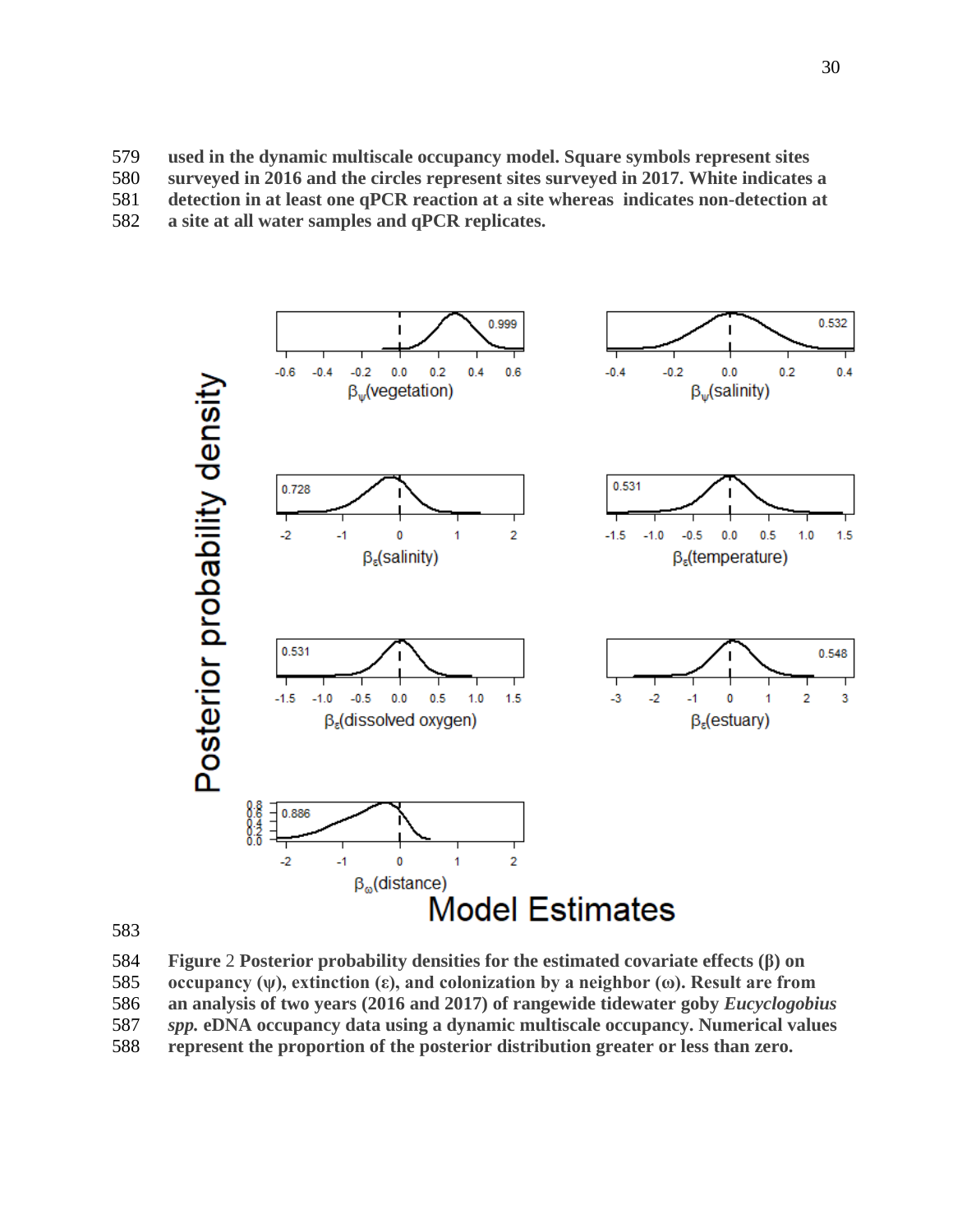

 **Figure 3 Posterior probability densities for covariates of detection in a water sample (α) and detection in qPCR replicates (δ) that were examined as part of an analysis of two years (2016 and 2017) of rangewide eDNA occupancy data of tidewater goby**  *Eucyclogobius spp***. Data was analyzed using a dynamic multiscale occupancy model that accounts for non-detection at the site, water sample, and qPCR replicate level. Numerical values represent the proportion of the posterior distribution greater or** 

**less than zero (the dashed line).**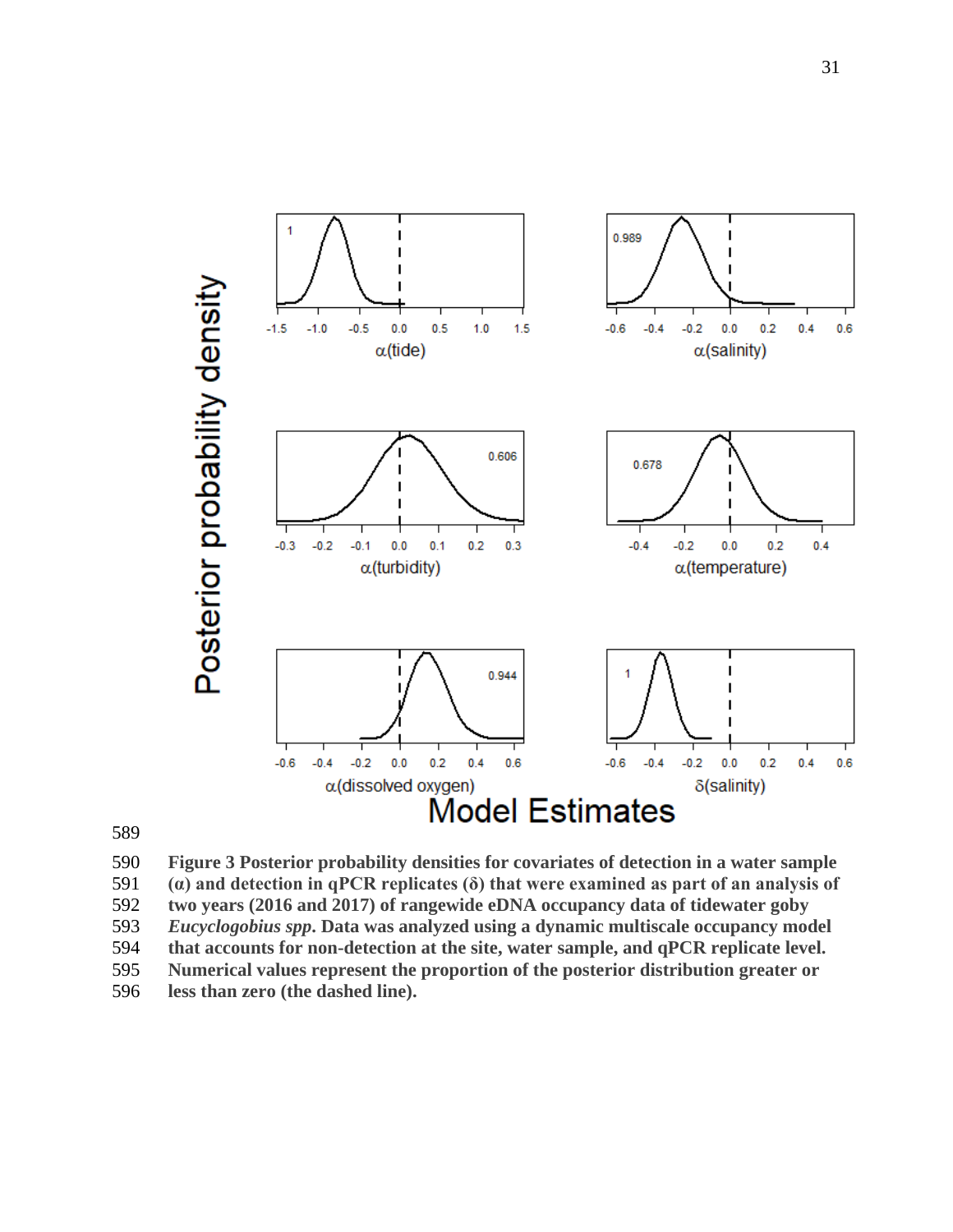

 **Figure 4 Posterior distribution of tidewater goby** *Eucyclogobius spp.* **rangewide occupancy. The proportion of occupied sites were estimated using dynamic multiscale occupancy model to analyze eDNA survey data for 2016 (left) and 2017 (right). The dashed line represents the naïve occupancy rate.**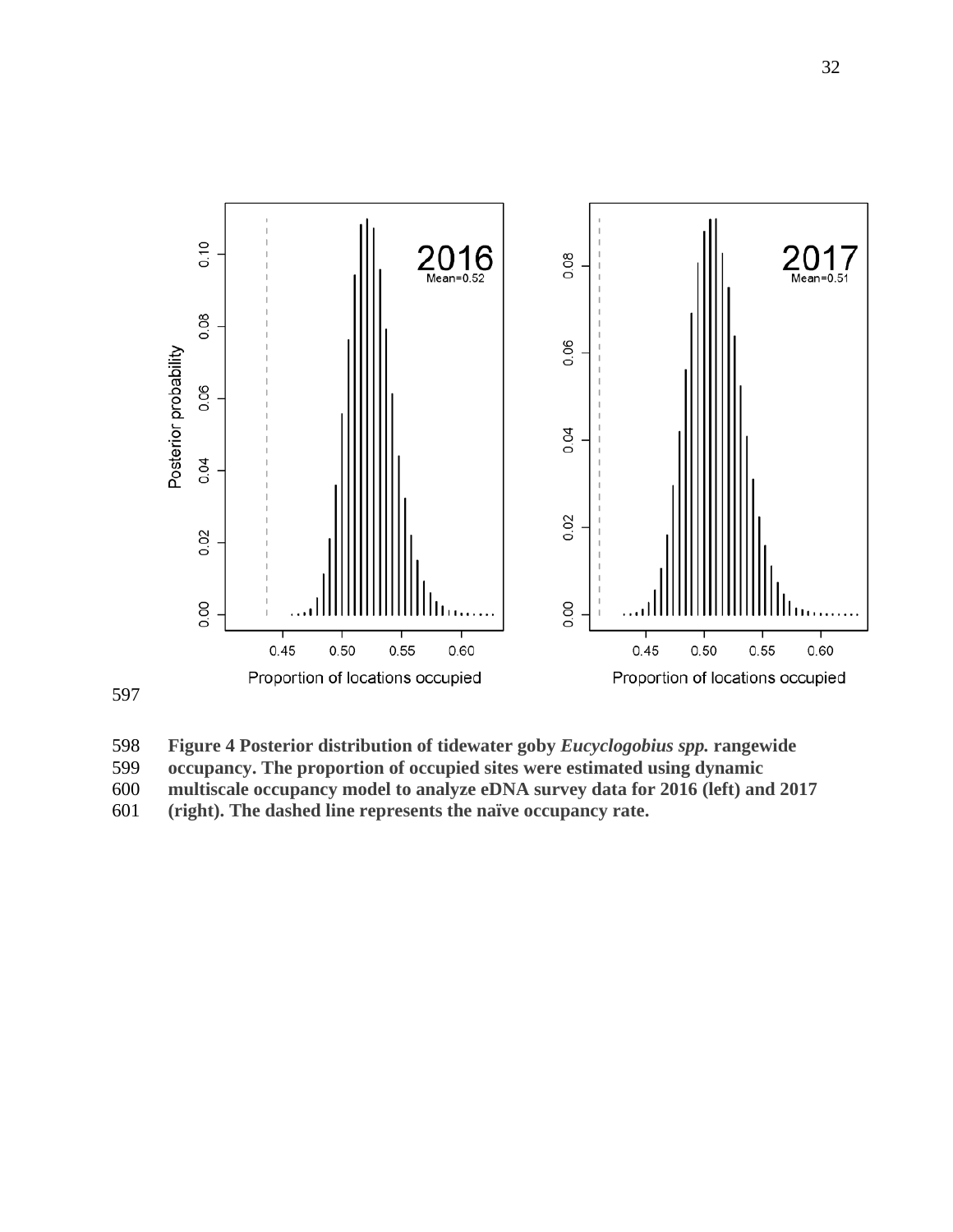

 **Figure 5 Effects of vegetation levels on site occupancy. The presence of aquatic vegetation was tested as a covariate of tidewater goby** *Eucyclogobius spp.* **occupancy at a site (ψ) in an analysis of two years, 2016 and 2017, of eDNA survey data using a multiscale occupancy model. The** *x***-axis is the proportion of water sample locations at a site where aquatic vegetation was present. The bars represent the 95% credible interval of occupancy for the sites displayed.**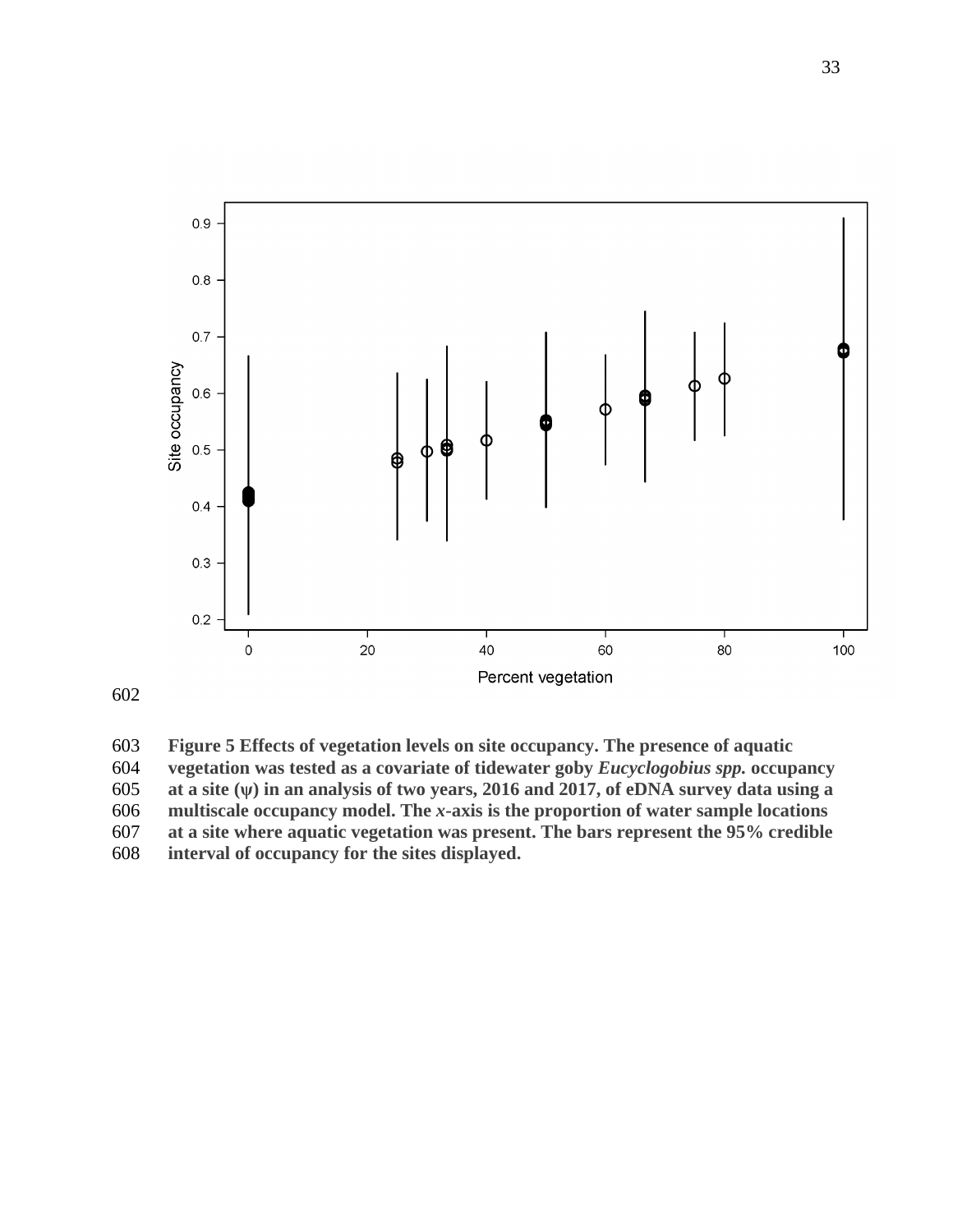



**(left) extinction of occupied sites (right) for tidewater goby** *Eucyclogobius spp.*

**between 2016 and 2017. Rangewide eDNA survey data was analyzed using a** 

**dynamic multiscale occupancy model. Super-imposed mean values are for their** 

- **respective distributions; the dashed lines represent the naïve estimates that do not**
- **account for non-detection.**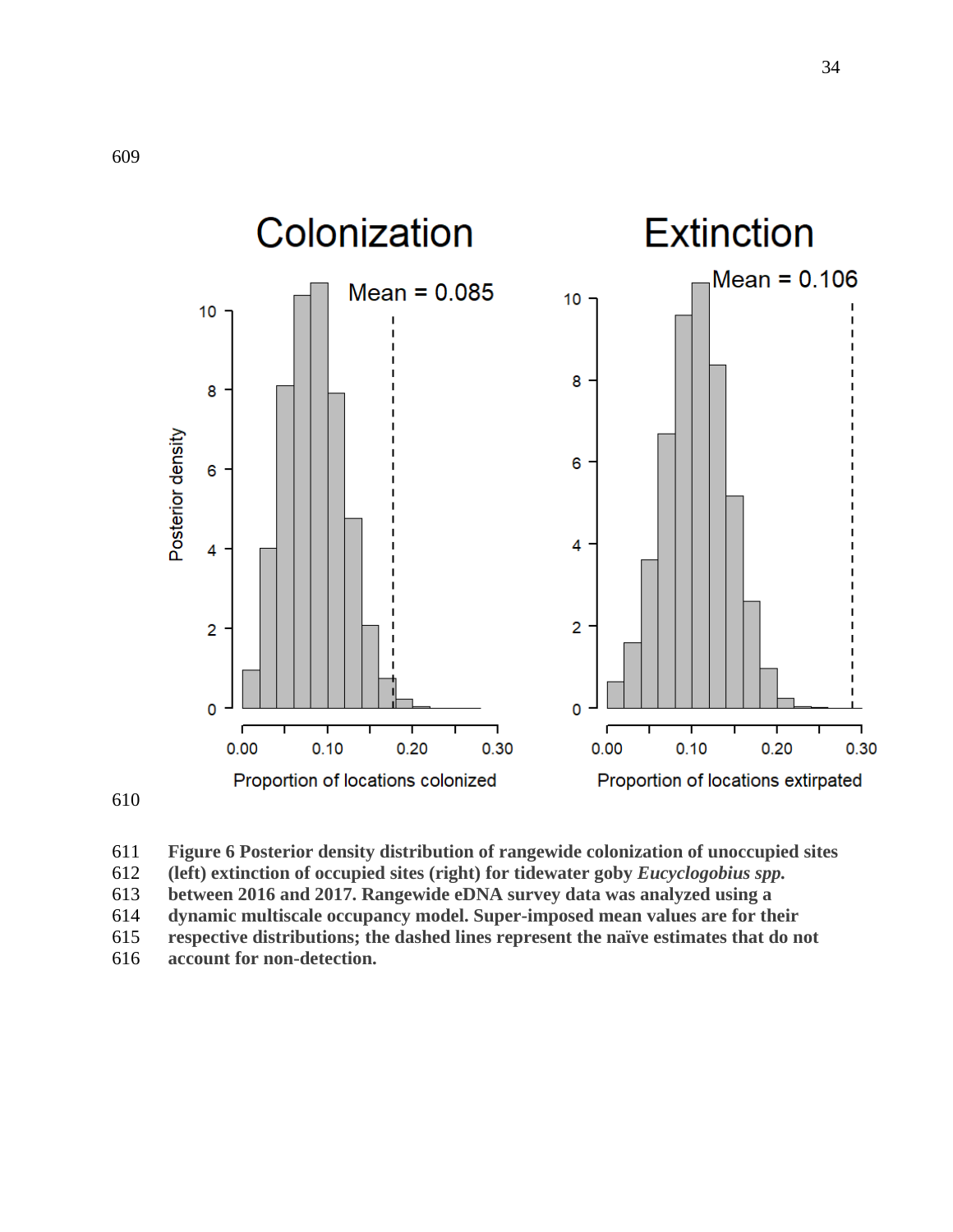



<span id="page-50-0"></span> **Figure 7 Plot of the shoreline distance between neighbors versus the probability of colonization of an unoccupied site from an occupied neighbor (ω). Analysis was done using a dynamic multiscale occupancy model to analyze two years, 2016 and 2017, of tidewater goby** *Eucyclogobius spp.* **eDNA occupancy data. The shaded area represents the 95% credible interval.**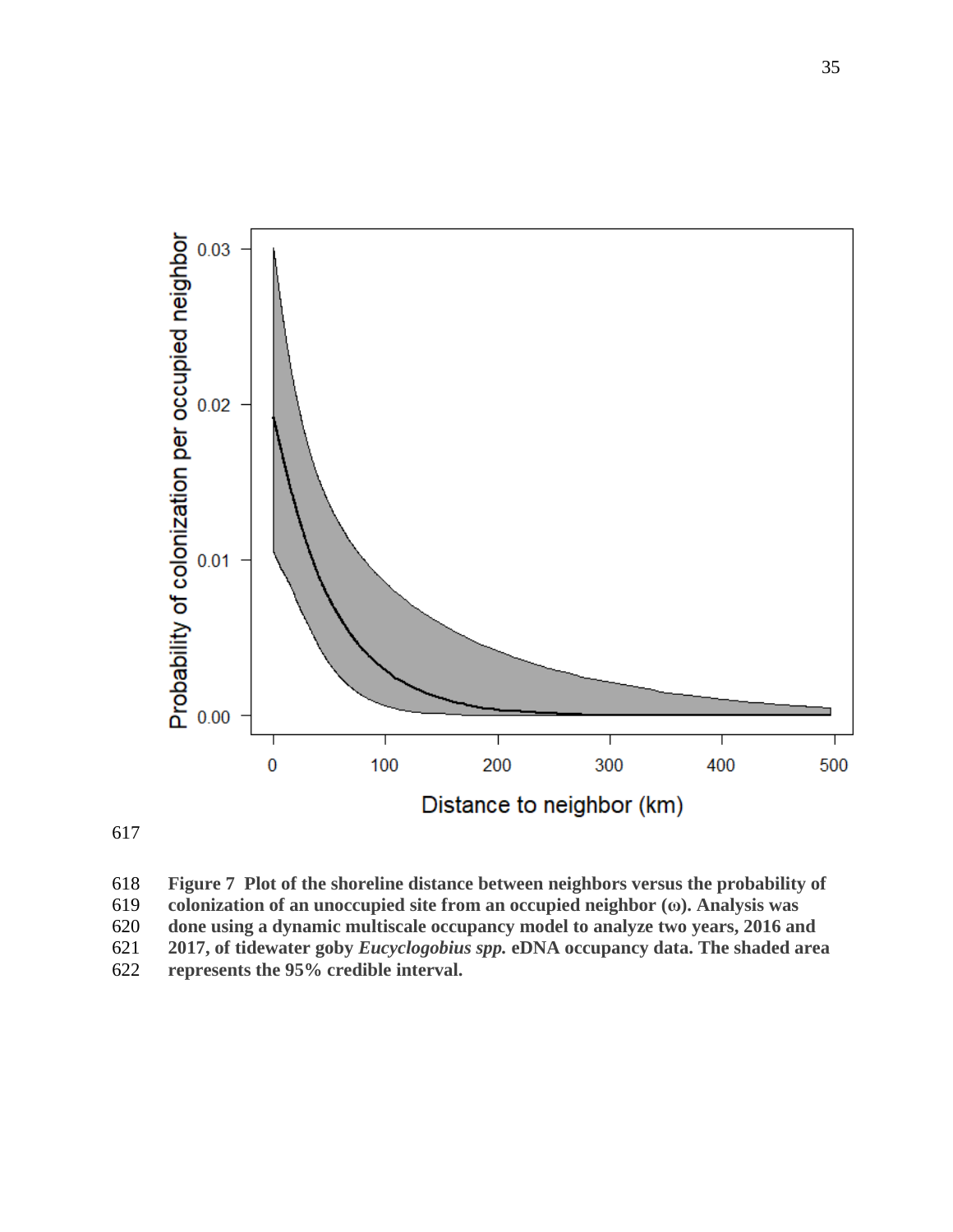

 **Figure 8 Probability of colonization of unoccupied sites versus the number of occupied neighbors. Colonization at sites with occupied neighbors is only a process of localized, neighborhood colonization (ω), while sites with no occupied neighbors are subject to the rangewide colonization rate (η). Probability of colonization was calculated from parameter estimates of a dynamic multiscale occupancy model based on eDNA occupancy data of tidewater goby** *Eucyclogobius spp.* **collected in 2016 and 2017. The dashed grey line represents the model estimate of rangewide extinction.**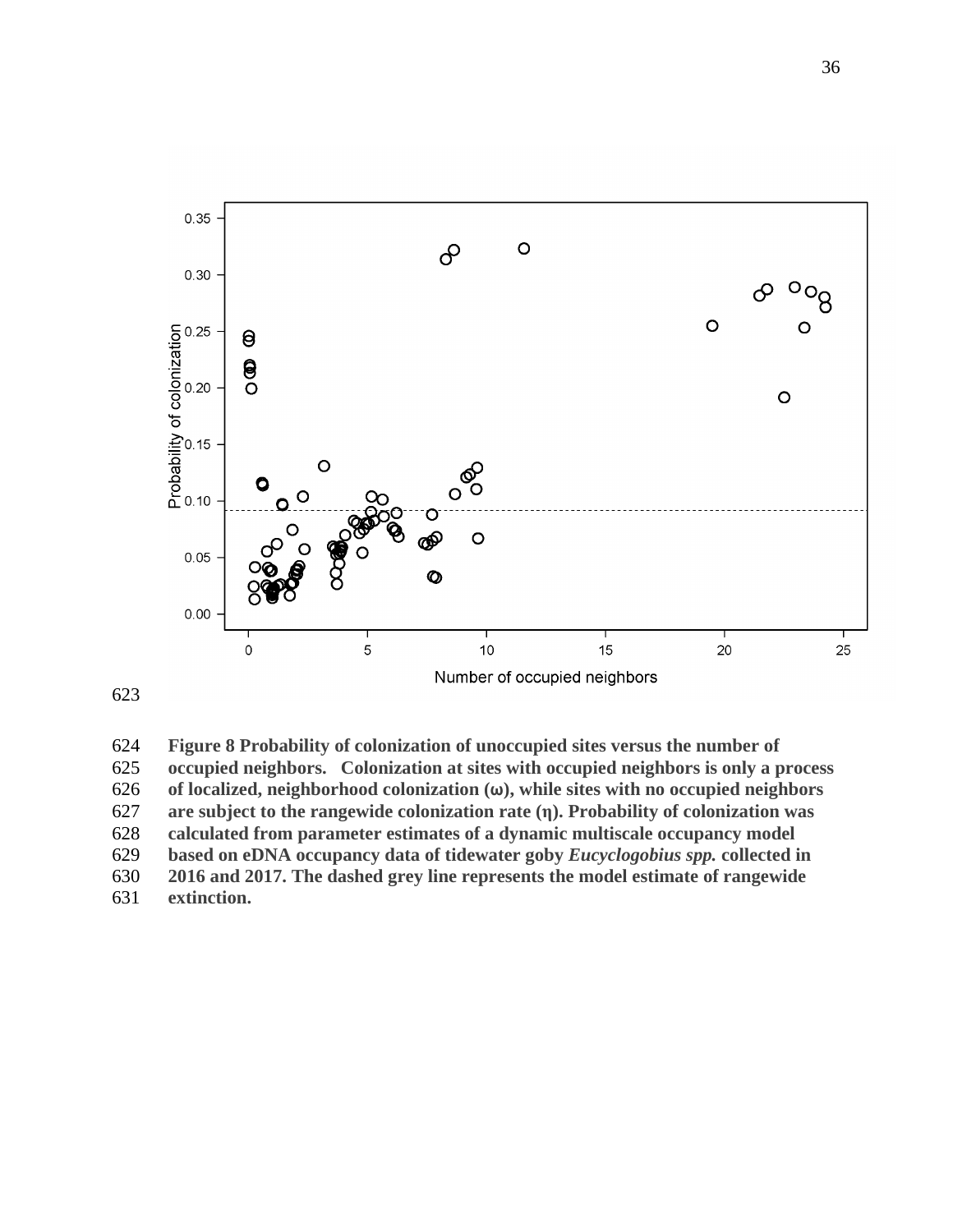

 **Figure 9 Effect of dissolved oxygen and tidal presence on eDNA presence (with 95% credible intervals) in a water sample. Water samples with tidal influence are in grey, water samples without tidal influence are in black. Water samples were collected in 2016 (squares) and 2017 (circles) as part of a rangewide eDNA survey of tidewater goby** *Eucyclogobius spp.* **and analyzed using a dynamic multiscale occupancy model.**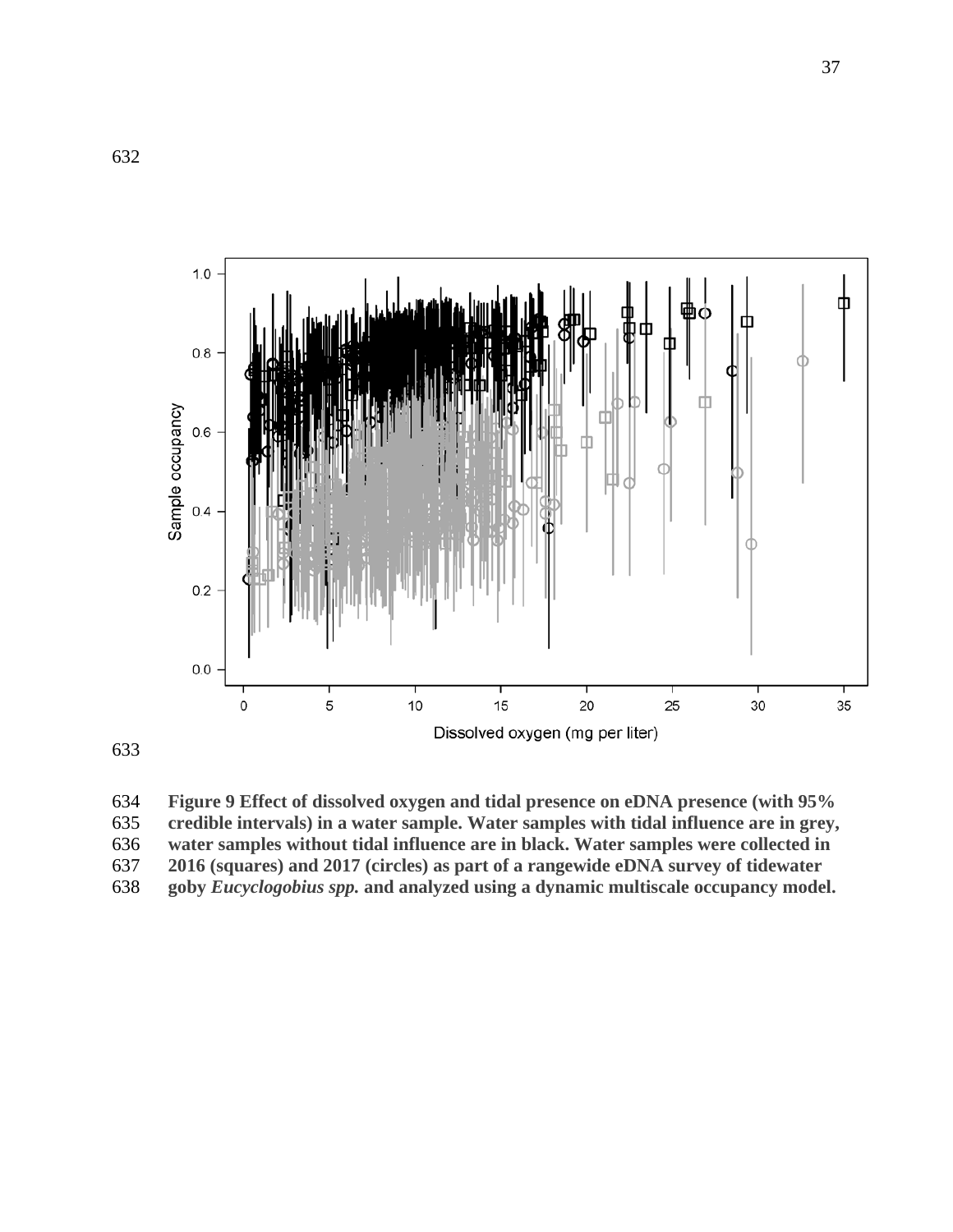



 **Figure 10 Effect of salinity and tidal presence on eDNA presence (with 95% credible intervals) in a water sample. Water samples with tidal presence are in grey, water samples without tidal presence are in black. Water samples were collected in 2016 (squares) and 2017 (circles) as part of a rangewide eDNA survey of tidewater goby Eucyclogobius spp. and analyzed using a dynamic multiscale occupancy model.**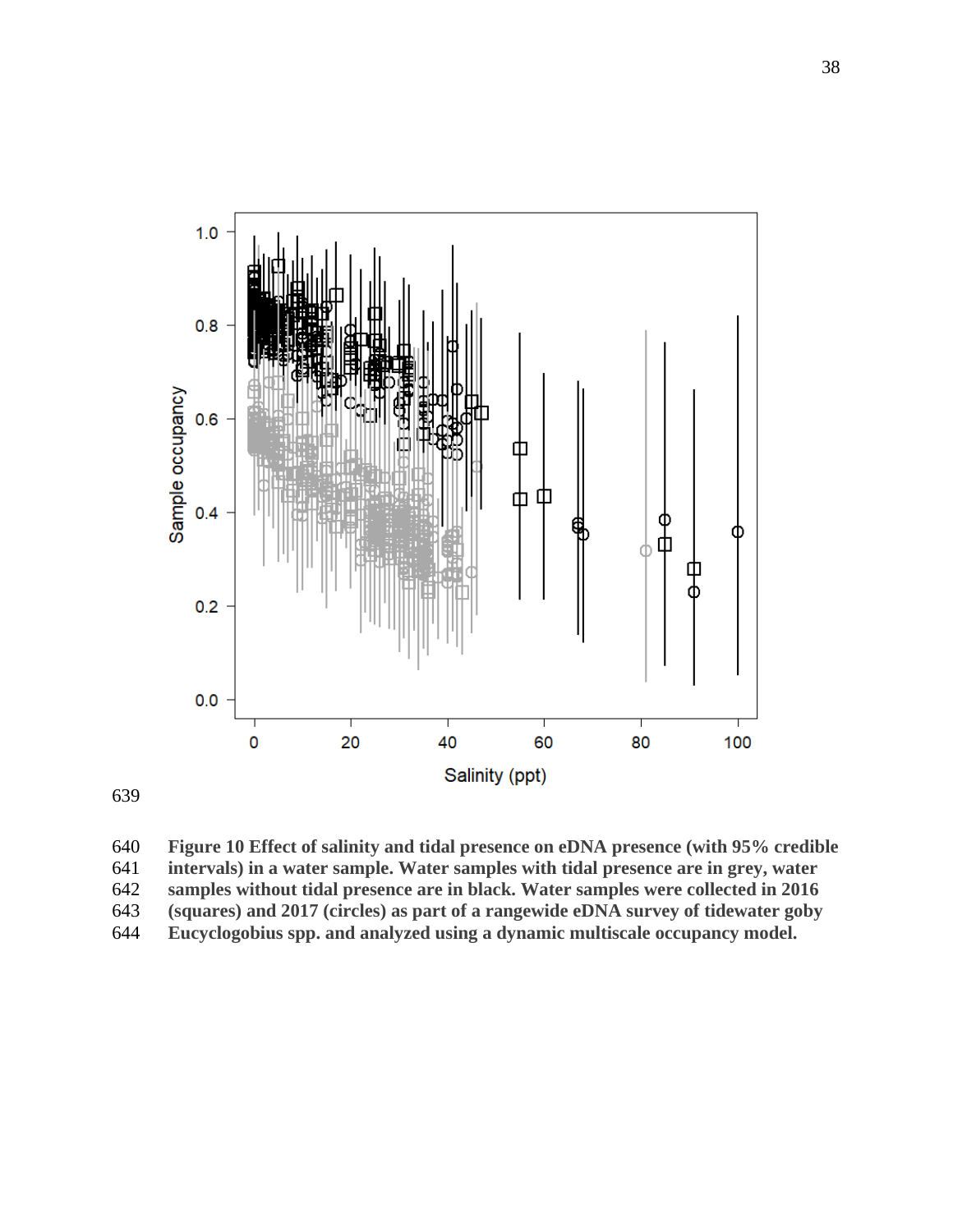

**Figure 11 Estimates of probability of detection of eDNA (with 95% credible** 

**intervals) in qPCR replicates from water samples of with varying salinities. Water** 

**samples were collected in 2016 (squares) and 2017 (circles) as part of a rangewide**

**eDNA survey of tidewater goby** *Eucyclogobius spp.* **Data were analyzed using a** 

**dynamic multiscale occupancy model that accounts for non-detection at site, water** 

**sample, and qPCR replicate levels.**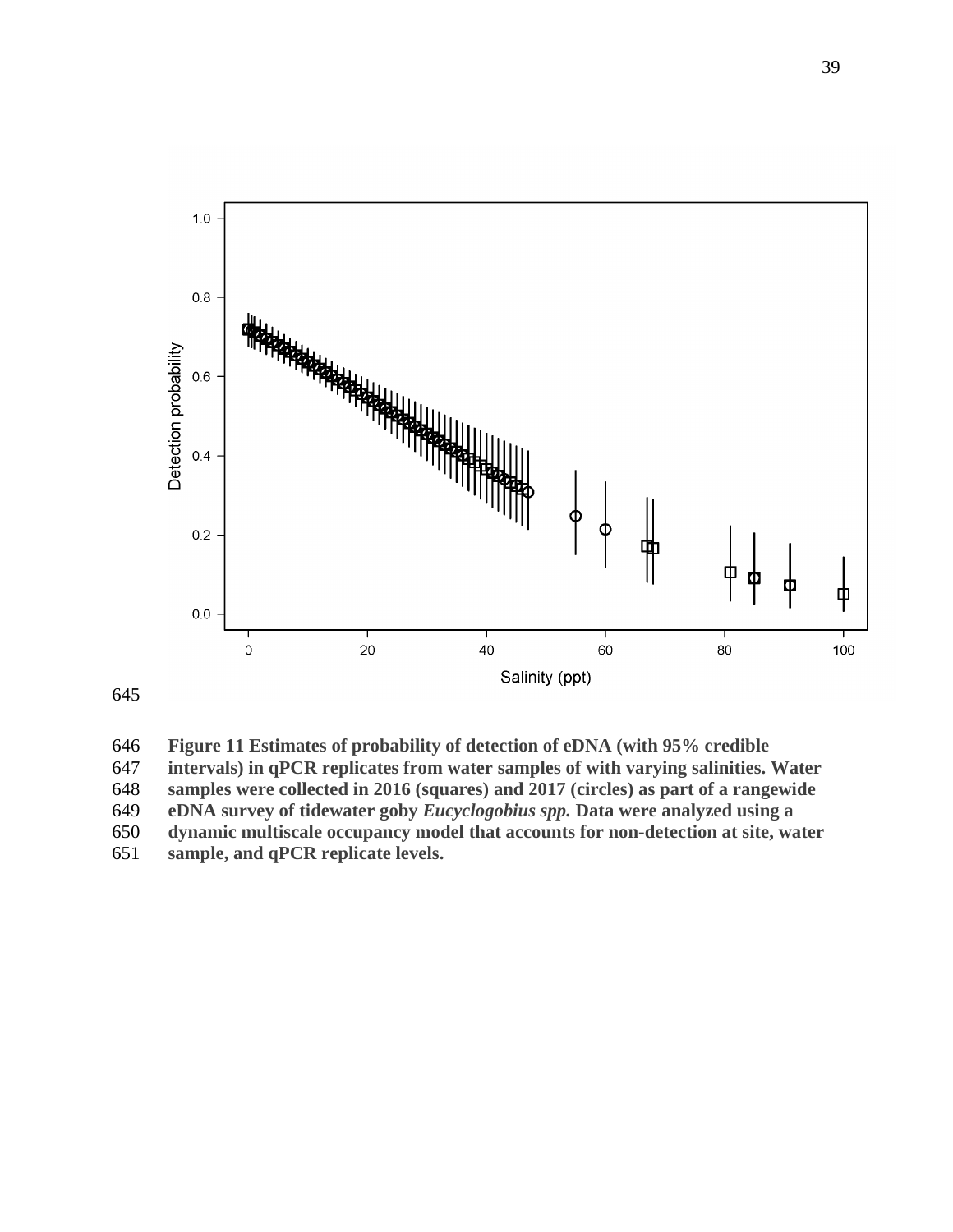652 **Table 1 The dynamic multiscale model allows for the incorporation of covariates that may drive patterns in tested parameters.** 

- 653 **Here I present the covariates tested while analyzing tidewater goby** *Eucyclogobius spp.* **occupancy data from two consecutive**
- 654 **years (2016-2017) of rangewide eDNA surveys, and their respective literature-based hypothesis.**

| Parameter                           | Covariate                             | Hypothesis                                                                                                                                                                                                         |
|-------------------------------------|---------------------------------------|--------------------------------------------------------------------------------------------------------------------------------------------------------------------------------------------------------------------|
| Presence $(\psi)$                   | Salinity                              | Frequent occurrence of tidewater goby in habitats with less than full<br>strength sea water suggests habitats with lower salinity would have<br>increased occupancy (Swenson 1997, Swift et al. 1989, Sutter 2017) |
|                                     | Vegetation                            | Habitats with increased vegetation provide cover resulting in higher<br>occupancy (McGourty 2008).                                                                                                                 |
| Extinction $(\epsilon)$             | Estuary Size (binned)                 | Larger $(>1.0 \text{ ha})$ estuaries buffer against extinction by providing more<br>suitable habitat and reduced chance of desiccation (Lafferty1999).                                                             |
|                                     | Salinity                              | Occupied sites with salinity outside of the tolerance range are more likely<br>to undergo extinction.                                                                                                              |
|                                     | Temperature                           | Occupied sites with temperature outside of the tolerance range are more<br>likely to undergo extinction.                                                                                                           |
|                                     | Dissolved Oxygen                      | Occupied sites with dissolved oxygen outside of the tolerance range are<br>more likely to undergo extinction.                                                                                                      |
| Colonization by neighbor $(\omega)$ | Pairwise distance<br>between neighbor | Probability of colonization by a neighbor should decrease as the distance<br>between neighbors increases (Earl et al. 2010).                                                                                       |
| Sample occupancy $(\alpha)$         | Salinity                              | Increased salinity would result in lower eDNA availability in a water<br>sample due to degradation (Sutter 2017).                                                                                                  |
|                                     | Turbidity                             | Suspended sediment can increase eDNA persistence and therefore may<br>increase availability of eDNA in a water sample (Barnes et al. 2014).                                                                        |
|                                     | <b>Tidal Presence</b>                 | Tidal presence decreases eDNA availability at a site (Schmelzle 2015).                                                                                                                                             |
|                                     | Temperature                           | Increased degradation due to warmer temperatures would result in lower<br>availability of eDNA for water samples (Barnes et al. 2014).                                                                             |
|                                     | Dissolved Oxygen                      | Increased degradation of genetic material under higher dissolved oxygen<br>will result in lower availability in a water sample (Weltz et al. 2017).                                                                |
| qPCR detectability $(\delta)$       | Salinity                              | Increased salinity would result in lower qPCR detection due to inhibition<br>of amplification in qPCR(Sutter 2017).                                                                                                |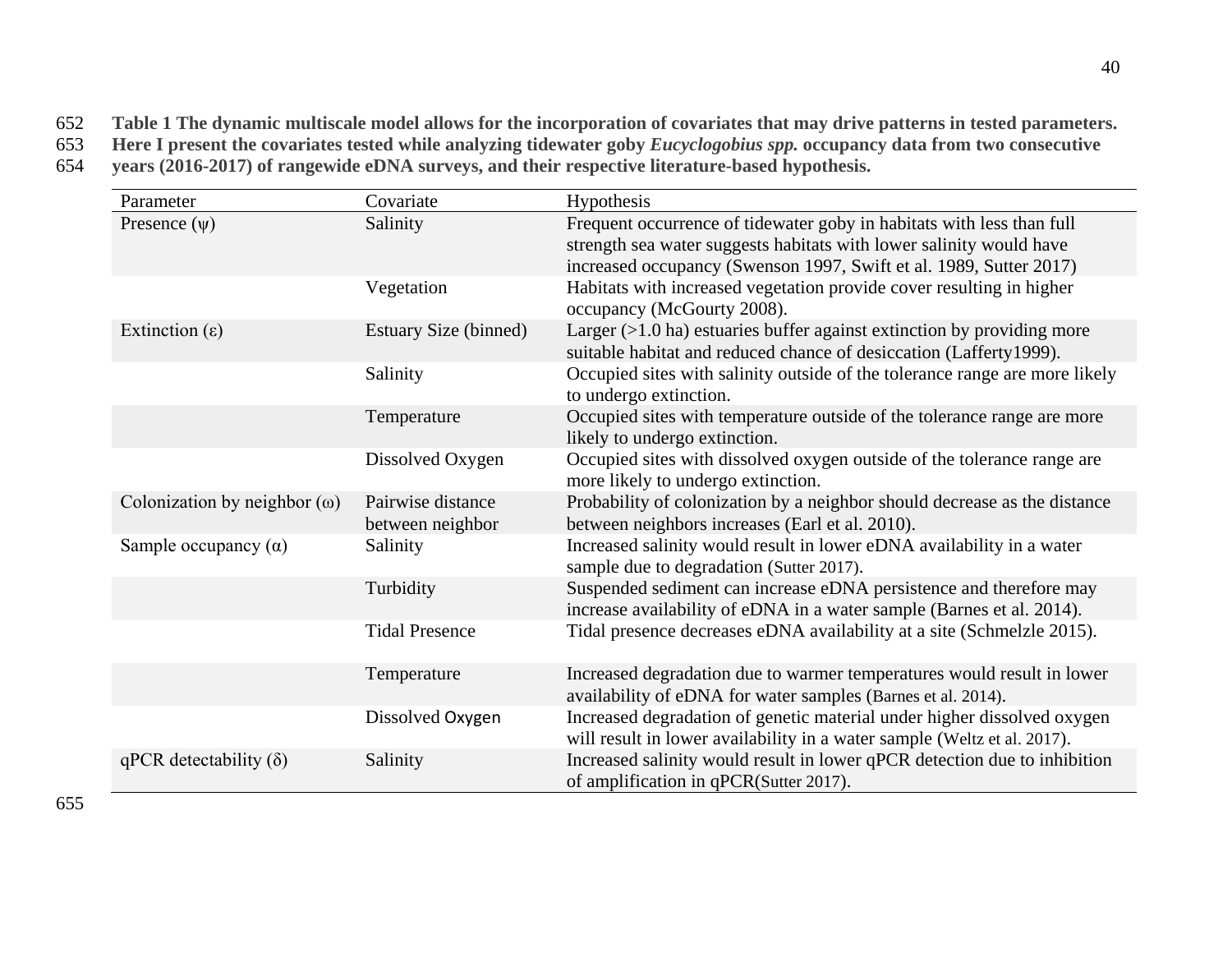- 656 **Table 2 Results, presented as beta values (βψ – posterior distribution occupancy and its**
- 657 **covariates, βε - posterior distribution extinction and its covariates, βη - posterior**
- 658 **distribution colonization and its covariates, βω - posterior distribution neighborhood**
- 659 **colonization and its covariates, α - posterior distribution of eDNA detection in a water**
- 660 **sample and its covariates, δ - posterior distribution eDNA detection in a qPCR replicate**
- 661 **and its covariates) from the dynamic multiscale model of rangewide tidewater goby**
- 662 **occupancy and extinction and colonization dynamics from two consecutive years (2016-** 663 **2017) eDNA surveys. The bounds of the 95% credible interval of these posterior**
- 
- 664 **distributions is represented in the columns labeled "2.5%" and "97.5%." The proportion of**
- 665 **these distributions below or above zero are located in the "<0" or ">0" columns,**  666 **respectively. Significant results are denoted by an asterisk (\*).**

| Parameter                             | Mean     | 2.5%     | 97.5%    | $<$ 0 | > 0   |
|---------------------------------------|----------|----------|----------|-------|-------|
| $\beta_{\Psi}$ (intercept)            | 0.165    | $-0.143$ | 0.852    |       |       |
| $\beta_{\Psi}$ (vegetation)*          | 0.292    | 0.086    | 0.487    | 0.001 | 0.999 |
| $\beta_{\Psi}$ (salinity)             | 0.072    | $-0.233$ | 0.728    | 0.469 | 0.531 |
| $\beta_{\epsilon}$ (intercept)        | $-1.538$ | $-4.596$ | $-0.590$ |       |       |
| $\beta_{\epsilon}$ (salinity)         | $-0.236$ | $-1.427$ | 0.458    | 0.728 | 0.272 |
| $\beta_{\epsilon}$ (temperature)      | 0.001    | $-0.680$ | 0.864    | 0.530 | 0.470 |
| $\beta_{\epsilon}$ (dissolved oxygen) | $-0.031$ | $-0.536$ | 0.406    | 0.530 | 0.470 |
| $\beta_{\epsilon}$ (estuary size)     | 0.137    | $-0.895$ | 1.193    | 0.452 | 0.548 |
| $\beta_n$ (intercept)                 | 0.089    | $-1.855$ | 2.202    |       |       |
| $\beta_{\omega}$ (intercept)          | $-2.302$ | $-3.865$ | $-1.733$ |       |       |
| $\beta_{\omega}$ (distance)*          | $-0.348$ | $-1.493$ | 0.237    | 0.888 | 0.112 |
| $\alpha$ (intercept)                  | 0.703    | 0.420    | 0.988    |       |       |
| $\alpha$ (tide)*                      | $-0.826$ | $-1.179$ | $-0.482$ | 1.000 | 0.000 |
| $\alpha$ (salinity)*                  | $-0.261$ | $-0.468$ | $-0.039$ | 0.989 | 0.011 |
| $\alpha$ (turbidity)                  | $-0.001$ | $-0.164$ | 0.169    | 0.395 | 0.605 |
| $\alpha$ (temperature)                | $-0.058$ | $-0.266$ | 0.150    | 0.678 | 0.322 |
| $\alpha$ (dissolved oxygen)*          | 0.159    | $-0.023$ | 0.361    | 0.056 | 0.944 |
| $\delta$ (intercept)                  | 0.236    | 0.141    | 0.330    |       |       |
| $\delta$ (salinity)*                  | $-0.365$ | $-0.483$ | $-0.248$ | 0.000 | 1.000 |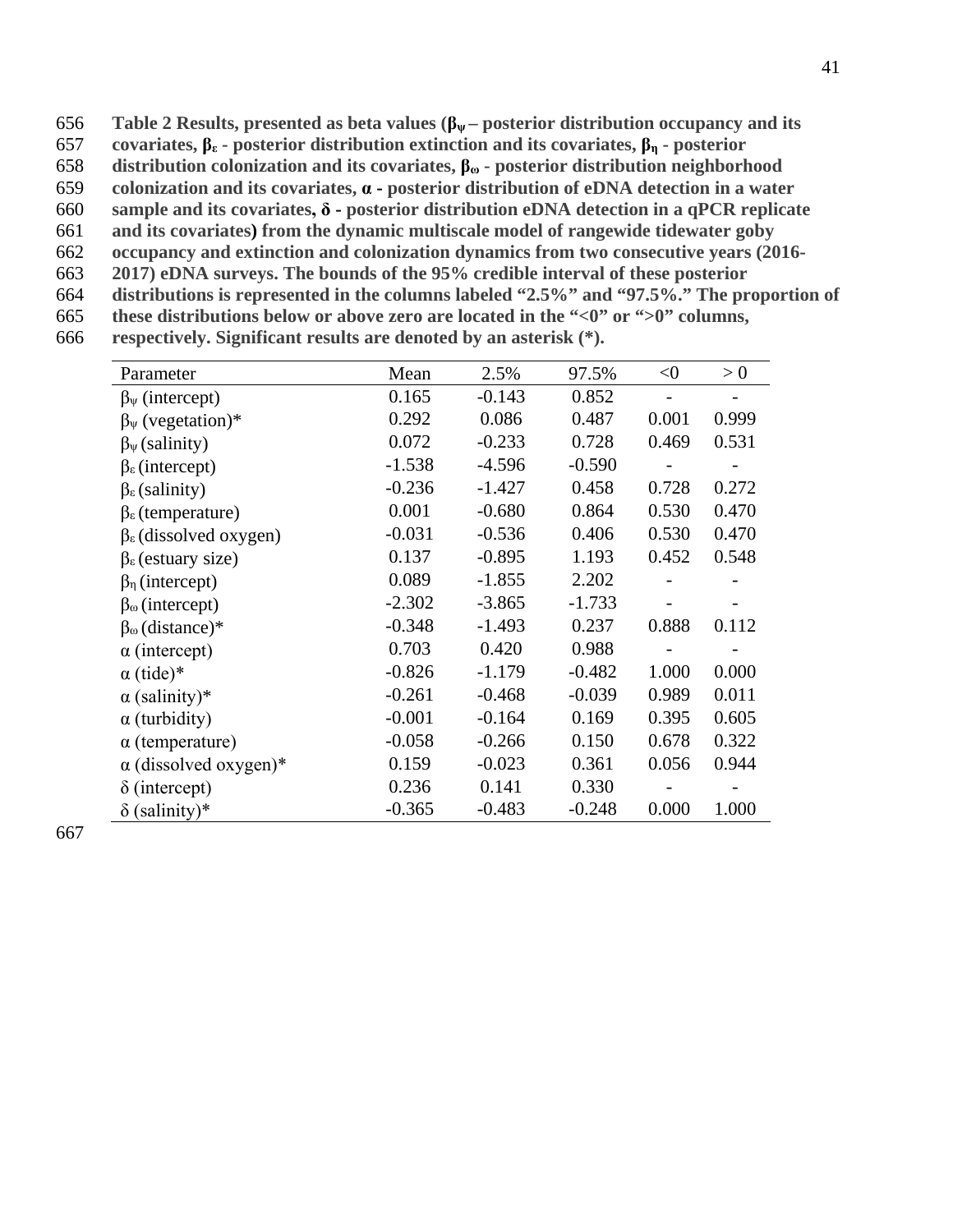668 **Table 3 Comparison of naïve and model based estimates of colonization and extinction**

669 **rates for tidewater goby** *Eucyclogobius spp.* **across their range, separated by Recovery** 

670 **Units (NC = north coast, GBA = greater bay area, CC = central coast, CO = Conception,** 

671 **LAV = Los Angeles/Ventura, SC = south coast ) as outline in the Tidewater goby Recovery** 

672 **Plan (2005 USFWS). Occupancy change represents the change in poropotion of occupied** 

673 **sites between 2016 and 2017.**

|                  | No.                 | Model-based estimates |          |         | Naïve estimates     |                  |       |
|------------------|---------------------|-----------------------|----------|---------|---------------------|------------------|-------|
| Recovery<br>unit | survey<br>locations | Occupancy<br>change   | Colonize | Extinct | Occupancy<br>change | Colonize Extinct |       |
| <b>NC</b>        | 66                  | $-0.004$              | 0.078    | 0.116   | 0.000               | 0.159            | 0.32  |
| <b>GBA</b>       | 53                  | $-0.040$              | 0.094    | 0.138   | $-0.075$            | 0.214            | 0.400 |
| CC               | 17                  | $-0.008$              | 0.108    | 0.035   | 0.000               | 0.250            | 0.077 |
| CO               | 19                  | $-0.088$              | 0.013    | 0.114   | $-0.211$            | 0.000            | 0.267 |
| LAV              | 13                  | 0.088                 | 0.183    | 0.016   | 0.231               | 0.333            | 0.000 |
| <b>SC</b>        | 22                  | 0.010                 | 0.065    | 0.132   | 0.000               | 0.111            | 0.500 |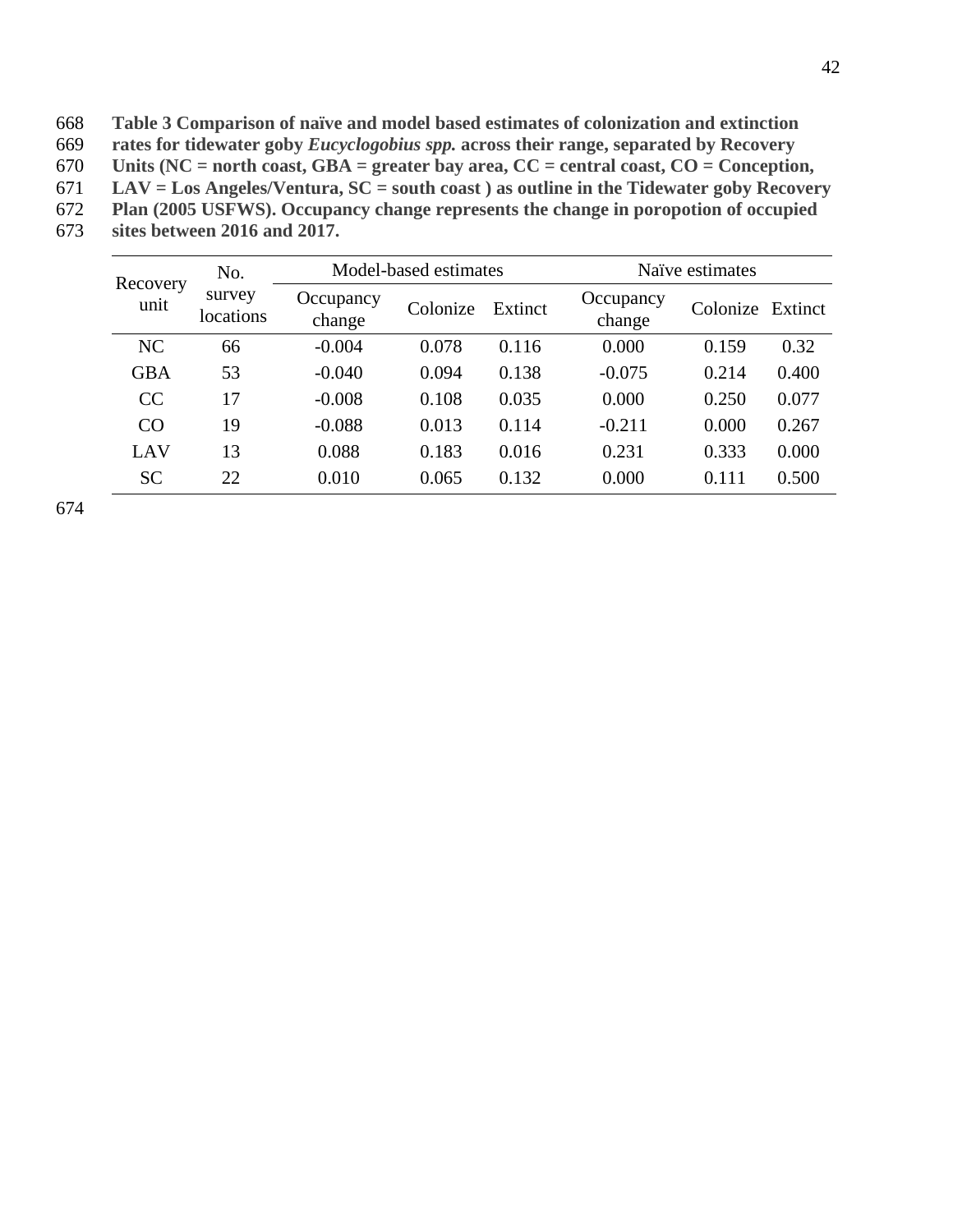- Akçakaya, H. R., and J. L. Atwood. 1997. A habitat-based metapopulation model of the California Gnatcatcher. Conservation Biology 11(2):422–434.
- Anthes, N., T. Fartmann, G. Hermann, and G. Kaule. 2003. Combining larval habitat quality and metapopulation structure – the key for successful management of pre-alpine *Euphydryas aurinia* colonies. Journal of Insect Conservation 7(3):175–185.
- Armstrong, D. P. 2005. Integrating the metapopulation and habitat paradigms for understanding broad-scale declines of species. Conservation Biology 19(5):1402–1410.
- Barbraud, C., J. D. Nichols, J. E. Hines, and H. Hafner. 2003. Estimating rates of local extinction and colonization in colonial species and an extension to the metapopulation and community levels. Oikos 101(1):113–126.
- Bohmann, K., A. Evans, M. T. P. Gilbert, G. R. Carvalho, S. Creer, M. Knapp, D. W. Yu, and M. de Bruyn. 2014. Environmental DNA for wildlife biology and biodiversity monitoring. Trends in Ecology & Evolution 29(6):358–367.
- Boussarie, G., J. Bakker, O. S. Wangensteen, S. Mariani, L. Bonnin, J.-B. Juhel, J. J. Kiszka, M. Kulbicki, S. Manel, W. D. Robbins, L. Vigliola, and D. Mouillot. 2018. Environmental DNA illuminates the dark diversity of sharks. Science Advances 4(5):eaap9661.
- Dejean, T., A. Valentini, C. Miquel, P. Taberlet, E. Bellemain, and C. Miaud. 2012. Improved detection of an alien invasive species through environmental DNA barcoding: the example of the American bullfrog *Lithobates catesbeianus*: *Alien invasive species detection using eDNA*. Journal of Applied Ecology 49(4):953–959.
- Dennis, R. L. H., and H. T. Eales. 1997. Patch occupancy in *Coenonympha tullia* (Muller, 1764) (Lepidoptera: *Satyrinae*): habitat quality matters as much as patch size and isolation. Journal of Insect Conservation 1(3):167–176.
- Dorazio, R. M., and R. A. Erickson. 2018. ednaoccupancy: An r package for multiscale occupancy modelling of environmental DNA data. Molecular Ecology Resources 18(2):368–380.
- Beissinger, S. R., M. I. Westphal. 1998. On the use of demographic models of population viability in endangered species management. The Journal of Wildlife Management 62(3):821–841.
- Betts, M. G., N. L. Rodenhouse, T. S. Sillett, P. J. Doran, R. T. Holmes. 2008. Dynamic occupancy models reveal within‐breeding season movement up a habitat quality gradient by a migratory songbird. Ecography 31(5):592-600.
- Broms, K. M., M. B. Hooten, D. S. Johnson, R. Altwegg, L. L. Conquest. 2016. Dynamic occupancy models for explicit colonization processes. Ecology 97(1):194-204.
- Earl, D. A., K. D. Louie, C. Bardeleben, C. C. Swift, and D. K. Jacobs. 2010. Rangewide microsatellite phylogeography of the endangered tidewater goby, *Eucyclogobius newberryi* (Teleostei: *Gobiidae*), a genetically subdivided coastal fish with limited marine dispersal.
- Conservation Genetics 11(1):103–114.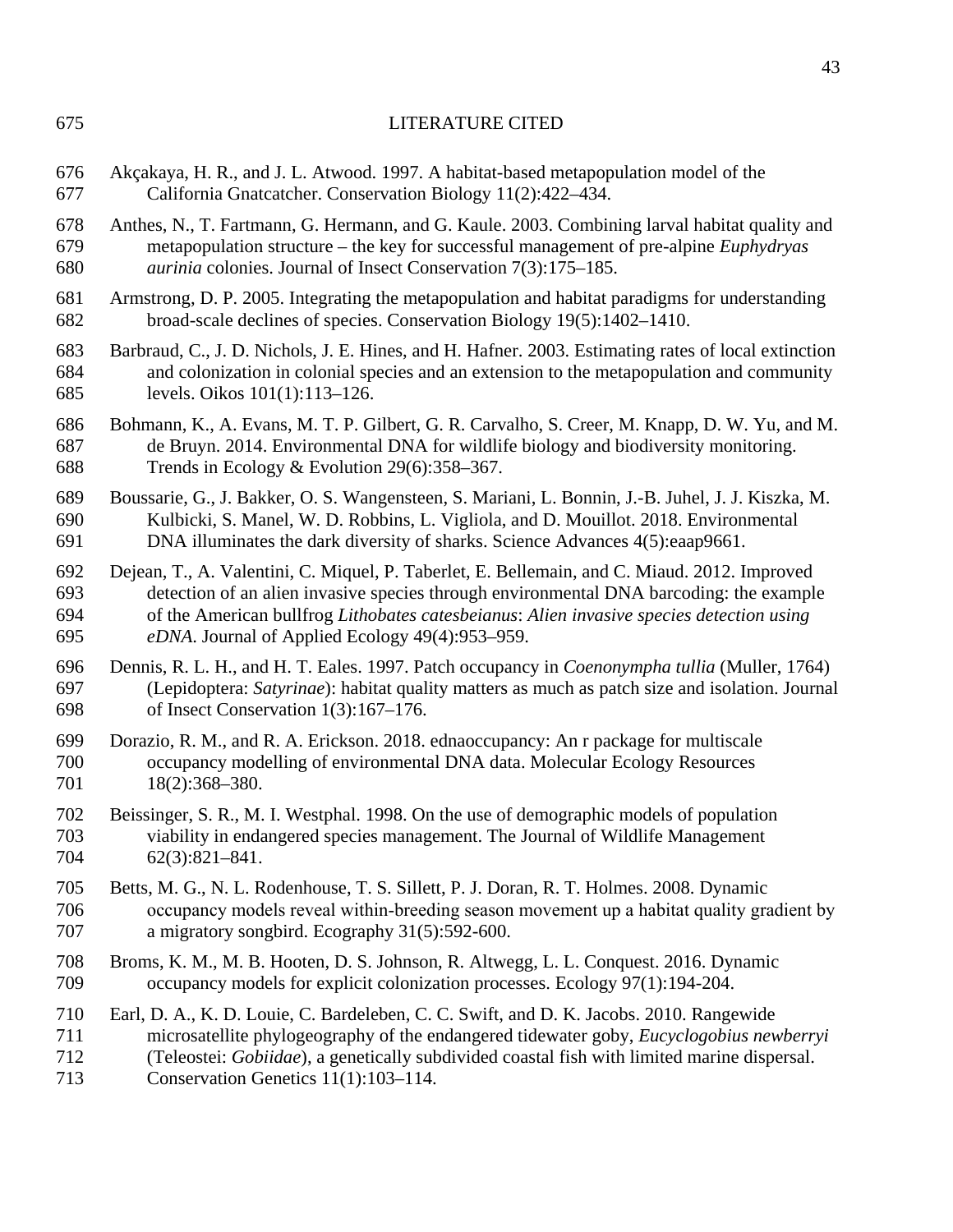- Eiler, A., A. Löfgren, O. Hjerne, S. Nordén, and P. Saetre. 2018. Environmental DNA (eDNA) detects the pool frog (*Pelophylax lessonae*) at times when traditional monitoring methods are insensitive. Scientific Reports 8(1).
- Evans, N. T., P. D. Shirey, J. G. Wieringa, A. R. Mahon, and G. A. Lamberti. 2017. Comparative cost and effort of fish distribution detection via environmental DNA analysis and electrofishing. Fisheries 42(2):90–99.
- Fernández Néstor, Román Jacinto, and Delibes Miguel. 2016. Variability in primary productivity determines metapopulation dynamics. Proceedings of the Royal Society B: Biological Sciences 283(1828):20152998.
- Fleishman, E., C. Ray, P. Sjögren‐Gulve, C. L. Boggs, and D. D. Murphy. 2002. Assessing the roles of patch quality, area, and isolation in predicting metapopulation dynamics. Conservation Biology 16(3):706–716.
- Foote, A. D., P. F. Thomsen, S. Sveegaard, M. Wahlberg, J. Kielgast, L. A. Kyhn, A. B. Salling, A. Galatius, L. Orlando, and M. T. P. Gilbert. 2012. Investigating the potential use of environmental DNA (eDNA) for genetic monitoring of marine mammals. PLOS ONE 729 7(8):e41781.
- Franken, R. J., and D. S. Hik. 2004. Influence of habitat quality, patch size and connectivity on colonization and extinction dynamics of collared pikas *Ochotona collaris*. Journal of Animal Ecology 73(5):889–896.
- Gingera, T. D., T. B. Steeves, D. A. Boguski, S. Whyard, W. Li, and M. F. Docker. 2016. Detection and identification of lampreys in Great Lakes streams using environmental DNA. Journal of Great Lakes Research 42(3):649–659.
- Goldberg, C. S. 2016. Critical considerations for the application of environmental DNA methods to detect aquatic species. Ecology and Evolution 7(11):1299–1307.
- Goldberg, C. S., A. Sepulveda, A. Ray, J. Baumgardt, and L. P. Waits. 2013. Environmental DNA as a new method for early detection of New Zealand mudsnails (*Potamopyrgus antipodarum*). Freshwater Science 32(3):792–800.
- Gu, W., and R. K. Swihart. 2004. Absent or undetected? Effects of non-detection of species occurrence on wildlife–habitat models. Biological Conservation 116(2):195–203.
- Hanski, I. 1989. Metapopulation dynamics: Does it help to have more of the same? Trends in Ecology & Evolution 4(4):113–114.
- Hanski, I. 1994. A practical model of metapopulation dynamics. The Journal of Animal Ecology 63(1):151.
- Hanski, I. 1998. Metapopulation dynamics. Nature 396(6706):41–49.
- Hanski, I. 1999. Habitat connectivity, habitat continuity, and metapopulations in dynamic landscapes. Oikos 87(2):209–219.
- Hanski, I., and M. Gilpin. 1991. Metapopulation dynamics: brief history and conceptual domain. Biological Journal of the Linnean Society 42(1–2):3–16.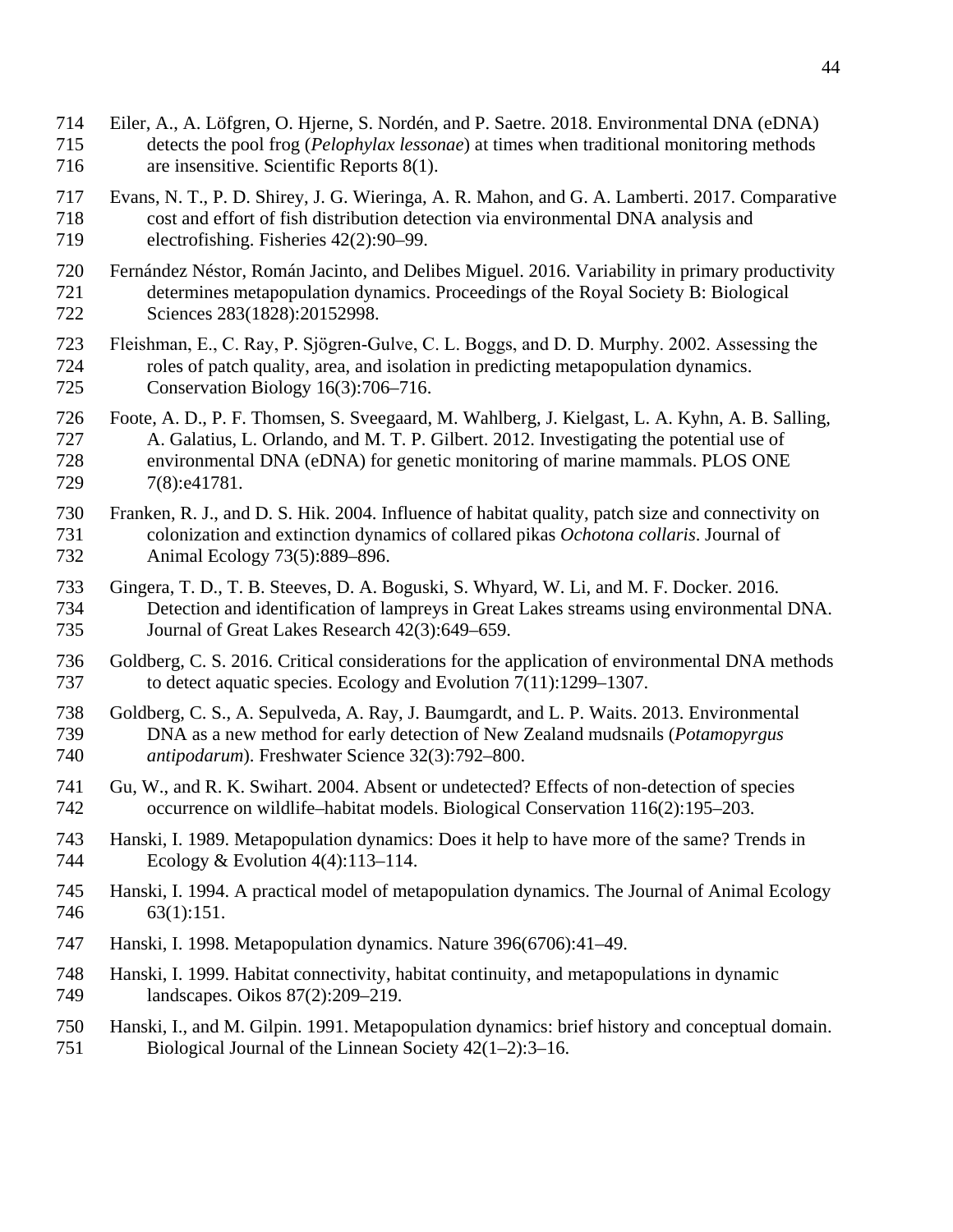- Hanski, I., and D. Simberloff. 1997. 1 The metapopulation approach, its history, conceptual domain, and dpplication to conservation. Pages 5–26 *in* I. Hanski and M. E. Gilpin, editors. Metapopulation Biology. Academic Press, San Diego.
- Hastings, A., and S. Harrison. 1994. Metapopulation dynamics and genetics. Annual Review of Ecology and Systematics 25(1):167–188.
- Hill, J. K., C. D. Thomas, and O. T. Lewis. 1996. Effects of habitat patch size and isolation on dispersal by hesperia comma butterflies: implications for metapopulation structure. The 759 Journal of Animal Ecology 65(6):725.
- Hunter, M. E., S. J. Oyler-McCance, R. M. Dorazio, J. A. Fike, B. J. Smith, C. T. Hunter, R. N. Reed, and K. M. Hart. 2015. Environmental DNA (eDNA) sampling improves occurrence and detection estimates of invasive Burmese pythons. PLOS ONE 10(4):e0121655.
- Jerde, C. L., W. L. Chadderton, A. R. Mahon, M. A. Renshaw, J. Corush, M. L. Budny, S. Mysorekar, and D. M. Lodge. 2013. Detection of Asian carp DNA as part of a Great Lakes basin-wide surveillance program. Canadian Journal of Fisheries and Aquatic Sciences 70(4):522–526.
- Jerde, C. L., A. R. Mahon, W. L. Chadderton, and D. M. Lodge. 2011. "Sight-unseen" detection of rare aquatic species using environmental DNA. Conservation Letters 4(2):150–157.
- McGourty K. R,. 2006. Spawning time, fecundity, habitat utilization, and parasites of *Eucyclogobius newberryi* in Big Lagoon, Humboldt County, Ca. Master's Thesis. Humboldt State University, Arcata, California.
- Kinziger, A. P., M. Hellmair, W. T. McCraney, D. K. Jacobs, and G. Goldsmith. 2015. Temporal 773 genetic analysis of the endangered tidewater goby: extinction–colonization dynamics or drift<br>774 in isolation? Molecular Ecology 24(22):5544–5560. in isolation? Molecular Ecology  $24(22):5544–5560$ .
- Kristine Bohmann, Alice Evans, M. Thomas P. Gilbert, Gary R. Carvalho, Simon Creer, Michael Knapp, Douglas W. Yu, and Mark de Buyn. 2014. Environmental DNA for wildlife biology and biodiversity monitoring. Trends in Ecology & Evolution 29(6):358–367.
- Lafferty, K. D., C. C. Swift, and R. F. Ambrose. 1999a. Postflood persistence and recolonization of endangered tidewater goby populations. North American Journal of Fisheries Management 19(2):618–622.
- Lafferty, K. D., C. C. Swift, and R. F. Ambrose. 1999b. Extirpation and recolonization in a metapopulation of an endangered fish, the tidewater goby. Conservation Biology 13(6):1447–1453.
- Levins, R. 1969. Some demographic and genetic consequences of environmental heterogeneity for biological control. Bulletin of the Entomological Society of America 15(3):237–240.
- MacKenzie, D. I., J. D. Nichols, J. E. Hines, M. G. Knutson, and A. B. Franklin. 2003. Estimating site occupancy, colonization, and local extinction when a species is detected imperfectly. Ecology 84(8):2200–2207.
- MacKenzie, D. I., J. D. Nichols, G. B. Lachman, S. Droege, J. Andrew Royle, and C. A. Langtimm. 2002. Estimating site occupancy rates when detection probabilities are less than 791 one. Ecology 83(8):2248–2255.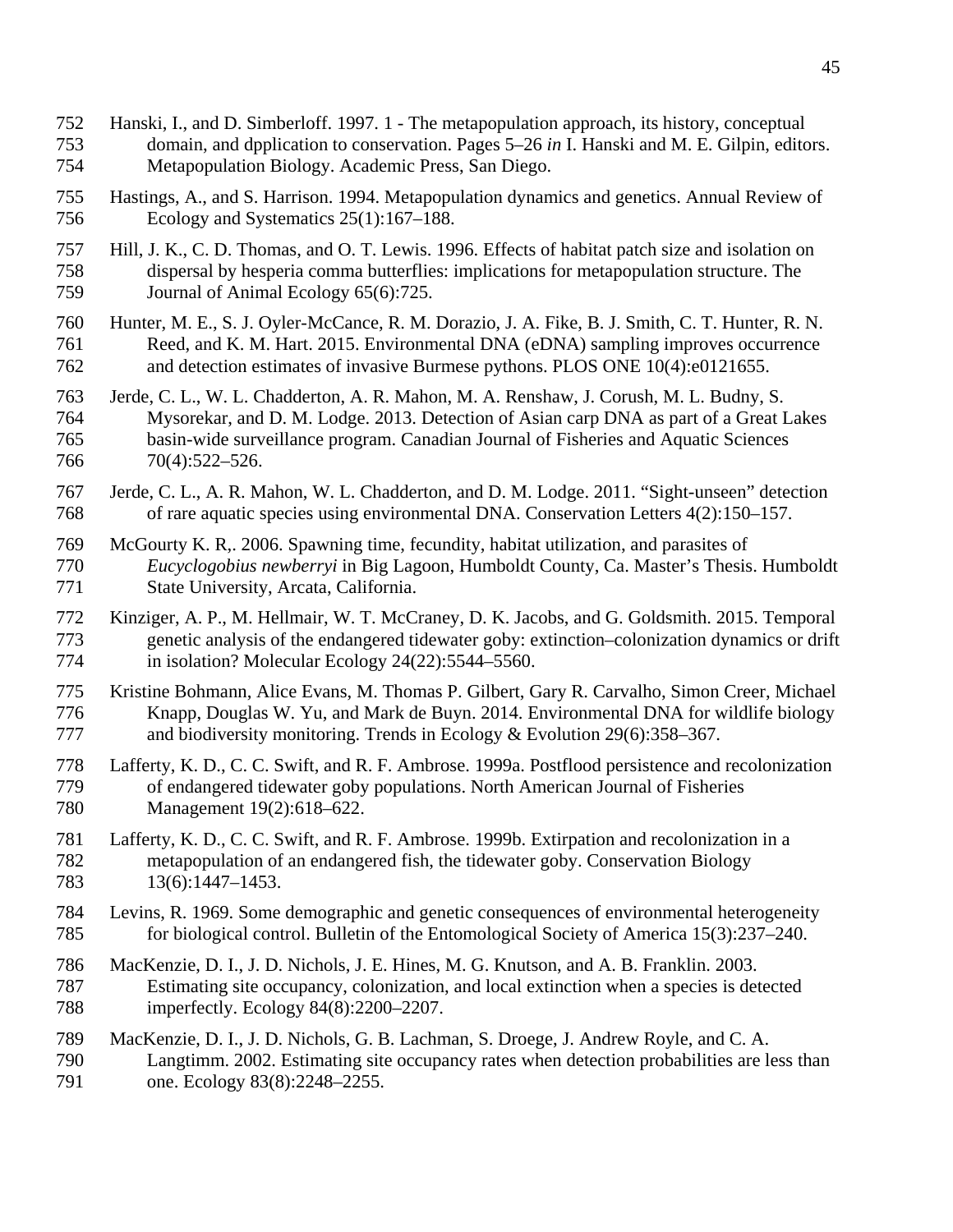- Mackenzie, D. I., and J. A. Royle. 2005. Designing occupancy studies: general advice and allocating survey effort. Journal of Applied Ecology 42(6):1105–1114.
- Marsh, D. M., and P. C. Trenham. 2001. Metapopulation dynamics and amphibian conservation. 795 Conservation Biology 15(1):10.
- Moilanen, A. 2002. Implications of empirical data quality to metapopulation model parameter estimation and application. Oikos 96(3):516–530.
- Mordecai, R. S., B. J. Mattsson, C. J. Tzilkowski, R. J. Cooper. 2011. Addressing challenges when studying mobile episodic species: hierarchical Bayes estimation of occupancy and use. Journal of Applied Ecology 48:56-66.
- Nichols, J. D., L. L. Bailey, A. F. O. Jr, N. W. Talancy, E. H. C. Grant, A. T. Gilbert, E. M. Annand, T. P. Husband, and J. E. Hines. 2008. Multi-scale occupancy estimation and modelling using multiple detection methods. Journal of Applied Ecology 45(5):1321–1329.
- Nielsen, S. E., G. McDermid, G. B. Stenhouse, and M. S. Boyce. 2010. Dynamic wildlife habitat models: Seasonal foods and mortality risk predict occupancy-abundance and habitat selection in grizzly bears. Biological Conservation 143(7):1623–1634.
- Ovaskainen, O., and I. Hanski. 2002. Transient dynamics in metapopulation response to perturbation. Theoretical Population Biology 61(3):285–295.
- Pilliod, D. S., C. S. Goldberg, R. S. Arkle, and L. P. Waits. 2013. Estimating occupancy and abundance of stream amphibians using environmental DNA from filtered water samples. Canadian Journal of Fisheries and Aquatic Sciences 70(8):1123–1130.
- 812 Port, J. A., J. L. O'Donnell, O. C. Romero-Maraccini, P. R. Leary, S. Y. Litvin, K. J. Nickols, K. M. Yamahara, and R. P. Kelly. 2016. Assessing vertebrate biodiversity in a kelp forest ecosystem using environmental DNA. Molecular Ecology 25(2):527–541.
- Schmelzle, M. C., and A. P. Kinziger. 2016. Using occupancy modelling to compare environmental DNA to traditional field methods for regional-scale monitoring of an endangered aquatic species. Molecular Ecology Resources 16(4):895–908.
- Schmidt, B. R., M. Kéry, S. Ursenbacher, O. J. Hyman, and J. P. Collins. 2013. Site occupancy models in the analysis of environmental DNA presence/absence surveys: a case study of an emerging amphibian pathogen. Methods in Ecology and Evolution 4(7):646–653.
- Semlitsch, R. D. 2002. Critical elements for biologically based recovery plans of aquatic-breeding amphibians. Conservation Biology 16(3):619–629.
- Semlitsch, R. D. 2008. Differentiating migration and dispersal processes for pond-breeding amphibians. The Journal of Wildlife Management 72(1):260–267.
- Strickler, K. M., A. K. Fremier, and C. S. Goldberg. 2015. Quantifying effects of UV-B, temperature, and pH on eDNA degradation in aquatic microcosms. Biological Conservation 183:85–92.
- Sutter, M. 2018. Rangewide tidewater goby occupancy survey using environmental DNA. Master's Thesis, Humboldt State University, Arcata, California.
- Sutter, M., and A. P. Kinziger. 2019. Rangewide tidewater goby occupancy survey using environmental DNA. Conservation Genetics. 20(3):597-613.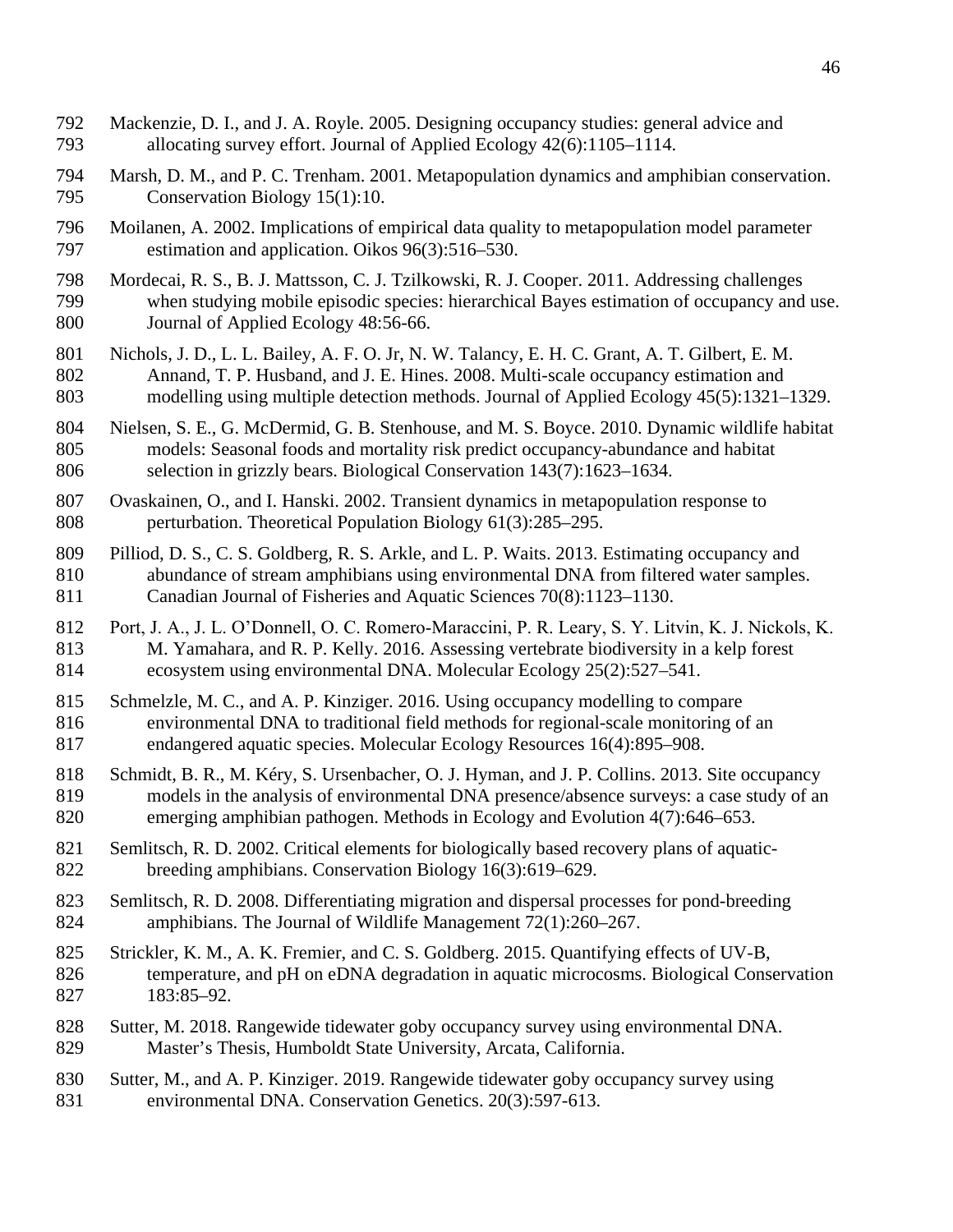- Swenson, R. O. 1999. The ecology, behavior, and conservation of the tidewater goby, *Eucyclogobius newberryi*. Environmental Biology of Fishes 55(1):99–114.
- Swenson, R. O., and A. T. McCray. 1996. Feeding ecology of the tidewater goby. Transactions of the American Fisheries Society 125(6):956–970.
- Swift, C. C., B. Spies, R. A. Ellingson, and D. K. Jacobs. 2016. A new species of the bay goby genus *Eucyclogobius*, endemic to southern California: evolution, conservation, and decline. 838 PLOS ONE 11(7):e0158543.
- Thomas, C. D. 1994. Extinction, colonization, and metapopulations: environmental tracking by rare species. Conservation Biology 8(2):373-378.
- Thomas J. A., Bourn N. A. D., Clarke R. T., Stewart K. E., Simcox D. J., Pearman G. S., Curtis 842 R., and Goodger B. 2001. The quality and isolation of habitat patches both determine where butterflies persist in fragmented landscapes. Proceedings of the Royal Society of London. Series B: Biological Sciences 268(1478):1791–1796.
- United States Fish and Wildlife Service (USFWS) (2005) Recovery plan for the tidewater goby (*Eucyclogobius newberryi*). U.S. Fish and Wildlife Service Portland, Oregon.
- Vörös, J., O. Márton, B. R. Schmidt, J. T. Gál, and D. Jelić. 2017. Surveying Europe's Oonly cave-dwelling chordate species (*Proteus anguinus*) Using Environmental DNA. PLOS ONE 849 12(1):e0170945.
- Wang, S., A. Anichowski, M. K. Tippett, and A. H. Sobel. 2017. Seasonal noise versus subseasonal signal: forecasts of California precipitation during the unusual winters of 2015-2016 and 2016-2017: S2S forecast of CA precipitation. Geophysical Research Letters 44(18):9513–9520.
- Worcester, K.R. 1992. Habitat utilization in a central California coastal lagoon by the tidewater goby (*Eucyclogobius newberryi*). Master's Thesis, California Polytechnic State University, San Luis Obispo, California.
- Ying, Y., Y. Chen, L. Lin, and T. Gao. 2011. Risks of ignoring fish population spatial structure in fisheries management. Canadian Journal of Fisheries and Aquatic Sciences 68(12):2101– 2120.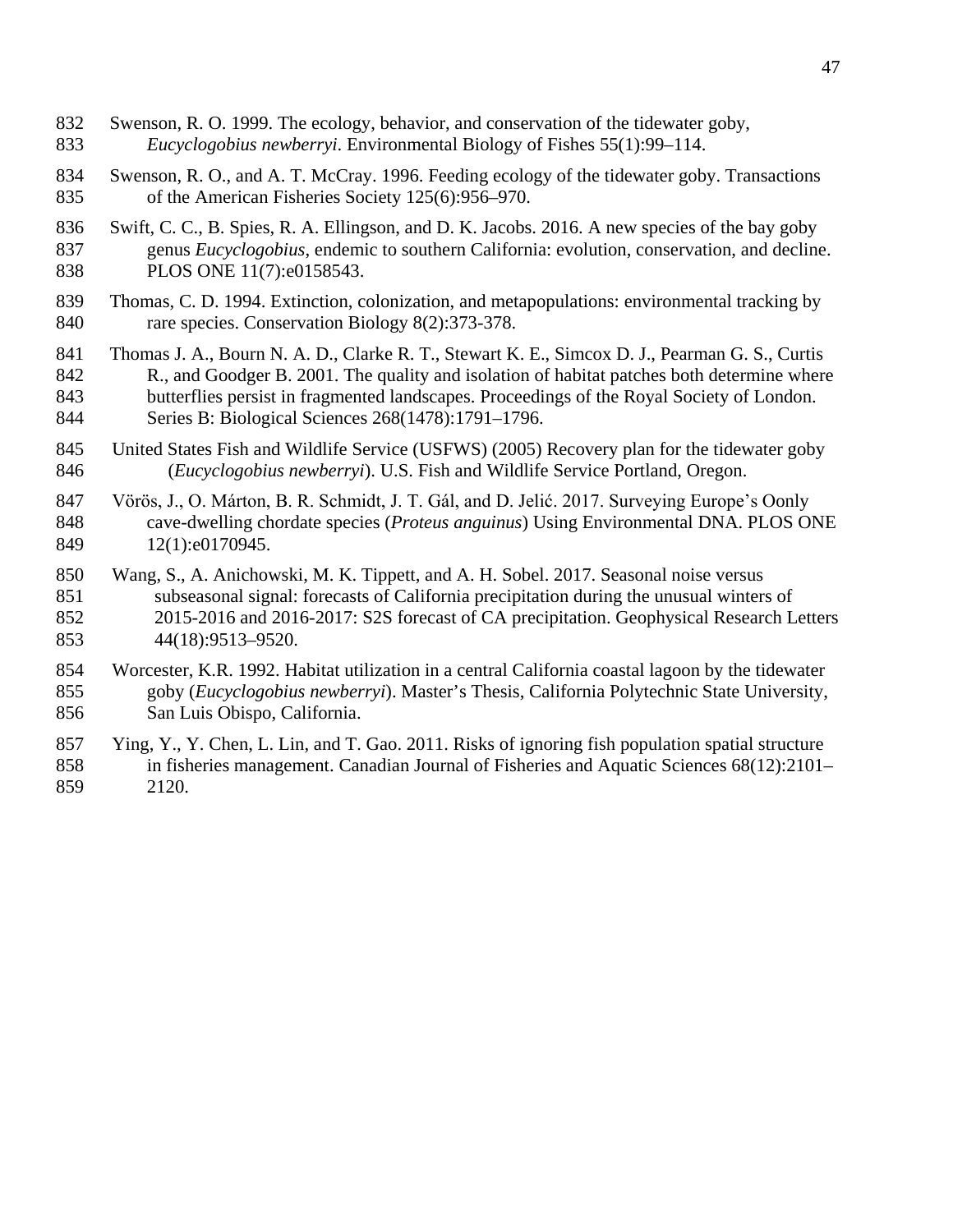## APPENDICES

## APPENDIX A

 Occupancy Analysis – Authored by Dr. Robert Dorazio Multiscale occupancy models (Nichols et al., 2008; Mordecai et al., 2011) provide a useful framework for the analysis of data collected in eDNA surveys. In fact, the hierarchical relationships assumed between parameters of these models are exactly those induced by the three-level, nested sampling design of eDNA surveys (Dorazio and Erickson, 2018). These models have been used to analyze eDNA surveys of several species, including a fungal pathogen (Schmidt et al., 2013), the Burmese python (Hunter et al., 2015), the tidewater goby (Schmelzle and Kinziger, 2016, Sutter and Kinziger 2019), and a cave-dwelling aquatic salamander (Vörös et al., 2017).

 Multiscale occupancy models can be used to estimate the spatial distribution of a species during a relatively short period of sampling. If surveys are repeated at sample locations (say, annually or seasonally), changes in occupancy state, such as colonization of a previously unoccupied location or extinction of an occupied location, can be inferred by analyzing each sampling period's data separately. However, this approach does not allow potential drivers of the processes responsible for changes in occupancy state to be identified. To solve this problem, we propose a class of *dynamic* multiscale occupancy models in which temporal changes in occupancy states are specified as a function of explicit colonization and extinction processes. In the following section we first describe a versatile class of multistate occupancy models. We follow this section by describing models of sampling and observation processes induced by the sampling designs used in eDNA surveys.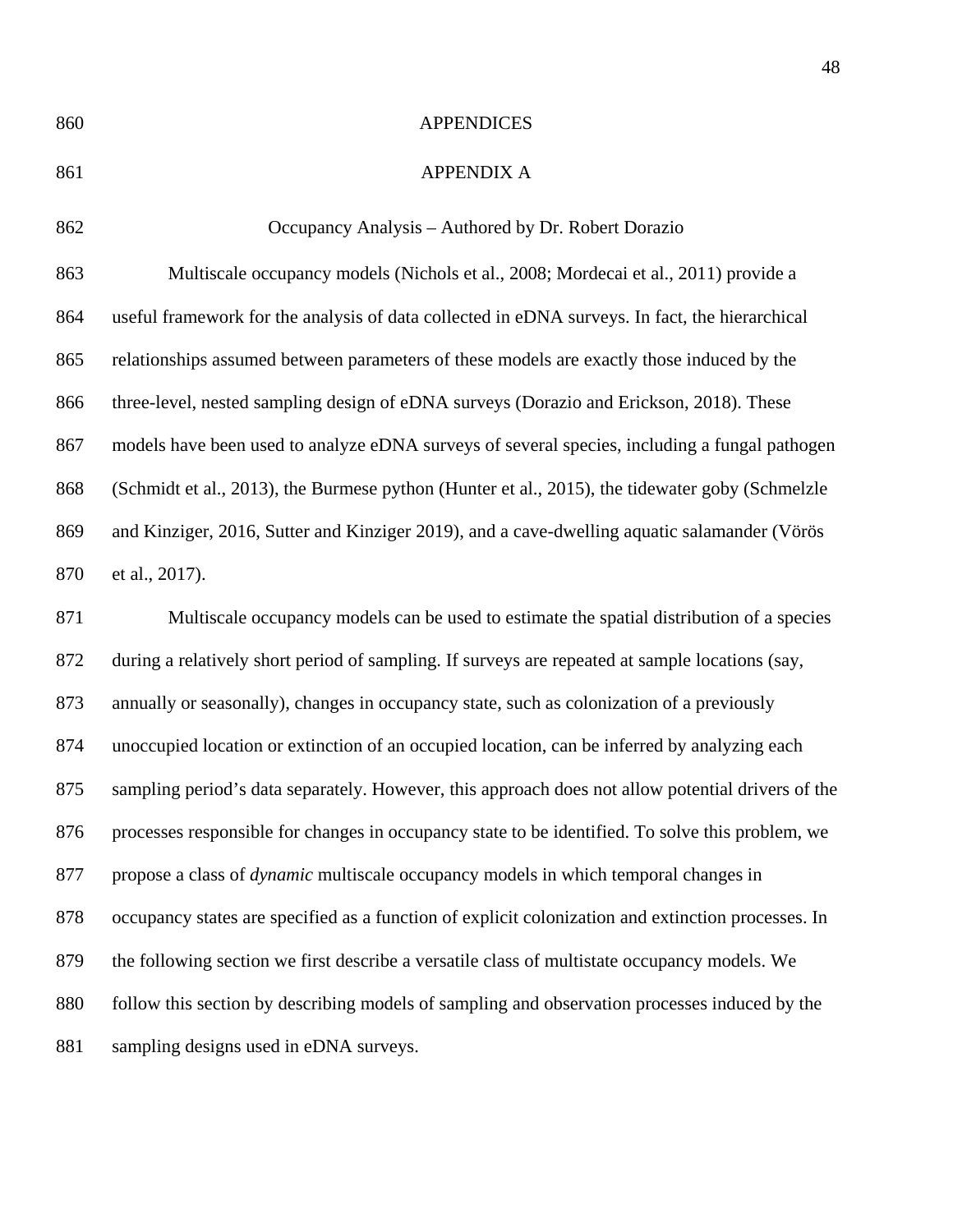## 882 Multistate models of occupancy dynamics

 Suppose each of *M* survey locations is sampled during *T* disjoint (non-overlapping) periods and that we wish to model changes in occupancy state at these locations between the periods of sampling. Let *Zi,t* denote a random variable for the occupancy state of the *i*th survey 886 location ( $i = 1, \ldots, M$ ) during the *t*th sampling period ( $t = 1, \ldots, T$ ). We assume that  $Z_{i,t}$  can have one of three values:

888 1 if the survey location is occupied,

889 2 if the survey location is unoccupied but has been occupied during the previous 890 sampling period, or

891 3 if the survey location is unoccupied and has not been occupied previously.

892 State 3 distinguishes locations that have never been occupied from those that have previously

893 been colonized but are temporarily unoccupied.

894 Our models of occupancy state dynamics include two distributional assumptions: one for 895 the initial occupancy state during sampling period 1

$$
Z_{i,1} \sim \text{Cat}(\psi_i) \tag{1}
$$

896 and another for the change in occupancy state between sampling periods  $t$  and  $t + 1$ 

$$
Z_{i,t+1}|Z_{i,t} = k \sim \text{Cat}(\phi_{k,i,t})
$$
\n(2)

897 where Cat denotes the categorical distribution and where  $t = 1, \ldots, (T - 1)$ . In Eq. 1

*g*<sup>*i*</sup> *w*<sub>*i*</sub> = ( $\psi$ *i*, 0,1- $\psi$ *i*)<sup>'</sup> denotes a vector containing the probabilities of each occupancy state during 899 period 1. (We use the prime superscript to denote the transpose of a vector.) The parameter  $\psi_i$  is 900 the probability that the *i*th location is occupied during period 1 ( $Pr(Z_{i,1} = 1)$ ). If the *i*th location is 901 not occupied during this period,  $Z_{i,1}$  must equal 3 with probability 1- $\psi_i$  because no previous 902 sampling has occurred.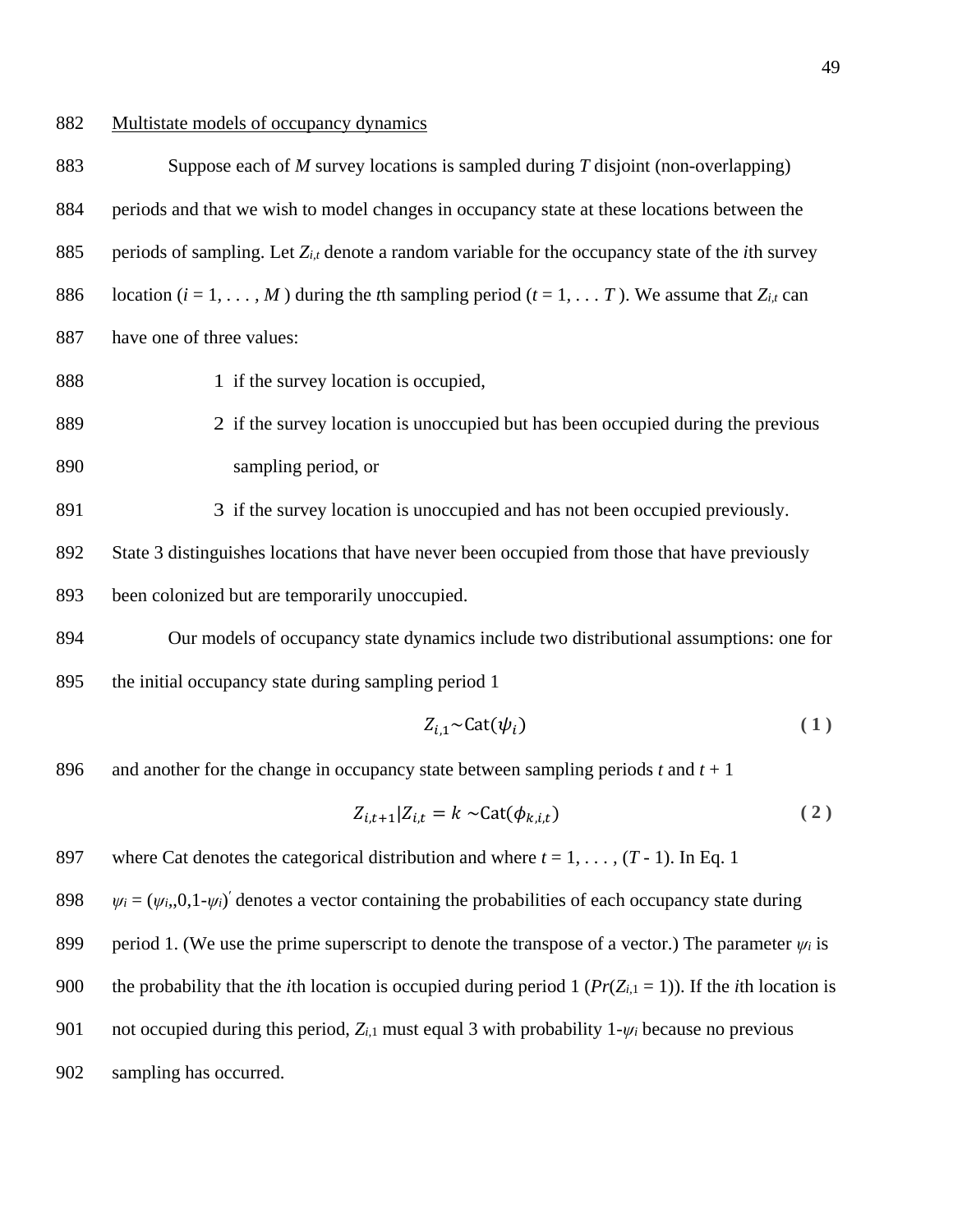903 We assume that the initial occupancy probability may be formulated as a function of 904 covariates whose values can vary spatially as follows:

$$
\psi_i = F(x \mathbf{w}_{\psi,i} \mathbf{\beta}_{\psi} x'_{\psi,i} x'_{\psi,i} \beta_{\psi})
$$
\n(3)

905 where  $x_{\psi,i}$  is a vector of regressors that codify the covariate measurements taken at the *i*th survey 906 location during sampling period 1, and where  $\beta_{\psi}$  is a vector of parameters that specify the effects of the covariates on occupancy during sampling period 1. The function *F* provides a one-to-one mapping of a real-valued argument to a real number that lies on the closed interval (0*,* 1). We use the cumulative distribution function (cdf) of a Gaussian distribution for *F* but others, such as the cdf of a logistic distribution, also could be used without loss of generality.

911 In Eq. 2 the vector of probabilities  $\phi_{k,i,t}$  corresponds to the *k*th row of a matrix of 912 transition probabilities  $\phi_{i,t}$  that we now define. Transitions among occupancy states correspond 913 to *colonizations* of unoccupied locations and to *extinctions* of occupied locations. These 914 transitions are assumed to be time- and state-dependent, as indicated by the following matrix of 915 transition probabilities:

$$
\phi_{i,t} = \begin{pmatrix}\n1 - \varepsilon_{i,t} & \varepsilon_{i,t} & 0 \\
\gamma_{i,t} & 1 - \gamma_{i,t} & 0 \\
\eta_{i,t} & 0 & 1 - \eta_{i,t}\n\end{pmatrix}
$$

916

917 where  $\phi_{k,l,i,t} = \Pr(Z_{i,t+1} = l \mid Z_{i,t} = k)$  is the probability of a transition from state *k* to state *l* during 918 the interval between sampling periods *t* and  $t + 1$ ; therefore, each row of  $\phi_{i,t}$  sums to one by 919 construction. For example, the first row includes probabilities of extinction  $\varepsilon_{i,t}$  (a change from 920 state 1 to state 2) and persistence 1 - *εi,t* (remaining in state 1) when the *i*th location is occupied 921 during period *t*. Once a survey location is occupied it cannot change to state 3 (by definition), so 922 the third element of row 1 is zero. Similarly, the second and third rows of  $\Phi$ <sub>*i,t*</sub> include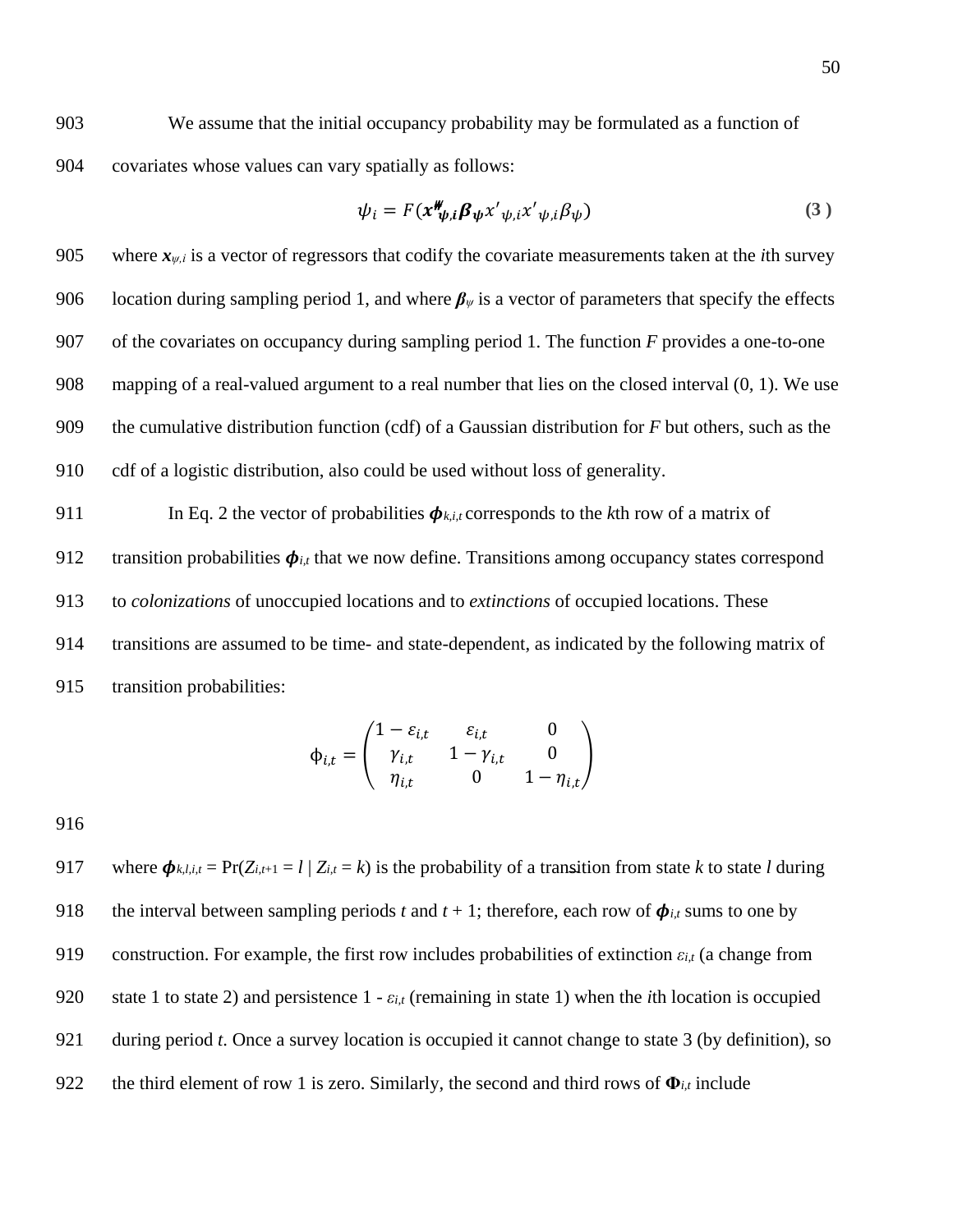probabilities of colonization when the *i*th survey location is unoccupied during sampling period *t*. 924 The third row contains the probability that this location is *first* colonized  $\eta_{i,t}$  (a change from state 925 3 to state 1), whereas the second row contains the probability of recolonization  $\gamma_{i,t}$  (a change from state 2 to state 1) of the *i*th survey location.

 This model of occupancy-state dynamics is extremely versatile. Each of the probabilities of colonization and extinction may be formulated as functions of covariates whose values can vary spatially and/or temporally. In addition, the effects of dispersal of individuals from neighboring locations of each surveyed site can be used to specify colonization and extinction probabilities.

 In the model that we developed for tidewater gobies, the probability of extinction at a survey location is specified as a function of location- and time-specific covariate values as follows:

$$
\varepsilon_{i,t} = F(\mathbf{x}_{\varepsilon,i,t}^* \mathbf{\beta}_{\varepsilon} \mathbf{x}_{\varepsilon,i,t}^* \mathbf{x}_{\varepsilon,i,t}^* \mathbf{\beta}_{\varepsilon})
$$
(4)

935 where  $\mathbf{x}_{\varepsilon,i,t}$  is a vector of regressors that codify the covariate measurements taken at the *i*th survey 936 location during sampling period *t*, and where  $\beta_{\varepsilon}$  is a vector of parameters that specify the effects of the covariates on the probability of extinction. The probabilities of colonization are formulated similar to that of extinction except that we also specify the effects of dispersal of individuals from neighboring locations. To be specific, we assume that colonization of an unoccupied survey location may occur from one of two processes depending on the occupancy states of the location's neighbors. If none of the neighboring locations are occupied, we assume that colonization rates are functions of location- and time-specific covariate values (that is, we adopt the approach used to specify extinction probability). However, if one or more neighboring locations are occupied, we assume that colonization occurs by the movements of individuals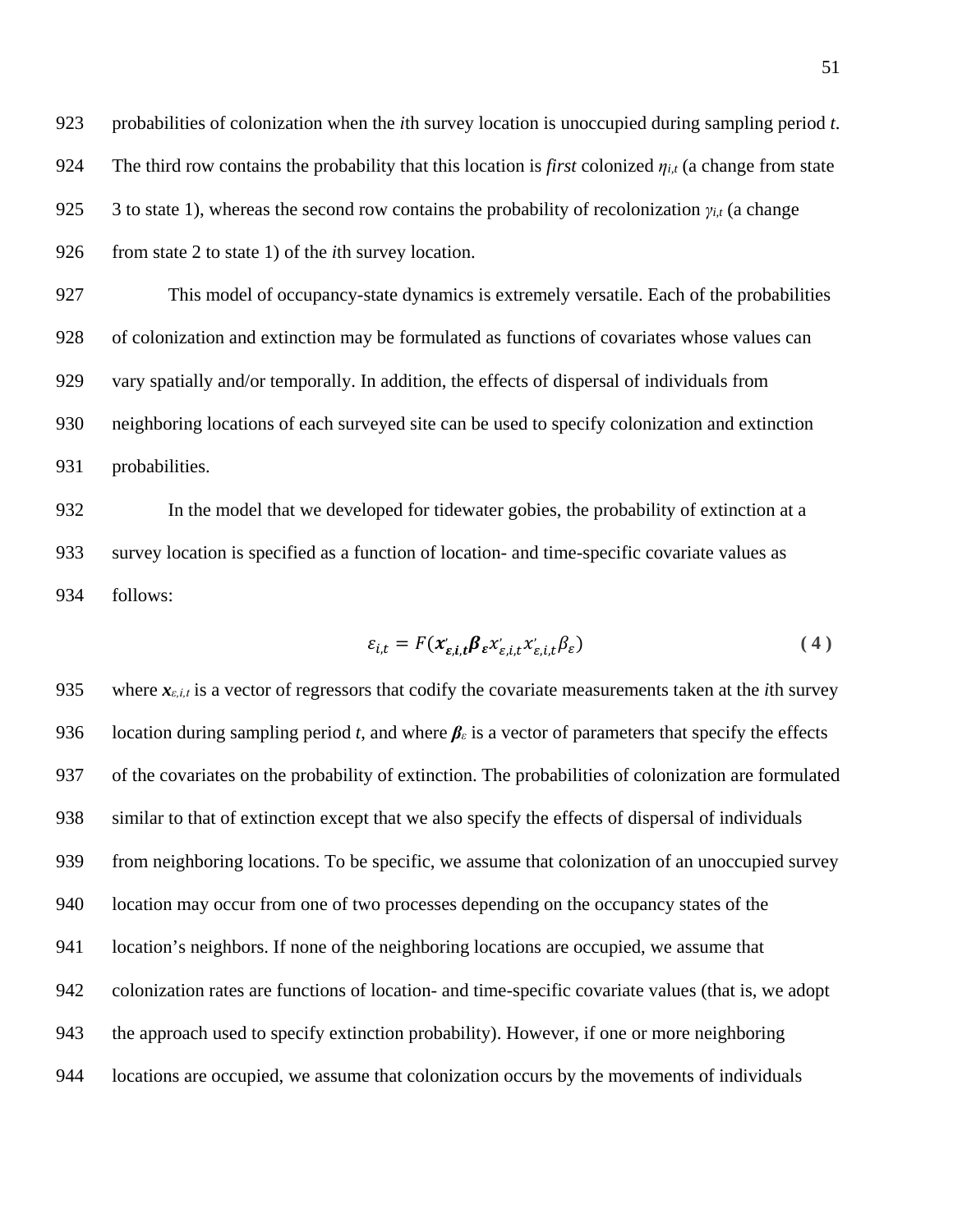945 from occupied neighbors, that is, colonization is a localized process. Let  $\omega_{i,n}$  denote the probability that the *i*th survey location is colonized by movements of individuals from a neighboring location (indexed by *n*) during the period between sampling intervals *t* and *t* + 1. The probability that the *i*th survey location is colonized by individuals from at least one of its occupied neighbors during this time interval is

$$
1 - \prod_{n \in \mathcal{N}_i} [1 - \omega_{i,n} I(Z_{n,t} = 1)] \tag{5}
$$

950 where  $\mathcal{N}_i$  denotes the set of location indices corresponding to the neighbors of the *i*th survey location and where *I* is an indicator function whose value equals one for a true argument and zero otherwise. Note that the expression in Eq. 5 equals zero if none of the *i*th survey 953 location's neighbors are occupied (i.e., if  $Z_{n,t} \neq 1$  for all  $n \in N_i$ ). In other words, if a survey location's neighbors are all unoccupied, we assume that local colonization's cannot occur and that any colonization must stem from the other (non-local) colonization process. [Figure 16](#page-76-0) contains a diagrammatic illustration of our model's specification of the effects of dispersal from occupied neighboring locations to an unoccupied survey location. In this figure only two of four neighboring locations are occupied, so the probability of being colonized by at least one of the four neighbors depends only on the colonization probabilities of the two occupied neighbors, as specified in Eq. 5.

961 We specify the colonization probabilities  $\gamma_{i,t}$  and  $\eta_{i,t}$  in terms of the two distinct colonization processes as follows: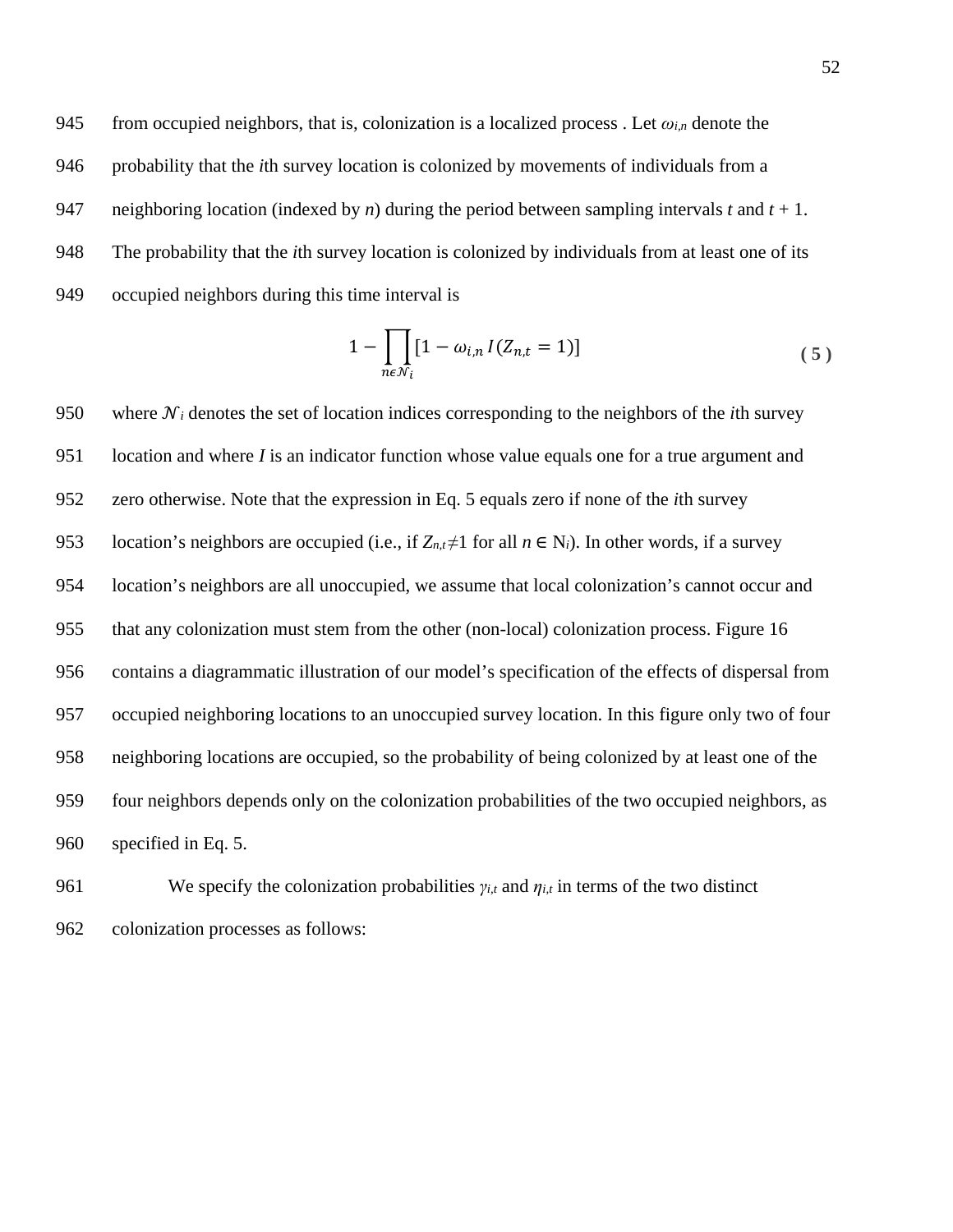$$
\gamma_{i,t} = F(x_{\gamma,i,t}'\beta_{\gamma})I(q_{i,t} = 0) + \left(1 - \prod_{n \in \mathcal{N}_i} [1 - \omega_{i,n} I(Z_{n,t} = 1)]\right)
$$
(6)

$$
\eta_{i,t} = F(x_{\eta,i,t}'\beta_Y)I(q_{i,t} = 0) + \left(1 - \prod_{n \in \mathcal{N}_i} [1 - \omega_{i,n} I(Z_{n,t} = 1)]\right) \tag{7}
$$

964

965 where  $q_{i,t} = \sum_{n \in N_i} I(Zn, t = 1)$  denotes the number of neighbors of the *i*th survey location 966 that are occupied during period *t*. As noted earlier, the second parenthesized,  $I(q_{i,t} = 0)$ , term in 967 these equations equals zero whenever  $q_{i,t}$  equals zero.

968 Our formulation of the local colonization process parameterized by  $\omega_{i,n}$  is similar to the 969 approach described by Broms et al. (2016). This formulation provides considerable flexibility by 970 allowing different models of *ωi,n* to be constructed. For example, in the simplest model we 971 assume  $\omega_{i,n}$  is a constant (say,  $\omega$ ) that does not differ among survey locations. In this case the 972 expression in Eq. 5 simplifies to

$$
1-(1-\omega)^{q_{i,t}}
$$

 where *qi,t* is the number of occupied neighbors of the *i*th survey location during sampling period *t*. In this case the probability of colonization of the *i*th survey location is a mono- tone increasing function of the number of occupied neighbors of that location. In a more complicated model, we might assume that colonization between locations depends on physical features of the path between locations (e.g., measures of connectedness) or on habitat gradients. In this case we could 978 specify  $\omega_{i,n}$  as a function of these covariates as follows: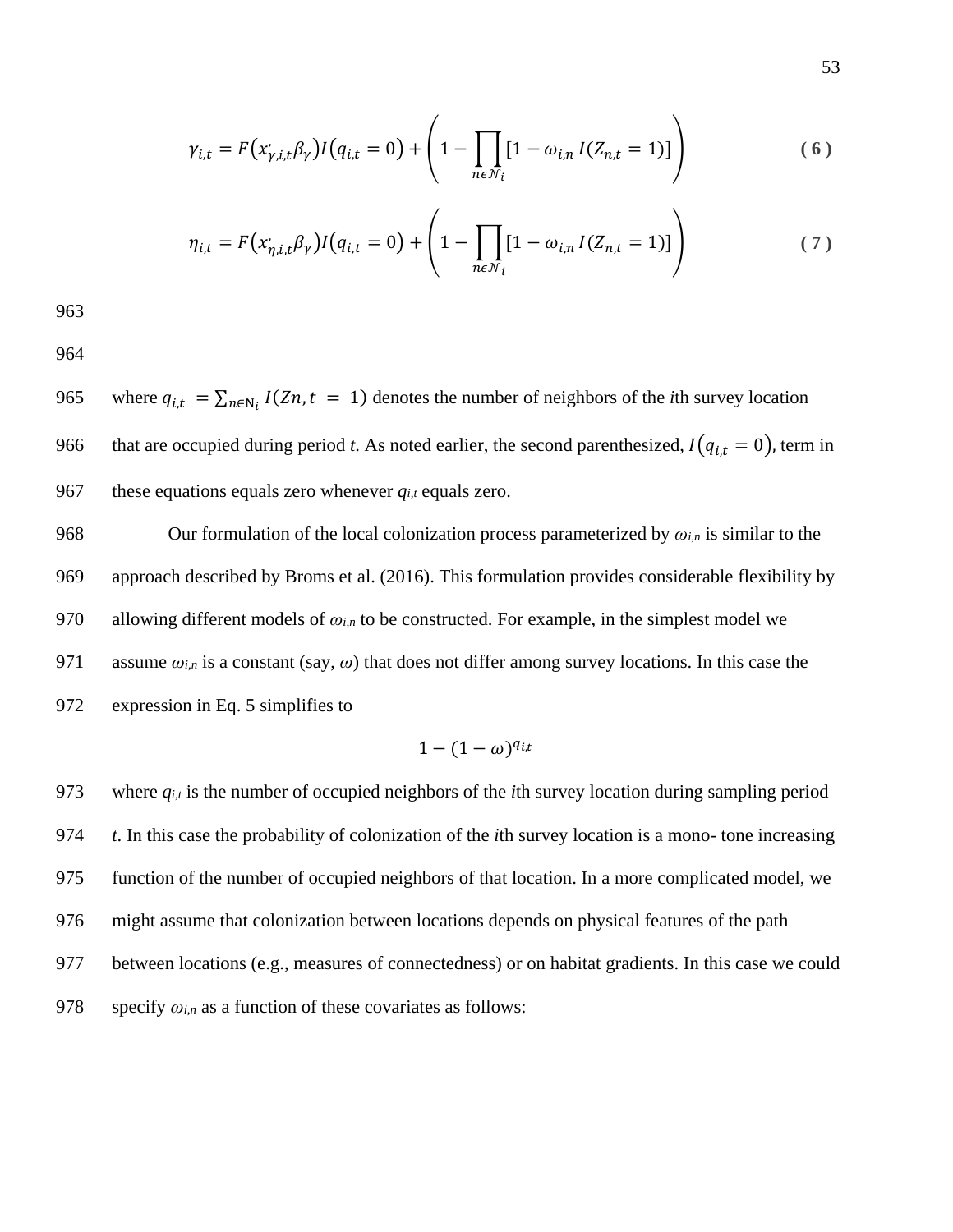$$
\omega_{i,n} = F(x'_{\omega,i,n} \beta_{\omega})
$$

979 where  $x_{\omega,i,n}$  is a vector of regressors that codify the covariate measurements assumed to influence colonization between the *i*th and *n*th survey locations and where *β<sup>ω</sup>* is a vector of parameters that specify the effects of these covariates on *ωi,n*. Models of eDNA occurrence and detection Thus far, we have only modeled occupancy states in the first level of sampling in eDNA surveys (i.e., at the location level). In most eDNA surveys multiple samples are collected at each location, and any eDNA that may be present in each of these samples is detected using multiple PCR replicates. Therefore, it necessary to model the presence of eDNA in samples and the detection of eDNA in PCR replicates. Following Dorazio and Erickson (2018), we model the occurrence and detection of eDNA in samples using nested conditional distributions. Suppose *Ji,t* samples are collected independently from the *i*th survey location during 990 period *t*. Let  $A_{i,j,t}$  denote a random variable whose values indicate the presence  $(A_{i,j,t} = 1)$  or 991 absence  $(A_{i,j,t} = 0)$  of eDNA in the *j*th sample  $(j = 1, \ldots, J_{i,t})$ . We assume  $A_{i,i,t} | Z_{i,t} \sim \text{Bernoulli}(\theta_{i,i,t} I(Z_{i,t} = 1))$  (8) 992 where the parameter  $\theta_{i,j,t}$  is the conditional probability that eDNA is present in the *j*th sample of location *i* during period *t* given that this location is occupied (more correctly, given that eDNA of the target species is present) during period *t*. Note that *Ai,j,t* equals zero with probability one if the

995 *ith survey location is unoccupied during period 
$$
t
$$
.*

 Suppose *Ki,j,t* independent replicates are extracted from the *j*th sample of survey location *i*  during period *t* and are amplified using PCR chemistry. Let *Yi,j,t* denote a random variable for the number of these replicates in which eDNA is detected. We assume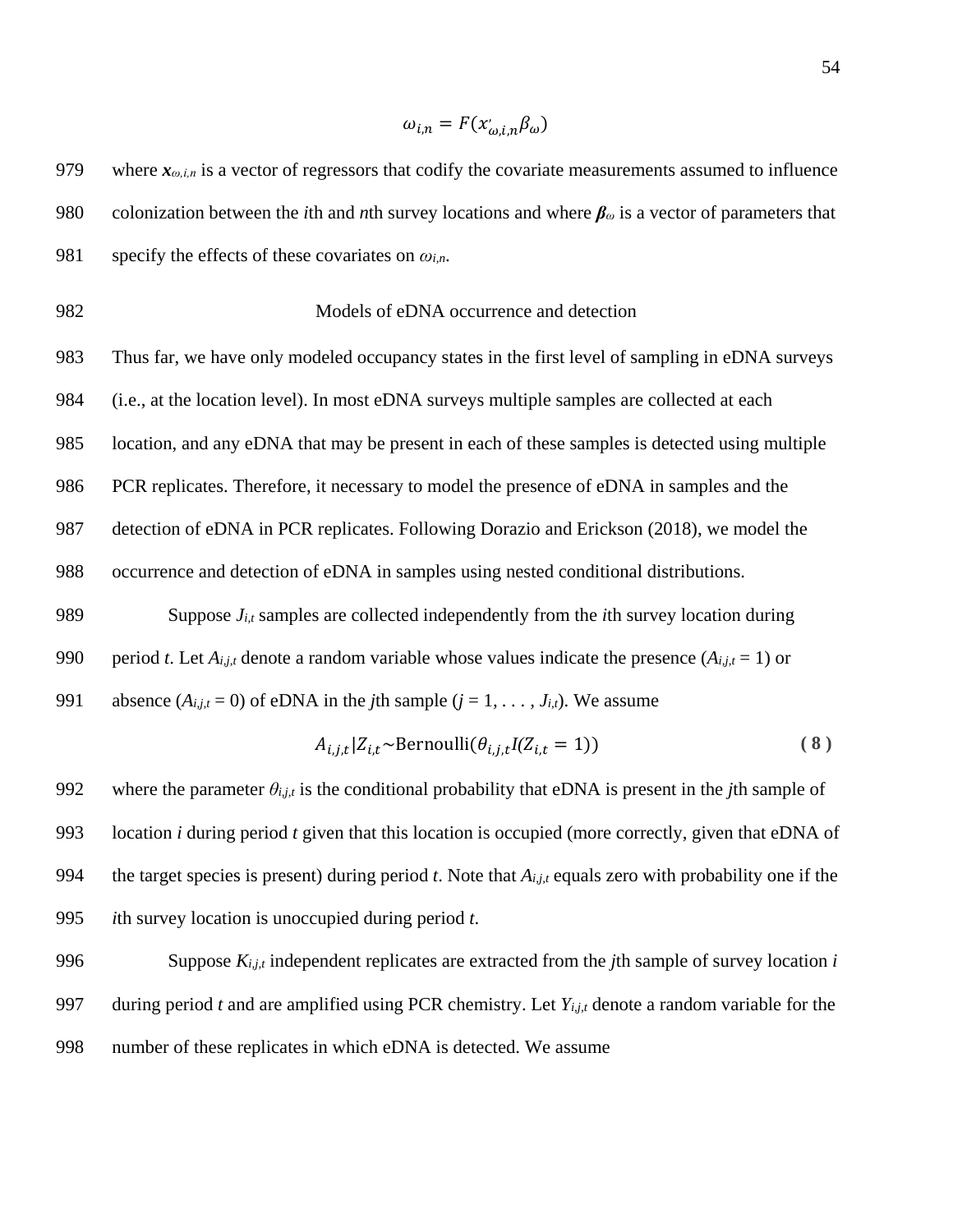$$
Y_{i,j,t} | A_{i,j,t} \sim \text{Binomial}(K_{i,j,t} p_{i,j,t} I(A_{i,j,t} = 1))
$$
\n<sup>(9)</sup>

999 where the parameter *pi,j,t* is the conditional probability that eDNA is detected in a single replicate 1000 of the *j*th sample given that eDNA is present in this sample. Eq. 9 implies that *Yi,j,t* equals zero 1001 with probability one if eDNA is absent from the sample.

1002 As we have done previously, the parameters in Eqs. 8 and 9 are specified as functions of 1003 covariates that are thought to be informative of the occurrence or detection of eDNA in samples. 1004 For example, adopting the notation used by Dorazio and Erickson (2018), we assume

$$
\theta_{i,j,t} = F(\omega_{i,j,t}^{\prime}\alpha) \tag{10}
$$

1005 for sample occurrence probability and

$$
p_{i,j,t} = F(v_{i,j,t} \delta) \tag{11}
$$

1006 for the probability of detecting eDNA in a PCR replicate. Covariates of  $\theta_{i,j,t}$  and  $p_{i,j,t}$  are codified

1007 in the vectors of regressors ( $w_{i,j,t}$  and  $v_{i,j,t}$ , respectively) and offer ample opportunity to identify

1008 factors that are thought to influence eDNA occurrence and detection at the sample level.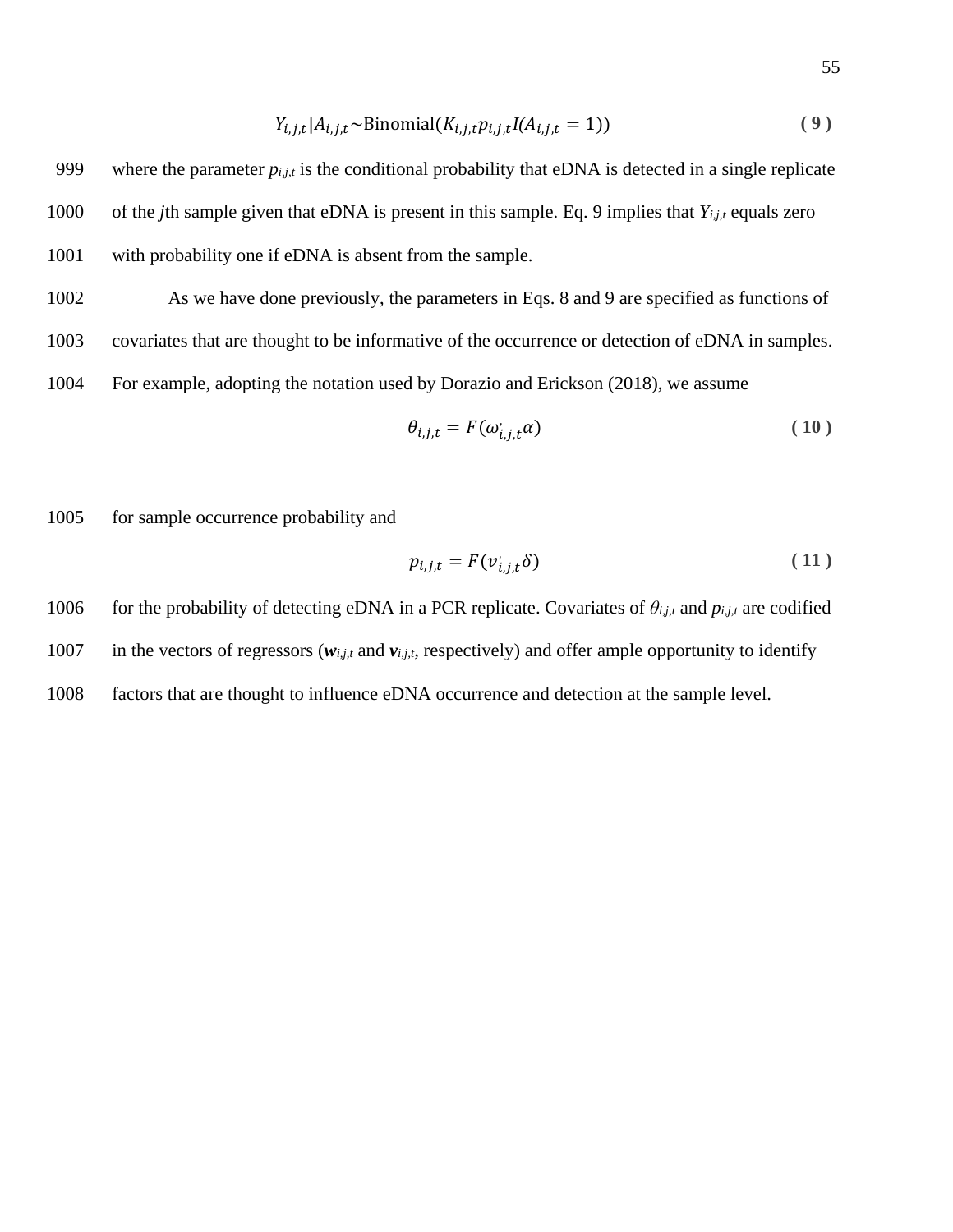| Parameter           |                        | Definition                                                                                                           |  |  |  |  |
|---------------------|------------------------|----------------------------------------------------------------------------------------------------------------------|--|--|--|--|
| $\psi_1$            |                        | Probability of initial occupancy of location during sampling period 1                                                |  |  |  |  |
|                     | $\beta_{\psi_1}$       | Vector of parameters that specify covariate effects on $\psi_1$                                                      |  |  |  |  |
| $\varepsilon_{i,t}$ |                        | Probability of extinction of a location <i>i</i> between <i>t</i> and $t+1$                                          |  |  |  |  |
|                     | $\beta_{\varepsilon}$  | Vector of parameters that specify covariate effects on $\varepsilon$                                                 |  |  |  |  |
| $\gamma_{i,t}$      |                        | Probability of colonization of a previously occupied location $i$ between $t$ and $t+1$ (recolonization)             |  |  |  |  |
|                     | $\beta_{\nu}$          | Vector of parameters that specify covariate effects on $\gamma$                                                      |  |  |  |  |
| $\eta_{i,t}$        |                        | Probability of colonization of a location i that has not been previously occupied between t and $t+1$ (colonization) |  |  |  |  |
|                     | $\beta_n$              | Vector of parameters that specify covariate effects on $\eta$                                                        |  |  |  |  |
| $\omega_{i,n}$      |                        | Probability that survey location <i>i</i> is colonized by neighboring location <i>n</i> between <i>t</i> and $t+1$   |  |  |  |  |
|                     | $\beta_{\omega_{i,n}}$ | Vector of parameters that specify covariate effects on $\omega_{i,n}$                                                |  |  |  |  |
| $\theta_{i,j,t}$    |                        | Probability of presence of eDNA in water sample $j$ given presence of eDNA at a location $i$ during time $t$         |  |  |  |  |
|                     | $\alpha$               | Vector of parameters that specify covariate effects on $\theta_{i,i,t}$                                              |  |  |  |  |
| $\rho_{i,j,t}$      |                        | Probability of detection in a qPCR given presence in a water sample $j$ and location $i$ during time $t$             |  |  |  |  |
|                     | $\delta$               | Vector of parameters that specify covariate effects on $\rho_{i,j,t}$                                                |  |  |  |  |

1009 **Table 4 Definitions of model parameters and covariates used in the dynamic multiscale occupancy model.**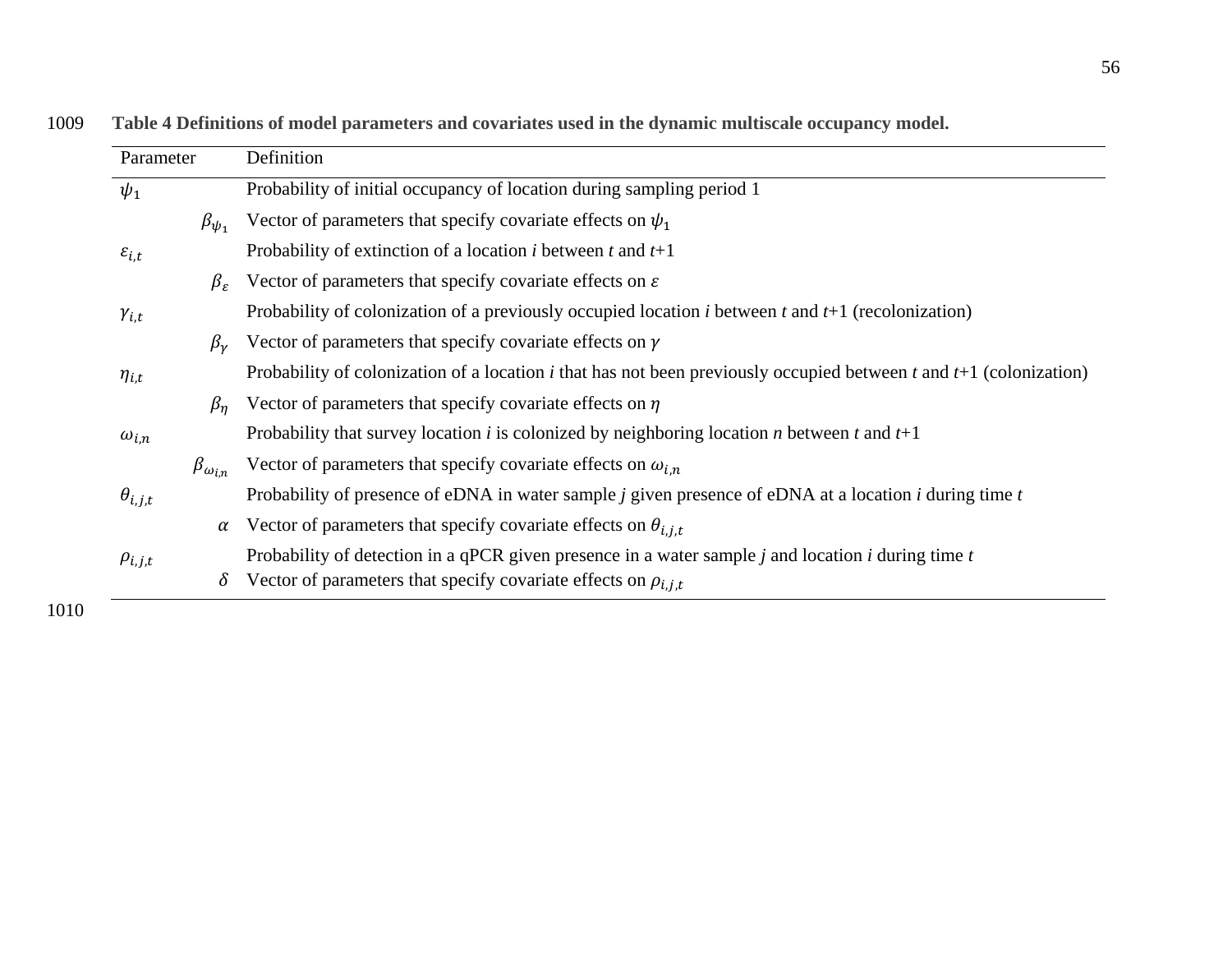

 **Figure 12 Posterior probability of change in proportion of sites containing eDNA from 2016 to 2017 within the Recovery Units (NC = North Coast, GBA = Greater Bay Area, CC = Central Coast, CO = Conception, LAV = Los Angeles/Ventura, SC = South Coast) delineated by the Tidewater goby Recovery Plan (USFWS 2005) along the California coast. A shift in the positive direction on the x-axis represents in increase in the number of occupied sites. Bar density is representative of the site density in the recovery units. Naïve rates of change in proportion of sites containing eDNA are represented by the dashed grey line. Data were analyzed using a dynamic multiscale occupancy model.**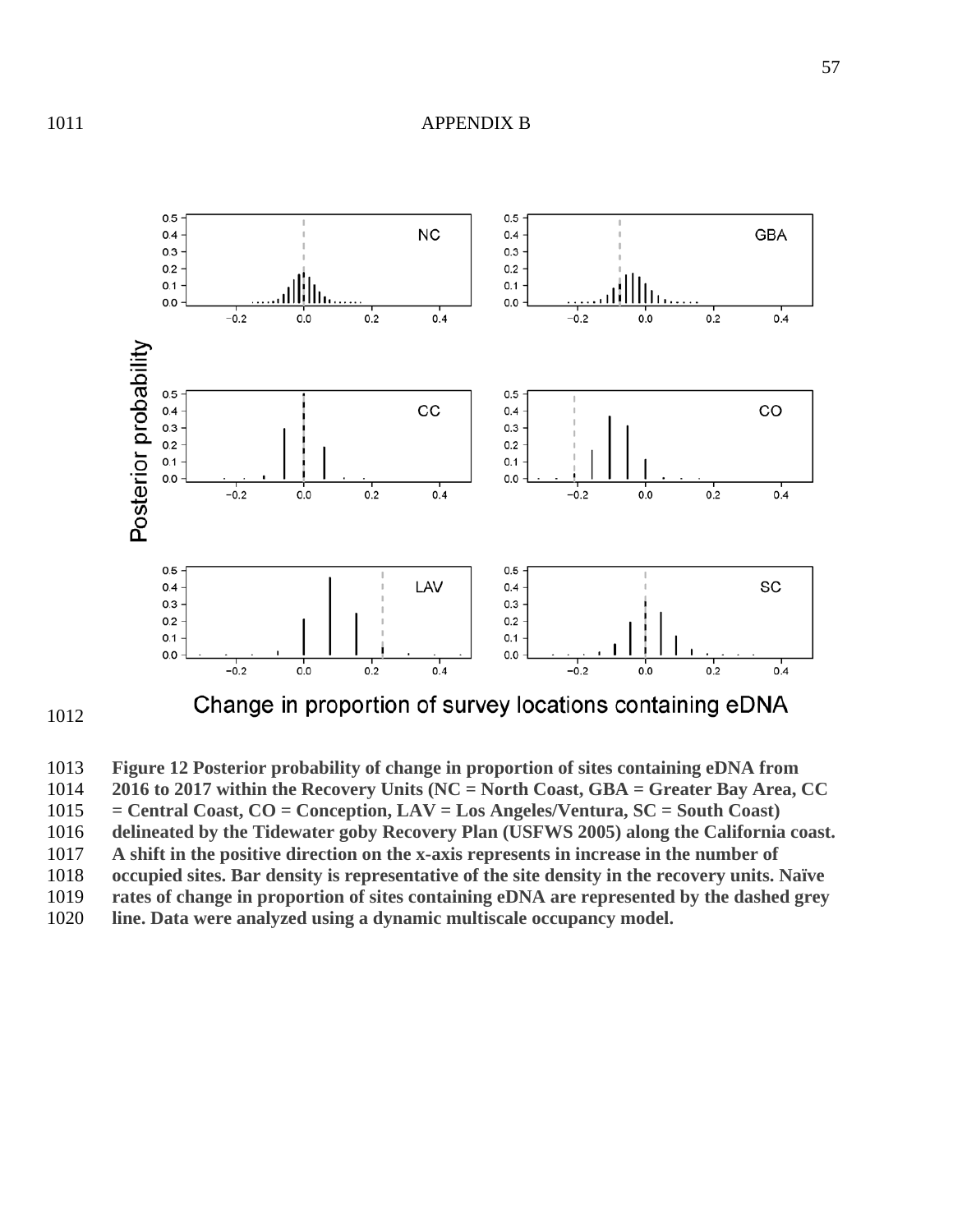



 **Figure 13 Estimates of probability of extinction within Recovery Units (NC = North Coast, GBA = Greater Bay Area, CC = Central Coast, CO = Conception, LAV = Los Angeles/Ventura, SC = South Coast ) delineated by the Tidewater Goby Recovery Plan from a rangewide eDNA survey conducted in 2016 and 2017. Conditional naïve estimates that do not account for non-detection are represented by dashed grey lines. Grey bars represent the estimates produced from a multiscale model that explicitly accounts for non- detection at three levels of sampling. Number under the Recovery Unit designation are the proportion of model estimates that fall below the naïve estimate of extinction.**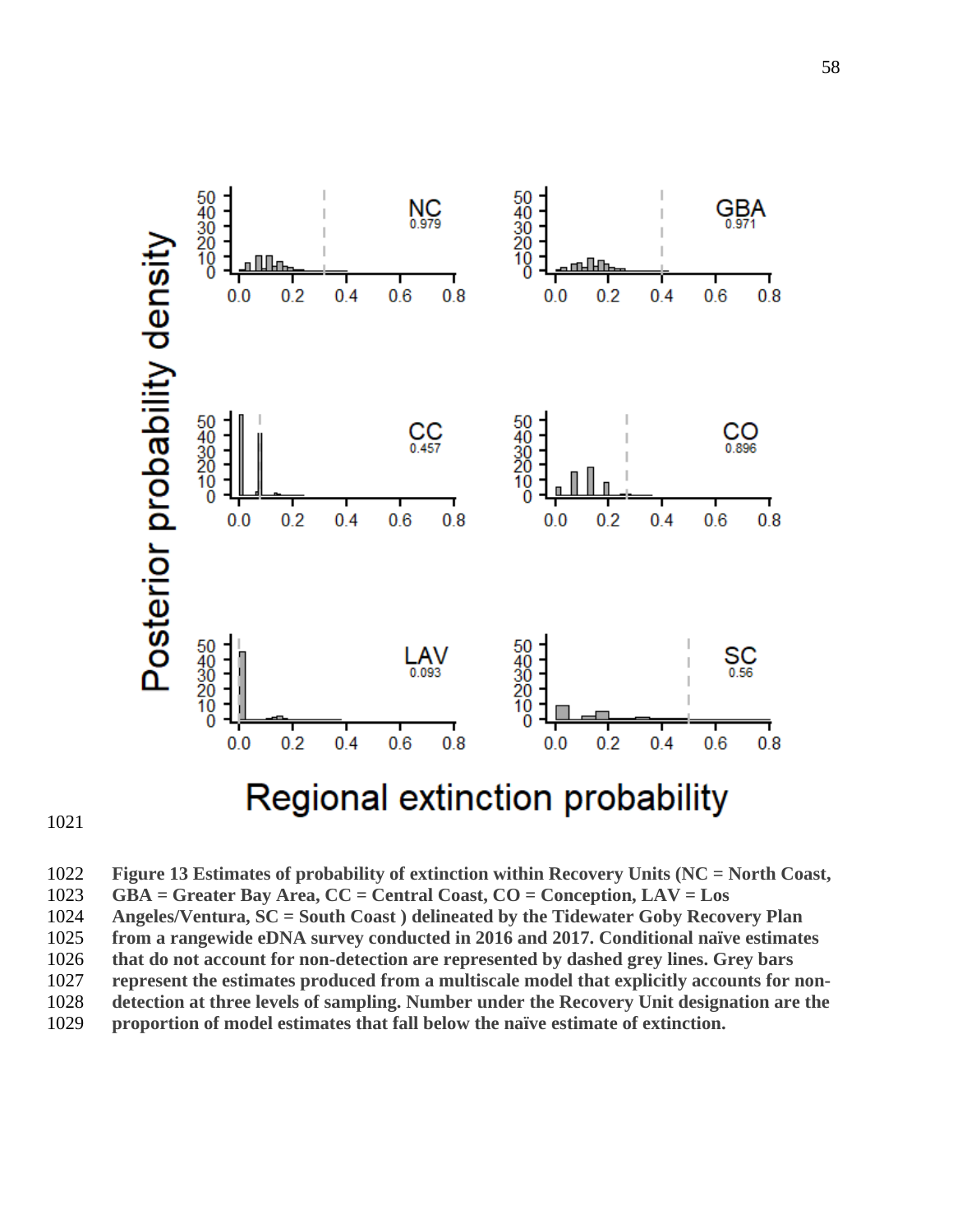

 **Figure 14 Estimates of probability of colonization within Recovery Units (NC = north coast, GBA = greater bay area, CC = central coast, CO = Conception, LAV = Los Angeles/Ventura, SC = south coast) delineated by the Tidewater goby Recovery Plan from a rangewide eDNA survey conducted in 2016 and 2017. Conditional naïve estimates that do not account for non-detection are represented by the dashed grey lines. Grey bars represent the estimates produced from a multiscale model that explicitly accounts for non- detection at three levels of sampling. Number under the Recovery Unit designation are the proportion of model estimates that fall below the naïve estimate of extinction.**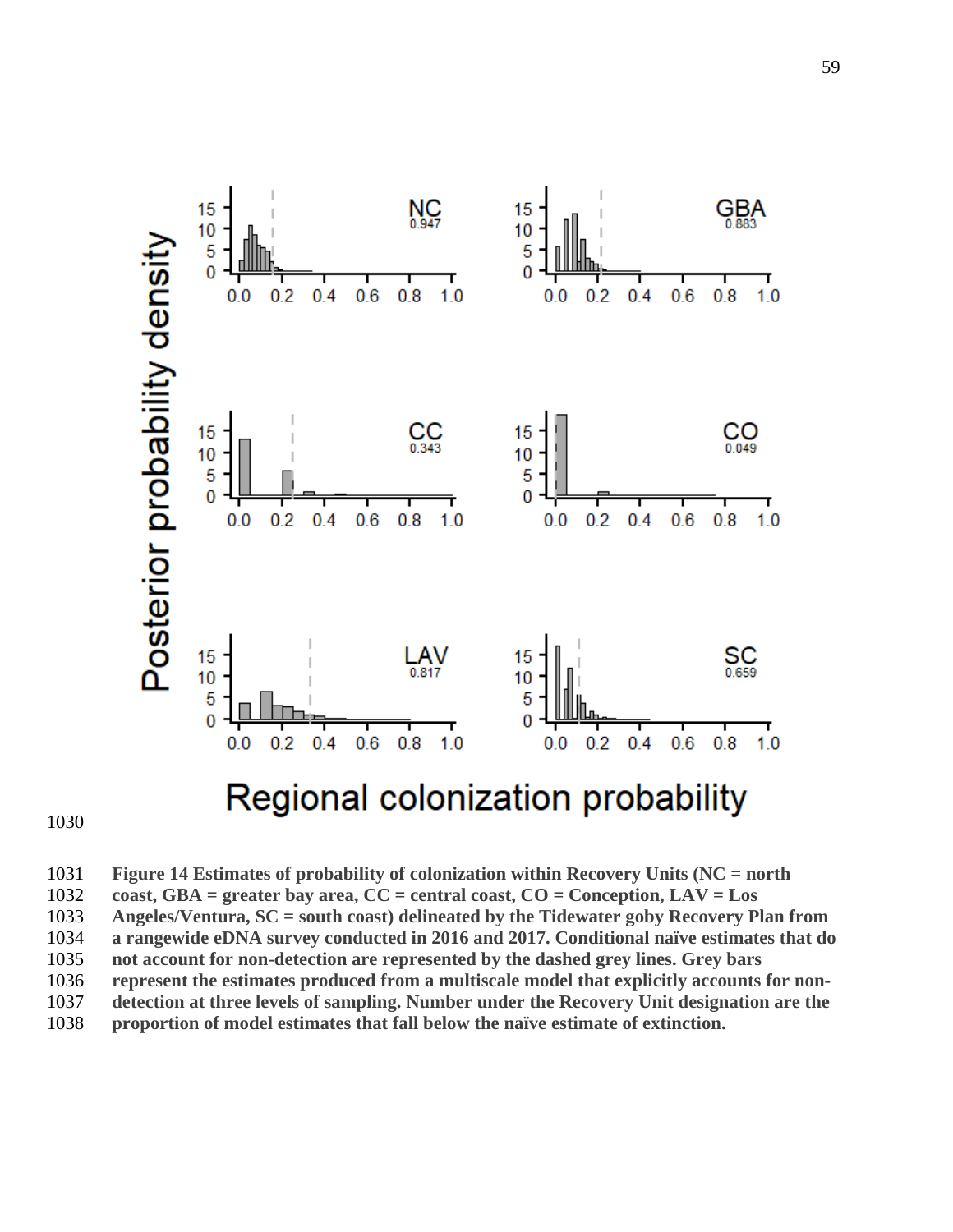

**Figure 15 Estimates of extinction and colonization dynamics and their 95% credible** 

**interval for tidewater goby** *Eucyclogobius spp.* **populations in recovery units outlined by the** 

**2005 USFWS recovery plan between 2016 and 2017 (NC = north coast, GBA = greater bay** 

**area, CC = central coast, CO = Conception, LAV = Los Angeles/Ventura, SC = south** 

**coast). Data were collected as part of rangewide eDNA survey and analyzed using a** 

**dynamic multiscale occupancy model.**